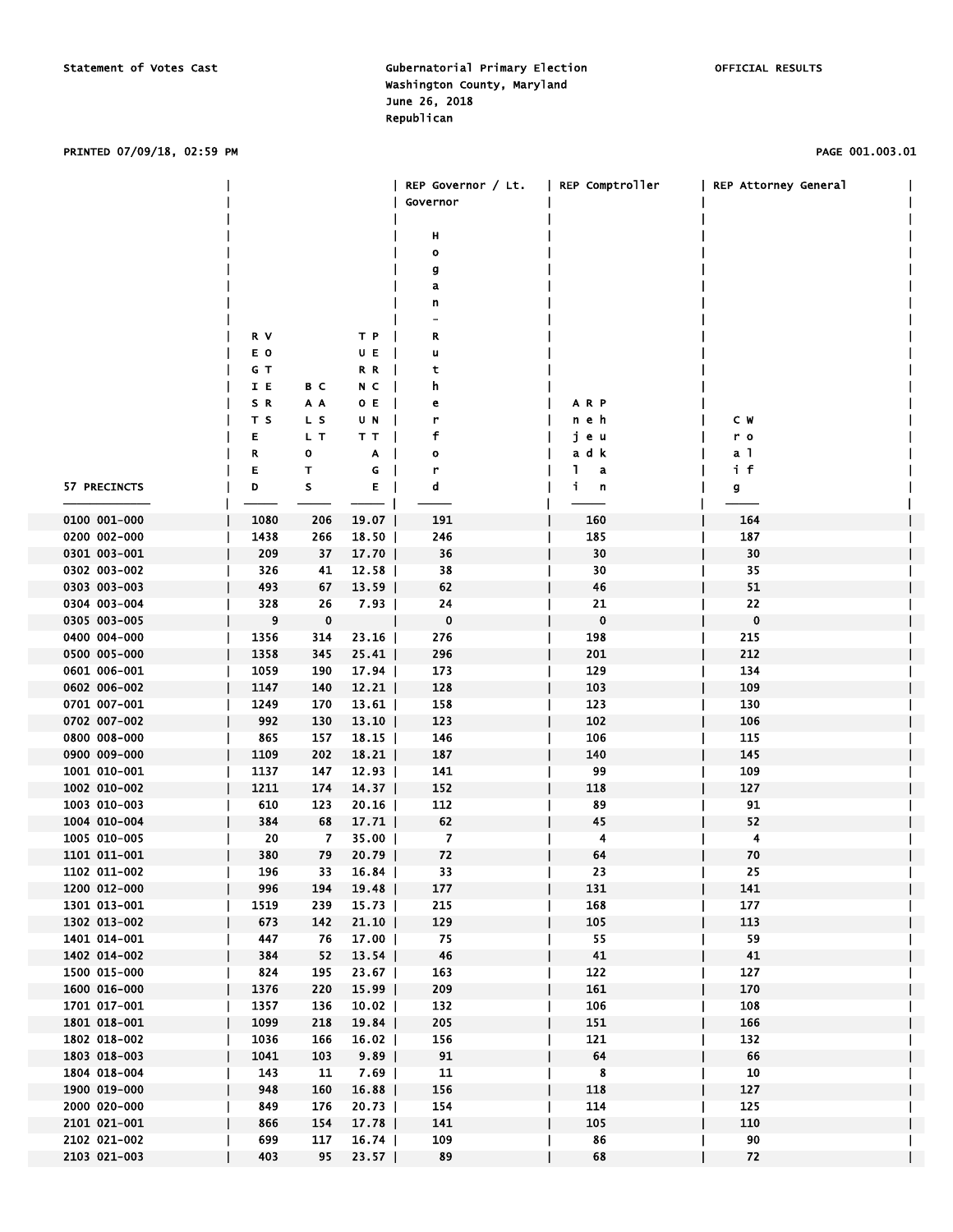### PRINTED 07/09/18, 02:59 PM PAGE 001.003.02

|                     |             |                |         | REP Governor / Lt.<br>Governor | REP Comptroller | REP Attorney General |  |
|---------------------|-------------|----------------|---------|--------------------------------|-----------------|----------------------|--|
|                     |             |                |         |                                |                 |                      |  |
|                     |             |                |         | н                              |                 |                      |  |
|                     |             |                |         | $\mathbf{o}$                   |                 |                      |  |
|                     |             |                |         | g                              |                 |                      |  |
|                     |             |                |         | a                              |                 |                      |  |
|                     |             |                |         | n                              |                 |                      |  |
|                     |             |                |         |                                |                 |                      |  |
|                     | R V         |                | T P     | R                              |                 |                      |  |
|                     | E O         |                | U E     | u                              |                 |                      |  |
|                     | G T         |                | R R     | t                              |                 |                      |  |
|                     | I E         | B C            | N C     | h                              |                 |                      |  |
|                     | SR          | A A            | O E     | е                              | ARP             |                      |  |
|                     | T S         | L S            | U N     | r                              | n e h           | C W                  |  |
|                     | E           | L T            | T T     | f                              | jеu             | r o                  |  |
|                     | R           | о              | A       | о                              | adk             | a <sub>1</sub>       |  |
|                     | E           | Τ              | G       | r                              | L<br>a          | if                   |  |
| 57 PRECINCTS        | D           | s              | E.      | d                              | j.<br>n         | g                    |  |
|                     |             |                |         |                                |                 |                      |  |
| 2201 022-001        | 442         | 58             | 13.12   | 53                             | 45              | 46                   |  |
| 2202 022-002        | 570         | 88             | 15.44   | 76                             | 63              | 69                   |  |
| 2300 023-000        | 1977        | 369            | 18.66   | 332                            | 236             | 258                  |  |
| 2401 024-001        | 223         | 28             | $12.56$ | 26                             | 21              | 21                   |  |
| 2501 025-001        | 148         | 8              | 5.41    | 6                              | 5               | 5                    |  |
| 2502 025-002        | 680         | 76             | 11.18   | 69                             | 52              | 58                   |  |
| 2503 025-003        | 24          | $\overline{2}$ | $8.33$  | $\overline{2}$                 | $\mathbf{1}$    | $\mathbf{1}$         |  |
| 2504 025-004        | 655         | 101            | $15.42$ | 91                             | 70              | 69                   |  |
| 2601 026-001        | 984         | 146            | 14.84   | 134                            | 106             | 115                  |  |
| 2602 026-002        | 816         | 149            | $18.26$ | 138                            | 112             | 118                  |  |
| 2603 026-003        | 499         | 84             | 16.83   | 73                             | 59              | 65                   |  |
| 2604 026-004        | 1068        | 172            | $16.10$ | 156                            | 112             | 121                  |  |
| 2701 027-001        | 1255        | 261            | $20.80$ | 250                            | 191             | 194                  |  |
| 2702 027-002        | 1200        | 210            | 17.50   | 192                            | 154             | 162                  |  |
| 6001 EVC-1          | $\mathbf 0$ | 1194           |         | 1091                           | 810             | 870                  |  |
| 7000 Absentee 1     | 0           | 189            |         | 182                            | 142             | 155                  |  |
| 7500 Provisional    | 0           | 66             |         | 59                             | 47              | 49                   |  |
| 8000 Absentee 2     | $\mathbf 0$ | 29             |         | 26                             | 18              | 20                   |  |
|                     |             |                |         |                                |                 |                      |  |
| <b>GRAND TOTALS</b> | 42157       | 8606           | 20.41   | 7877                           | 5984            | 6363                 |  |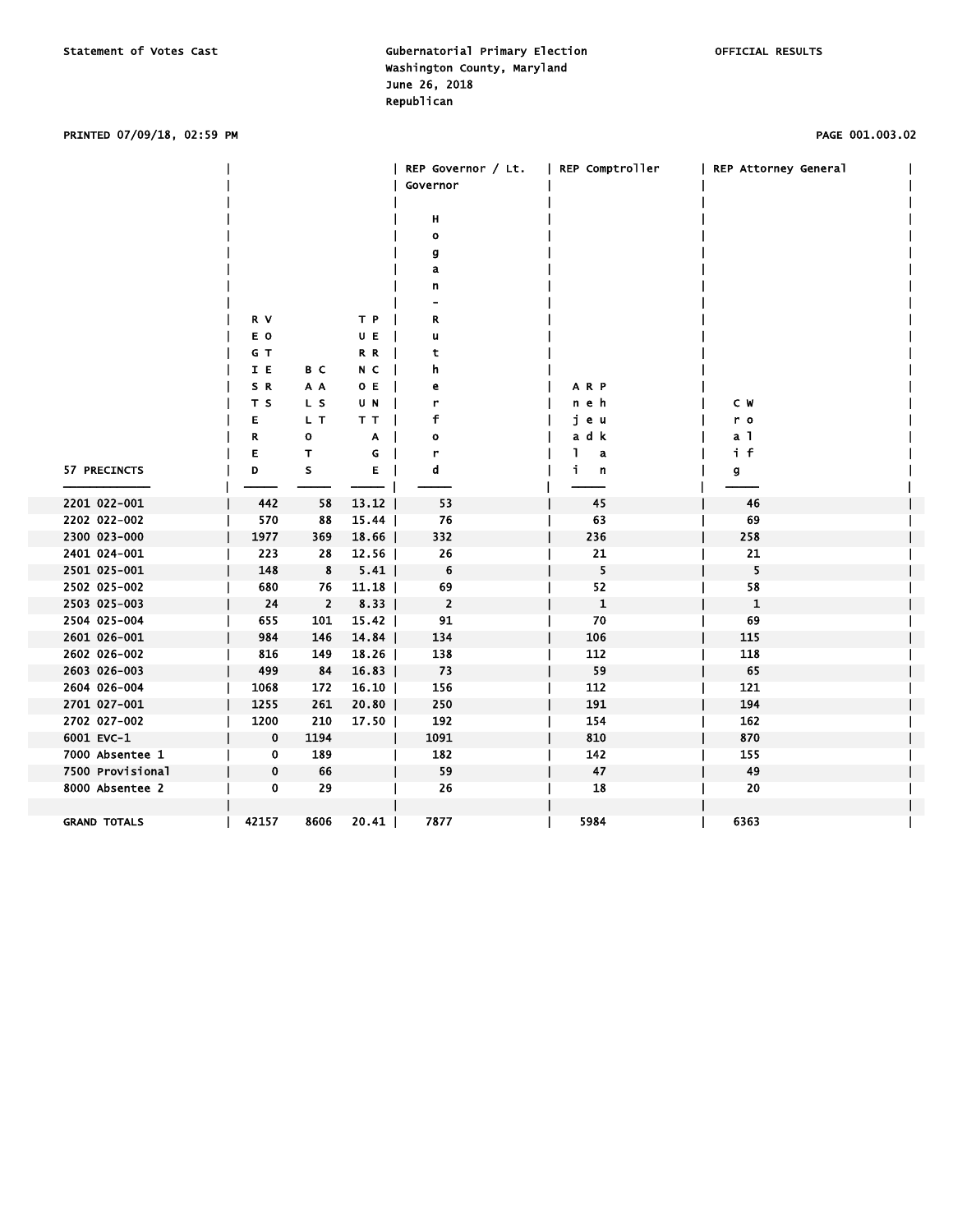#### PRINTED 07/09/18, 02:59 PM PAGE 004.004.01

|              |      |             |         |                |                | REP U.S. Senator (more to follow) |                         |                         |                          |                |                         |                |
|--------------|------|-------------|---------|----------------|----------------|-----------------------------------|-------------------------|-------------------------|--------------------------|----------------|-------------------------|----------------|
|              | R V  |             | TР      |                |                |                                   |                         |                         |                          |                | B K                     |                |
|              | E O  |             | UE      |                |                | EMC                               |                         |                         | <b>CJG</b>               | A B H          | iг                      | GIJ            |
|              | GТ   |             | R R     | тc             |                | $v$ . $r$                         |                         | J R G                   | h.r                      | lio            | l e                     | e.r            |
|              | IE   | B C         | N C     | o a            | сc             | a<br>$\bullet$                    |                         | . r<br>o                | j.<br>r                  | b n w          | 1 h                     | ۳              |
|              | SR   | A A         | O E     | n m            | h h            | n<br>n                            |                         | h<br>a                  | j.<br>g                  | e y a          | n                       | a s            |
|              | T S  | L S         |         |                |                |                                   |                         |                         |                          |                | b                       | 1 <sub>m</sub> |
|              |      |             | U N     | y p            | rа             | h.                                | N E                     | n<br>z                  | s<br>$\circ$             | rar            |                         |                |
|              | Е    | L T         | тт      | b              | if             | a                                 | n z                     | j.                      | t<br>r                   | thd            | r                       | di             |
|              | R    | о           | Α       | е              | s f            | r                                 | a e                     | a                       | i.<br>i                  | m              | j.                      | t              |
|              | E    | т           | G       | ı              | e              | d                                 | b                       | n                       | n<br>a                   | i              | n                       | h              |
| 57 PRECINCTS | D    | S           | Е       | 1              | e              | t                                 | u                       | i                       | a<br>n                   | n              | k.                      | $\bullet$      |
| 0100 001-000 | 1080 | 206         | 19.07   | 47             | 33             | 6                                 | 5                       | 9                       | 40                       | 0              | 3                       | 7              |
| 0200 002-000 | 1438 | 266         | 18.50   | 91             | 31             | 3                                 | $\overline{\mathbf{2}}$ | 10                      | 21                       | 3              | 1                       |                |
| 0301 003-001 | 209  | 37          | $17.70$ | 10             | 5              | $\mathbf{1}$                      | 0                       | $\mathbf{1}$            | $\overline{\phantom{a}}$ | $\mathbf 0$    | 0                       | 2              |
| 0302 003-002 | 326  | 41          | $12.58$ | 10             | 14             | 1                                 | 0                       | 3                       | 4                        | 2              | 0                       |                |
| 0303 003-003 | 493  | 67          | $13.59$ | 18             | 10             | $\mathbf{1}$                      | 2                       | 3                       | 12                       | 3              | 0                       |                |
| 0304 003-004 | 328  | 26          | 7.93    | 8              | 4              | 1                                 | 1                       | 1                       | 6                        | 0              | 0                       | 1              |
| 0305 003-005 | 9    | 0           |         | $\mathbf 0$    | $\mathbf 0$    | 0                                 | 0                       | 0                       | $\pmb{0}$                | $\mathbf 0$    | 0                       | $\mathbf C$    |
|              |      |             |         |                |                |                                   |                         |                         |                          |                |                         |                |
| 0400 004-000 | 1356 | 314         | 23.16   | 89             | 55             | 0                                 | 1                       | 5                       | 32                       | 5              | 3                       | 10             |
| 0500 005-000 | 1358 | 345         | $25.41$ | 78             | 55             | 3                                 | 4                       | 13                      | 38                       | 5              | 0                       | 23             |
| 0601 006-001 | 1059 | 190         | 17.94   | 71             | 17             | 3                                 | 2                       | 3                       | 24                       | 2              | 3                       | 12             |
| 0602 006-002 | 1147 | 140         | $12.21$ | 39             | 31             | 2                                 | 1                       | 10                      | 8                        | 0              | 1                       | ξ              |
| 0701 007-001 | 1249 | 170         | $13.61$ | 54             | 19             | 1                                 | 1                       | 8                       | 25                       | 1              | 1                       | 7              |
| 0702 007-002 | 992  | 130         | $13.10$ | 27             | 17             | 4                                 | 1                       | 4                       | 25                       | 3              | 4                       | ξ              |
| 0800 008-000 | 865  | 157         | $18.15$ | 44             | 17             | 8                                 | 0                       | 7                       | 29                       | 1              | 4                       | 1              |
| 0900 009-000 | 1109 | 202         | 18.21   | 63             | 23             | 5                                 | 1                       | $\overline{\mathbf{z}}$ | 32                       | 4              | 6                       | 7              |
| 1001 010-001 | 1137 | 147         | 12.93   | 48             | 24             | 4                                 | 0                       | 6                       | 17                       | 1              | 7                       |                |
| 1002 010-002 | 1211 | 174         | 14.37   | 55             | 21             | $\overline{2}$                    | $\overline{\mathbf{c}}$ | 8                       | 18                       | 0              | $\overline{\mathbf{4}}$ | 14             |
| 1003 010-003 | 610  | 123         | $20.16$ | 39             | 15             | 1                                 | 0                       | 3                       | 20                       | 2              | 2                       |                |
| 1004 010-004 | 384  | 68          | $17.71$ | 22             | 9              | 0                                 | 0                       | 3                       | $\overline{\phantom{a}}$ | $\mathbf 0$    | 0                       |                |
| 1005 010-005 | 20   | 7           | 35.OO   | 3              | 0              | 0                                 | 0                       | 0                       | 1                        | 0              | 0                       | C              |
| 1101 011-001 | 380  | 79          | $20.79$ | 23             | 15             | 1                                 | 1                       | 5                       | 10                       | $\overline{2}$ | 0                       | Ē              |
| 1102 011-002 | 196  | 33          | 16.84   | 10             | $\overline{2}$ | 2                                 | 1                       | 2                       | 8                        | 0              | 0                       | ſ              |
| 1200 012-000 | 996  | 194         | 19.48   | 55             | 36             | $\mathbf{1}$                      | 1                       | 9                       | 22                       | $\mathbf{1}$   | 1                       | $\mathbf{1}$   |
| 1301 013-001 | 1519 | 239         | $15.73$ | 78             | 32             | 3                                 | 3                       | 10                      | 26                       | 4              | 5                       | 11             |
| 1302 013-002 | 673  | 142         | $21.10$ | 34             | 24             | 6                                 | 2                       | 5                       | 15                       | $\mathbf 0$    | 1                       | ξ              |
| 1401 014-001 | 447  | 76          | $17.00$ | 21             | 8              | 2                                 | 0                       | 5                       | 9                        | 0              | 1                       | З              |
| 1402 014-002 | 384  | 52          | 13.54   | 17             | 13             | $\mathbf{1}$                      | 0                       | 0                       | 8                        | $\mathbf{1}$   | 0                       |                |
| 1500 015-000 | 824  | 195         | $23.67$ | 55             | 31             | 0                                 | 4                       | 2                       | 9                        | 4              | 5                       | 11             |
| 1600 016-000 | 1376 | 220         | $15.99$ | 76             | 29             | 5                                 | 1                       | 13                      | 22                       | 3              | 2                       | 11             |
|              |      |             |         |                |                |                                   |                         |                         |                          |                |                         |                |
| 1701 017-001 | 1357 | 136         | 10.02   | 41             | 26             | 3                                 | 1                       | 8                       | 20                       | 1              | 1                       |                |
| 1801 018-001 | 1099 | 218         | 19.84   | 72             | 42             | 6                                 | 0                       | 5                       | 30                       | 3              | $\mathbf{1}$            |                |
| 1802 018-002 | 1036 | 166         | 16.02   | 58             | 26             | 3                                 | $\overline{2}$          | 13                      | 12                       | 3              | 0                       |                |
| 1803 018-003 | 1041 | 103         | 9.89    | 21             | 20             | 3                                 | $\mathbf{1}$            | 5                       | 25                       | $\pmb{0}$      | 0                       | 7              |
| 1804 018-004 | 143  | 11          | 7.69    | $\overline{2}$ | $\mathbf 0$    | 0                                 | 0                       | 0                       | 3                        | 0              | 1                       |                |
| 1900 019-000 | 948  | 160         | 16.88   | 54             | 30             | $\mathbf 1$                       | 0                       | 9                       | 17                       | 4              | 1                       |                |
| 2000 020-000 | 849  | 176         | $20.73$ | 57             | 14             | 1                                 | 1                       | 11                      | 26                       | 2              | $\mathbf{1}$            |                |
| 2101 021-001 | 866  | 154         | $17.78$ | 52             | 16             | $\mathbf{1}$                      | $\mathbf{z}$            | $\overline{2}$          | 21                       | $\mathbf{1}$   | $\mathbf 0$             |                |
| 2102 021-002 | 699  | 117         | $16.74$ | 37             | 15             | 2                                 | 1                       | 3                       | 22                       | 0              | 0                       |                |
| 2103 021-003 | 403  | 95          | $23.57$ | 28             | 9              | 3                                 | 0                       | $\overline{7}$          | 5                        | $\mathbf{1}$   | 1                       |                |
| 2201 022-001 | 442  | 58          | 13.12   | 20             | 10             | 2                                 | 0                       | 3.                      | 8                        | 0              | 2                       | C              |
| 2202 022-002 | 570  | 88          | 15.44   | 19             | 10             | $\mathbf{1}$                      | 0                       | 8                       | 21                       | $\overline{2}$ | 0                       | 6              |
| 2300 023-000 | 1977 | 369         | 18.66   | 114            | 58             | $\overline{7}$                    | $\mathbf{1}$            | 19                      | 36                       | 3              | 5                       | <b>19</b>      |
| 2401 024-001 | 223  | 28          | 12.56   | 16             | $\bf{0}$       | $\mathbf{1}$                      | 0                       | $\mathbf 0$             | 5                        | 0              | 0                       | 1              |
| 2501 025-001 | 148  | 8           | $5.41$  | $\mathbf{2}$   | 1              | 1                                 | 0                       | 0                       | $\mathbf{2}$             | 0              | 0                       | C              |
| 2502 025-002 | 680  | 76          | 11.18   | 23             | 10             | 0                                 | 0                       | $\mathbf{2}$            | 9                        | $\mathbf{1}$   | 4                       |                |
| 2503 025-003 | 24   | $2^{\circ}$ | 8.33    | $\mathbf{1}$   | $\mathbf{0}$   | $\mathbf 0$                       | 0                       | 0                       | $\overline{0}$           | $\mathbf 0$    | $\mathbf 0$             |                |
|              |      |             |         |                |                |                                   |                         |                         |                          |                |                         |                |

2504 025-004 │ 655 101 15.42 │ 40 18 1 0 5 8 0 3 4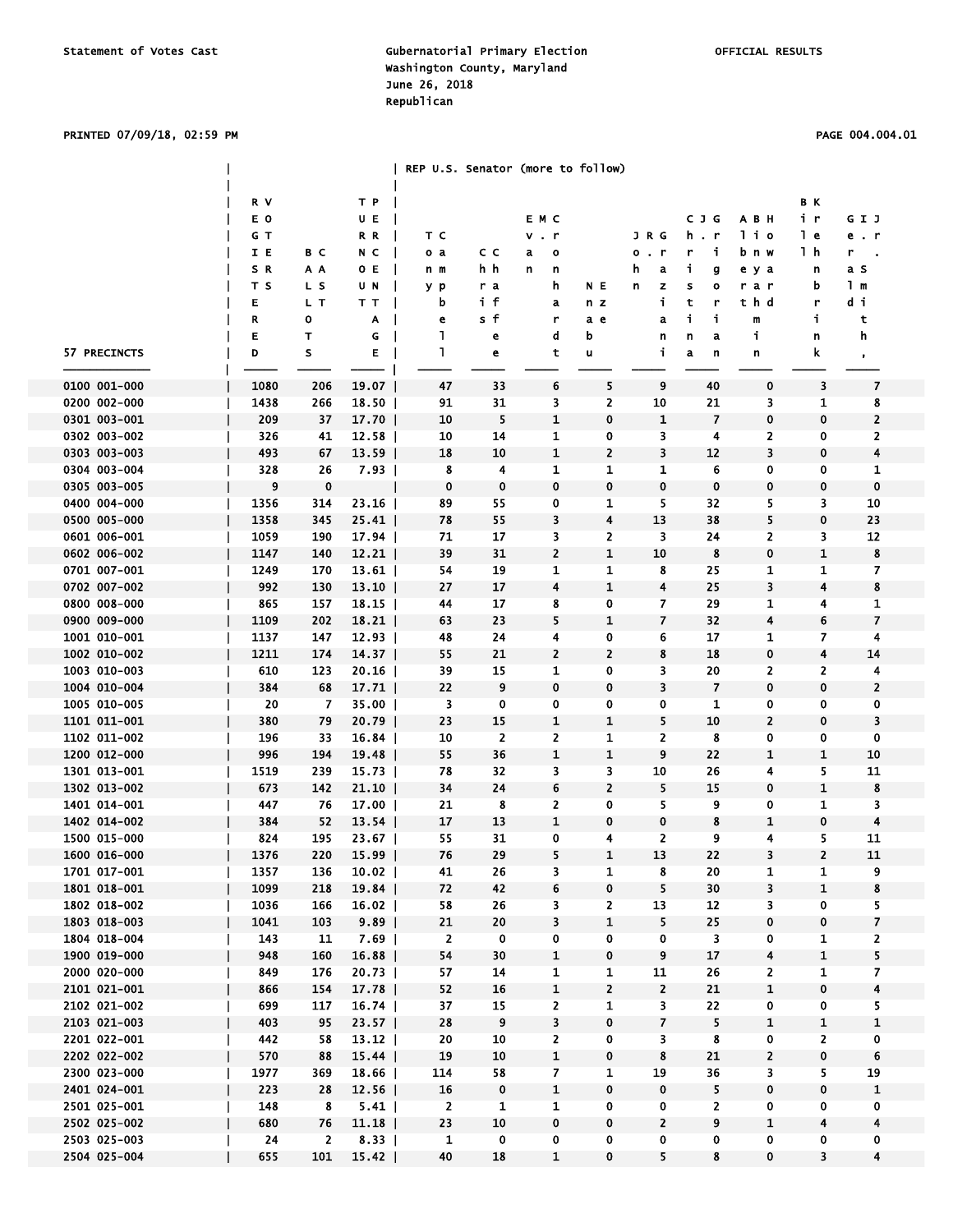### PRINTED 07/09/18, 02:59 PM PAGE 004.004.02

|                     |             |      |       | REP U.S. Senator (more to follow) |                |                |              |                     |          |             |                |           |  |
|---------------------|-------------|------|-------|-----------------------------------|----------------|----------------|--------------|---------------------|----------|-------------|----------------|-----------|--|
|                     |             |      |       |                                   |                |                |              |                     |          |             |                |           |  |
|                     | R V         |      | T P   |                                   |                |                |              |                     |          |             | B K            |           |  |
|                     | E O         |      | U E   |                                   |                | E M C          |              |                     | C J G    | A B H       | i r            | GIJ       |  |
|                     | G T         |      | R R   | T C                               |                | $v$ . $r$      |              | J R G               | h.<br>-r | lio         | l e            | $e$ . $r$ |  |
|                     | I E         | B C  | N C   | o a                               | c c            | a<br>$\circ$   |              | ۰<br>$\blacksquare$ |          | bnw         | 1 h            | r         |  |
|                     | SR          | A A  | O E   | n m                               | h h            | n<br>n         |              | h.<br>a             | g        | e y a       | n              | a s       |  |
|                     | T S         | L S  | U N   | y p                               | r a            | h              | N E          | n<br>z              | ٥<br>s   | rar         | b              | 1 m       |  |
|                     | Е           | L T  | T T   | b                                 | i f            | a              | n z          |                     | t<br>r   | thd         | r              | di        |  |
|                     | R           | 0    | A     | е                                 | s f            | r              | a e          | a                   |          | m           | i              | t         |  |
|                     | Е           | т    | G     |                                   | e              | d              | b            | n                   | a<br>n   | j           | n              | h         |  |
| 57 PRECINCTS        | D           | s    | Е     |                                   | e              | t              | u            | i                   | a<br>n   | n           | k              | $\,$      |  |
|                     |             |      |       |                                   |                |                |              |                     |          |             |                |           |  |
| 2601 026-001        | 984         | 146  | 14.84 | 44                                | 23             | 1              | 1            | 5                   | 18       | $\mathbf 0$ | 4              | 9         |  |
| 2602 026-002        | 816         | 149  | 18.26 | 46                                | 17             | 2              | 3            | 14                  | 19       | з           | 3              | 4         |  |
| 2603 026-003        | 499         | 84   | 16.83 | 22                                | 15             | $\mathbf 0$    | $\mathbf{1}$ | 3                   | 11       | 0           | $\overline{2}$ | 5         |  |
| 2604 026-004        | 1068        | 172  | 16.10 | 53                                | 23             | 5              | 4            | 6                   | 20       | 3           | 1              | 12        |  |
| 2701 027-001        | 1255        | 261  | 20.80 | 70                                | 35             | $\overline{7}$ | $\mathbf{1}$ | 8                   | 29       | 5           | 6              | 12        |  |
| 2702 027-002        | 1200        | 210  | 17.50 | 53                                | 32             | 6              | 2            | 8                   | 29       | 3           | 9              | 9         |  |
| 6001 EVC-1          | $\mathbf 0$ | 1194 |       | 408                               | 162            | 10             | 14           | 36                  | 103      | 9           | 11             | 47        |  |
| 7000 Absentee 1     | 0           | 189  |       | 51                                | 22             | 3              | 0            | 12                  | 20       | 4           | 1              | 12        |  |
| 7500 Provisional    | $\mathbf 0$ | 66   |       | 24                                | 3              | $\overline{4}$ | $\mathbf{1}$ | 1                   | 8        | 0           | 1              | 9         |  |
| 8000 Absentee 2     | 0           | 29   |       | 6                                 | $\overline{2}$ | 0              | 0            | 3                   | 7        | 0           | 1              | 2         |  |
|                     |             |      |       |                                   |                |                |              |                     |          |             |                |           |  |
| <b>GRAND TOTALS</b> | 42157       | 8606 | 20.41 | 2619                              | 1229           | 141            | 72           | 351                 | 1029     | 95          | 113            | 393       |  |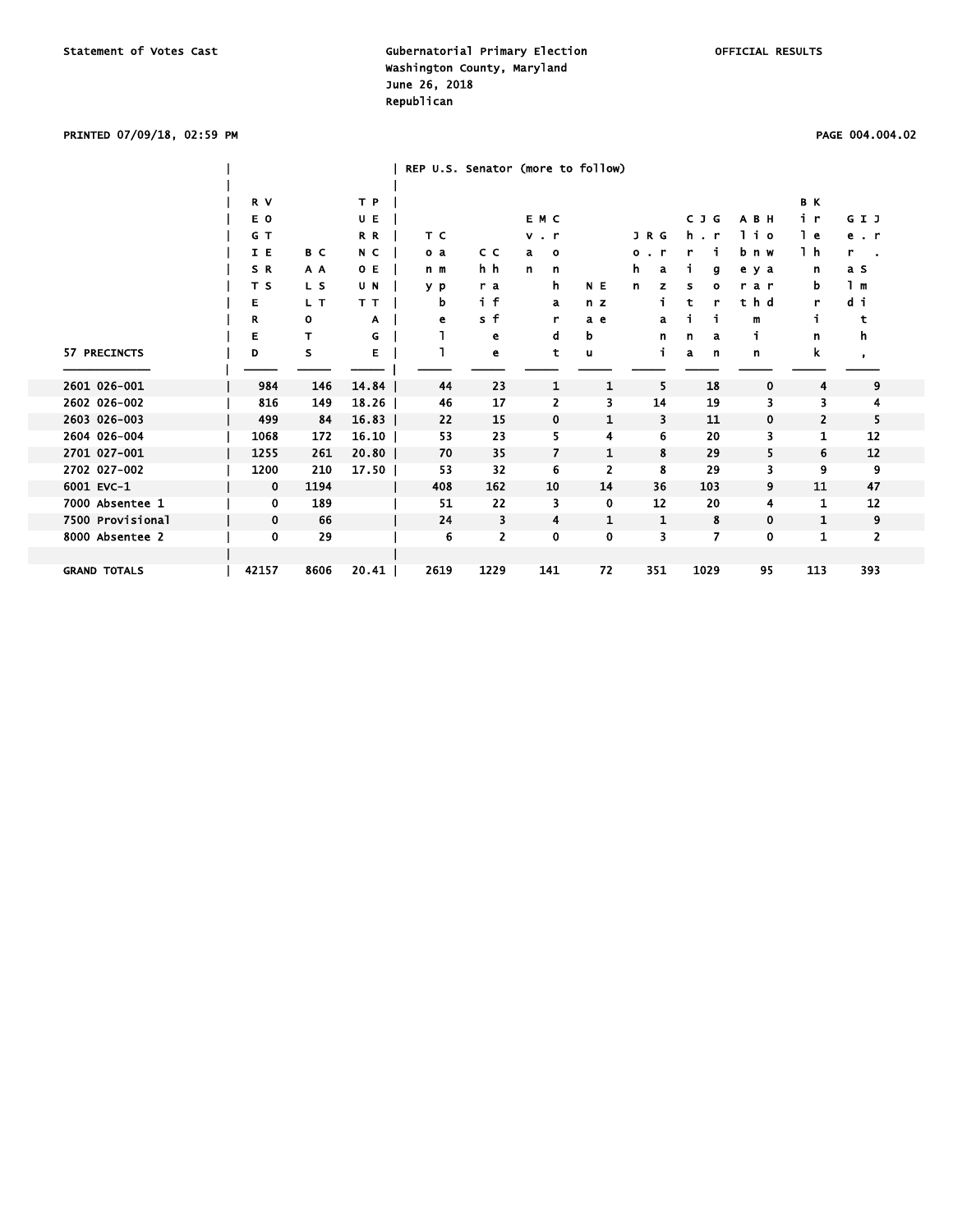### PRINTED 07/09/18, 02:59 PM PAGE 004.005.01

|                              |             |              |                    |                         |                              | REP U.S. Senator (continuation) | REP Representative in Congress - 6 |                |                         |                          |  |
|------------------------------|-------------|--------------|--------------------|-------------------------|------------------------------|---------------------------------|------------------------------------|----------------|-------------------------|--------------------------|--|
|                              | R V         |              | T P                |                         |                              |                                 | Congressional District 6           |                |                         |                          |  |
|                              | E O         |              | U E                |                         |                              |                                 |                                    |                |                         |                          |  |
|                              | G T         |              | R R                |                         |                              |                                 | K E                                |                |                         |                          |  |
|                              | I E         | B C          | N C                |                         | <b>BCV</b>                   |                                 | u 1                                |                |                         | <b>BSR</b>               |  |
|                              | SR          | A A          | O E                | вт                      | rha                          |                                 | r s                                | АН             |                         | t o<br>r.                |  |
|                              | T S         | L S          | U N                | lа                      | іае                          |                                 | t a                                | m o            | LL                      | . h<br>a                 |  |
|                              | Е           | L T          | тт                 | aу                      | art                          |                                 | s                                  | iе             | i 1                     | d<br>r                   |  |
|                              | R           | o            | Α                  | i I                     | n 1 h                        |                                 | s                                  | e b            | s o                     | L<br>s                   |  |
|                              | Е           | т            | G                  | n o                     | e                            |                                 | e                                  | e              | аy                      | e                        |  |
| 57 PRECINCTS                 | D           | S            | Е                  | e r                     | s                            |                                 | r                                  | r              | d                       | У                        |  |
|                              |             |              |                    |                         |                              |                                 |                                    |                |                         |                          |  |
| 0100 001-000                 | 1080        | 206          | 19.07              | 16                      | 7                            |                                 | 21                                 | 115            | 37                      | 12                       |  |
| 0200 002-000                 | 1438        | 266          | $18.50$            | 25                      | 3                            |                                 | 14                                 | 157            | 46                      | 9                        |  |
| 0301 003-001                 | 209         | 37           | $17.70$            | 5                       | 0                            |                                 | 7                                  | 20             | 7                       | 2                        |  |
| 0302 003-002                 | 326         | 41           | 12.58              | 1                       | 1                            |                                 | 8                                  | 23             | 7                       | 0                        |  |
| 0303 003-003                 | 493         | 67           | $13.59$            | 3                       | $\mathbf 0$                  |                                 | 8                                  | 45             | 5                       | 2                        |  |
| 0304 003-004                 | 328         | 26           | 7.93               | 0                       | $\overline{2}$               |                                 | 3                                  | 15             | 5                       | 2                        |  |
| 0305 003-005                 | 9           | 0            |                    | 0                       | $\pmb{0}$                    |                                 | 0                                  | $\bf{0}$       | 0                       | $\bf{0}$                 |  |
| 0400 004-000                 | 1356        | 314          | 23.16              | 27                      | 1                            |                                 | 26                                 | 173            | 50                      | 21                       |  |
| 0500 005-000                 | 1358        | 345          | $25.41$            | 23                      | $\mathbf{1}$                 |                                 | 23                                 | 189            | 39                      | 22                       |  |
| 0601 006-001                 | 1059        | 190          | 17.94<br>12.21     | 17                      | 1                            |                                 | 9<br>15                            | 116            | 38                      | 10                       |  |
| 0602 006-002                 | 1147        | 140          |                    | 6                       | 1                            |                                 | 11                                 | 77             | 27                      | $\overline{7}$           |  |
| 0701 007-001<br>0702 007-002 | 1249<br>992 | 170<br>130   | $13.61$  <br>13.10 | 18<br>9                 | 4<br>$\overline{\mathbf{4}}$ |                                 | 13                                 | 107<br>63      | 27<br>36                | 9<br>4                   |  |
| 0800 008-000                 | 865         | 157          | $18.15$            | 14                      | 1                            |                                 | 17                                 | 85             | 33                      | 7                        |  |
| 0900 009-000                 | 1109        | 202          | 18.21              | 6                       | $\overline{2}$               |                                 | 25                                 | 118            | 21                      | 14                       |  |
| 1001 010-001                 | 1137        | 147          | $12.93$            | 7                       | 1                            |                                 | 14                                 | 91             | 24                      | 11                       |  |
| 1002 010-002                 | 1211        | 174          | 14.37              | 7                       | $\mathbf{1}$                 |                                 | 13                                 | 106            | 25                      | 11                       |  |
| 1003 010-003                 | 610         | 123          | 20.16              | 15                      | 3                            |                                 | 20                                 | 71             | 19                      | 5.                       |  |
| 1004 010-004                 | 384         | 68           | 17.71              | $\overline{7}$          | $\overline{2}$               |                                 | 5                                  | 41             | 8                       | 3                        |  |
| 1005 010-005                 | 20          | 7            | $35.00$            | 0                       | 0                            |                                 | 0                                  | 5              | 0                       | 0                        |  |
| 1101 011-001                 | 380         | 79           | $20.79$            | 4                       | 0                            |                                 | 8                                  | 37             | 19                      | 5                        |  |
| 1102 011-002                 | 196         | 33           | 16.84              | 3.                      | 0                            |                                 | 4                                  | 20             | 4                       | 1                        |  |
| 1200 012-000                 | 996         | 194          | 19.48              | 15                      | $\overline{2}$               |                                 | 15                                 | 120            | 32                      | 5                        |  |
| 1301 013-001                 | 1519        | 239          | $15.73$            | 21                      | 4                            |                                 | 28                                 | 133            | 46                      | 13                       |  |
| 1302 013-002                 | 673         | 142          | 21.10              | 14                      | $\overline{2}$               |                                 | 22                                 | 77             | 21                      | 7                        |  |
| 1401 014-001                 | 447         | 76           | 17.00              | 5                       | 0                            |                                 | 6                                  | 51             | 13                      | 1                        |  |
| 1402 014-002                 | 384         | 52           | 13.54              | 1                       | $\mathbf 0$                  |                                 | 6                                  | 23             | 12                      | $\overline{\phantom{a}}$ |  |
| 1500 015-000                 | 824         | 195          | $23.67$            | 12                      | 3                            |                                 | 19                                 | 111            | 25                      | 5                        |  |
| 1600 016-000                 | 1376        | 220          | $15.99$            | 14                      | $\overline{2}$               |                                 | 21                                 | 131            | 41                      | $\overline{\mathbf{z}}$  |  |
| 1701 017-001                 | 1357        | 136          | 10.02              | 12                      | 1                            |                                 | ${\bf 12}$                         | 74             | 31                      | 9                        |  |
| 1801 018-001                 | 1099        | 218          | 19.84              | 11                      | 4                            |                                 | 17                                 | 134            | 38                      | 13                       |  |
| 1802 018-002                 | 1036        | 166          | 16.02              | 15                      | 3                            |                                 | 11                                 | 99             | 35                      | 7                        |  |
| 1803 018-003                 | 1041        | 103          | $9.89$             | 5                       | 0                            |                                 | 12                                 | 60             | 17                      | $\overline{\mathbf{4}}$  |  |
| 1804 018-004                 | 143         | 11           | $7.69$             | 3                       | 0                            |                                 | $\overline{0}$                     | 10             | $\overline{\mathbf{0}}$ | $\mathbf{1}$             |  |
| 1900 019-000                 | 948         | 160          | 16.88              | 9                       | $\mathbf{1}$                 |                                 | 14                                 | 94             | 29                      | 9                        |  |
| 2000 020-000                 | 849         | 176          | $20.73$            | 14                      | 1                            |                                 | 15                                 | 106            | 23                      | 13                       |  |
| 2101 021-001                 | 866         | 154          | 17.78              | 14                      | 0                            |                                 | 9                                  | 101            | 25                      | $\mathbf{1}$             |  |
| 2102 021-002                 | 699         | 117          | $16.74$            | 11                      | 5                            |                                 | 16                                 | 65             | 24                      | 6                        |  |
| 2103 021-003                 | 403         | 95           | $23.57$            | $\overline{7}$          | $\mathbf{1}$                 |                                 | 4                                  | 51             | 14                      | 10                       |  |
| 2201 022-001                 | 442         | 58           | $13.12$            | 6                       | 1                            |                                 | 1                                  | 31             | 17                      | 4                        |  |
| 2202 022-002                 | 570         | 88           | 15.44              | 4                       | 0                            |                                 | 8                                  | 45             | 20                      | $\overline{7}$           |  |
| 2300 023-000                 | 1977        | 369          | $18.66$            | 32                      | 4                            |                                 | 26                                 | 199            | 90                      | 23                       |  |
| 2401 024-001                 | 223         | 28           | 12.56              | $\overline{2}$          | $\mathbf{1}$                 |                                 | $\overline{2}$                     | 12             | 11                      | $\mathbf{1}$             |  |
| 2501 025-001                 | 148         | 8            | 5.41               | 0                       | $\overline{2}$               |                                 | $\bf{0}$                           | 6              | $\mathbf 0$             | $\overline{2}$           |  |
| 2502 025-002                 | 680         | 76           | 11.18              | 9                       | 0                            |                                 | 11                                 | 39             | 14                      | 3                        |  |
| 2503 025-003                 | 24          | $\mathbf{2}$ | $8.33$             | 0                       | 0                            |                                 | $\mathbf 0$                        | $\overline{2}$ | $\mathbf 0$             | 0                        |  |
| 2504 025-004                 | 655         | 101          | 15.42              | $\overline{\mathbf{z}}$ | 1                            |                                 | 12                                 | 57             | 19                      | 8                        |  |
| 2601 026-001                 | 984         | 146          | 14.84              | 16                      | $\mathbf 0$                  |                                 | 16                                 | 75             | 35                      | 6                        |  |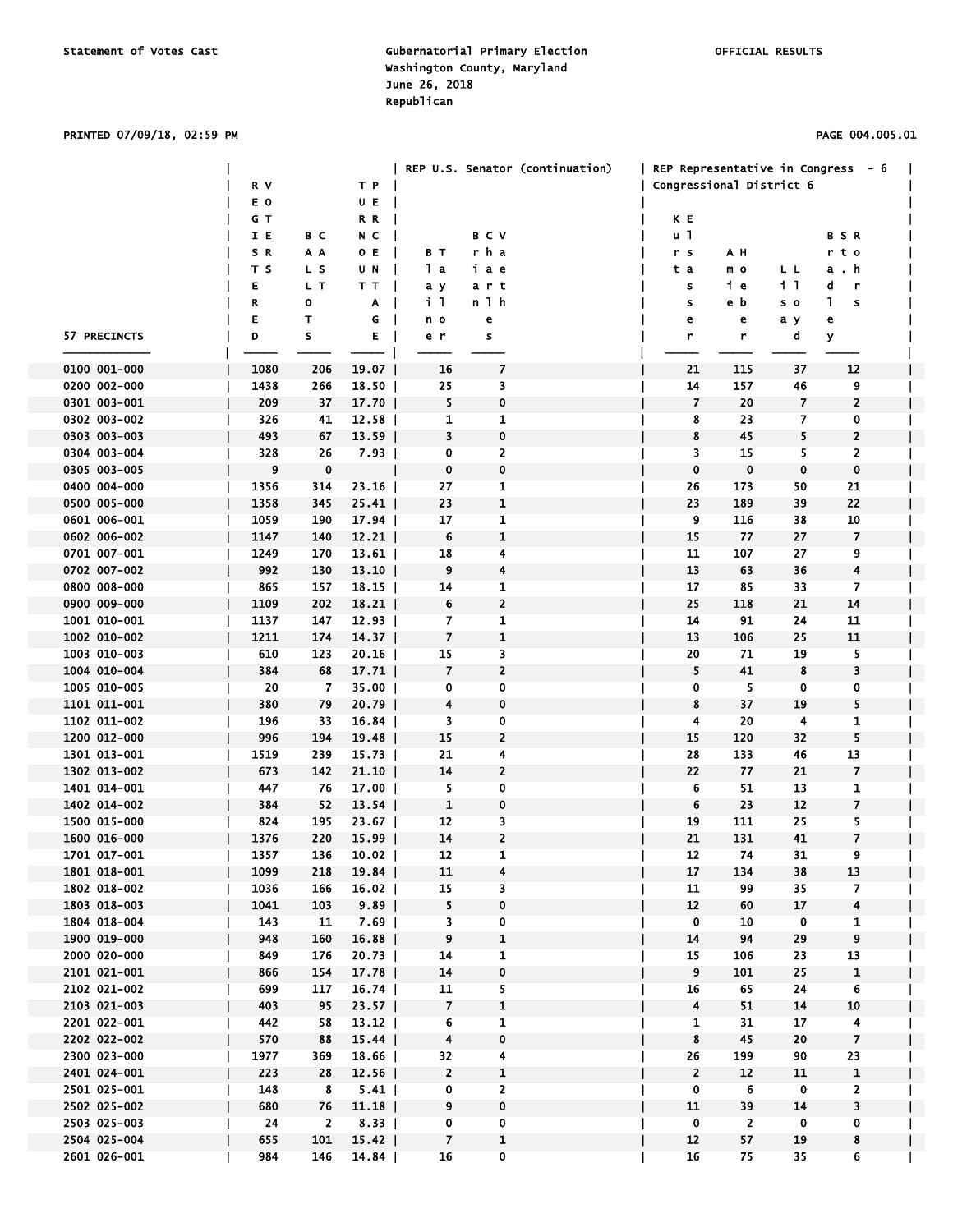### PRINTED 07/09/18, 02:59 PM PAGE 004.005.02

|                     |             |      |       |                |                | REP U.S. Senator (continuation) |                |                |                          | REP Representative in Congress $-6$ |  |
|---------------------|-------------|------|-------|----------------|----------------|---------------------------------|----------------|----------------|--------------------------|-------------------------------------|--|
|                     | R V         |      | T P   |                |                |                                 |                |                | Congressional District 6 |                                     |  |
|                     | E O         |      | UE    |                |                |                                 |                |                |                          |                                     |  |
|                     | G T         |      | R R   |                |                |                                 | K E            |                |                          |                                     |  |
|                     | I E         | B C  | N C   |                | <b>BCV</b>     |                                 | $\mathsf{u}$ 1 |                |                          | <b>BSR</b>                          |  |
|                     | SR          | A A  | O E   | B T            | rha            |                                 | r s            | A H            |                          | t o<br>r.                           |  |
|                     | T S         | L S  | U N   | lа             | іае            |                                 | t a            | m <sub>o</sub> | L L                      | a.h                                 |  |
|                     | Е           | L T  | TТ    | a y            | art            |                                 | s              | ie             | i l                      | d<br>-r                             |  |
|                     | R           | O    | A     | 1 <sub>1</sub> | n 1 h          |                                 | s              | e b            | s o                      | s                                   |  |
|                     | Е           |      | G     | n o            | е              |                                 | e              | е              | a y                      | е                                   |  |
| 57 PRECINCTS        | D           | s    | Е     | e r            | s              |                                 | r              | r              | d                        | У                                   |  |
|                     |             |      |       |                |                |                                 |                |                |                          |                                     |  |
| 2602 026-002        | 816         | 149  | 18.26 | 14             | 2              |                                 | 19             | 78             | 27                       | 12                                  |  |
| 2603 026-003        | 499         | 84   | 16.83 | 5              |                |                                 | 6              | 46             | 20                       | 3                                   |  |
| 2604 026-004        | 1068        | 172  | 16.10 | 14             | 1              |                                 | 12             | 109            | 26                       | 8                                   |  |
| 2701 027-001        | 1255        | 261  | 20.80 | 18             | 4              |                                 | 23             | 161            | 40                       | 13                                  |  |
| 2702 027-002        | 1200        | 210  | 17.50 | 13             | 2              |                                 | 24             | 125            | 24                       | 8                                   |  |
| 6001 EVC-1          | 0           | 1194 |       | 102            | 10             |                                 | 91             | 669            | 263                      | 54                                  |  |
| 7000 Absentee 1     | $\mathbf 0$ | 189  |       | 19             | $\overline{2}$ |                                 | 24             | 89             | 30                       | 15                                  |  |
| 7500 Provisional    | 0           | 66   |       | 5              | 0              |                                 | 7              | 36             | 15                       | 2                                   |  |
| 8000 Absentee 2     | $\mathbf 0$ | 29   |       | 1              | $\mathbf 0$    |                                 | 1              | 14             | 8                        | 3                                   |  |
|                     |             |      |       |                |                |                                 |                |                |                          |                                     |  |
| <b>GRAND TOTALS</b> | 42157       | 8606 | 20.41 | 663            | 95             |                                 | 774            | 4907           | 1562                     | 447                                 |  |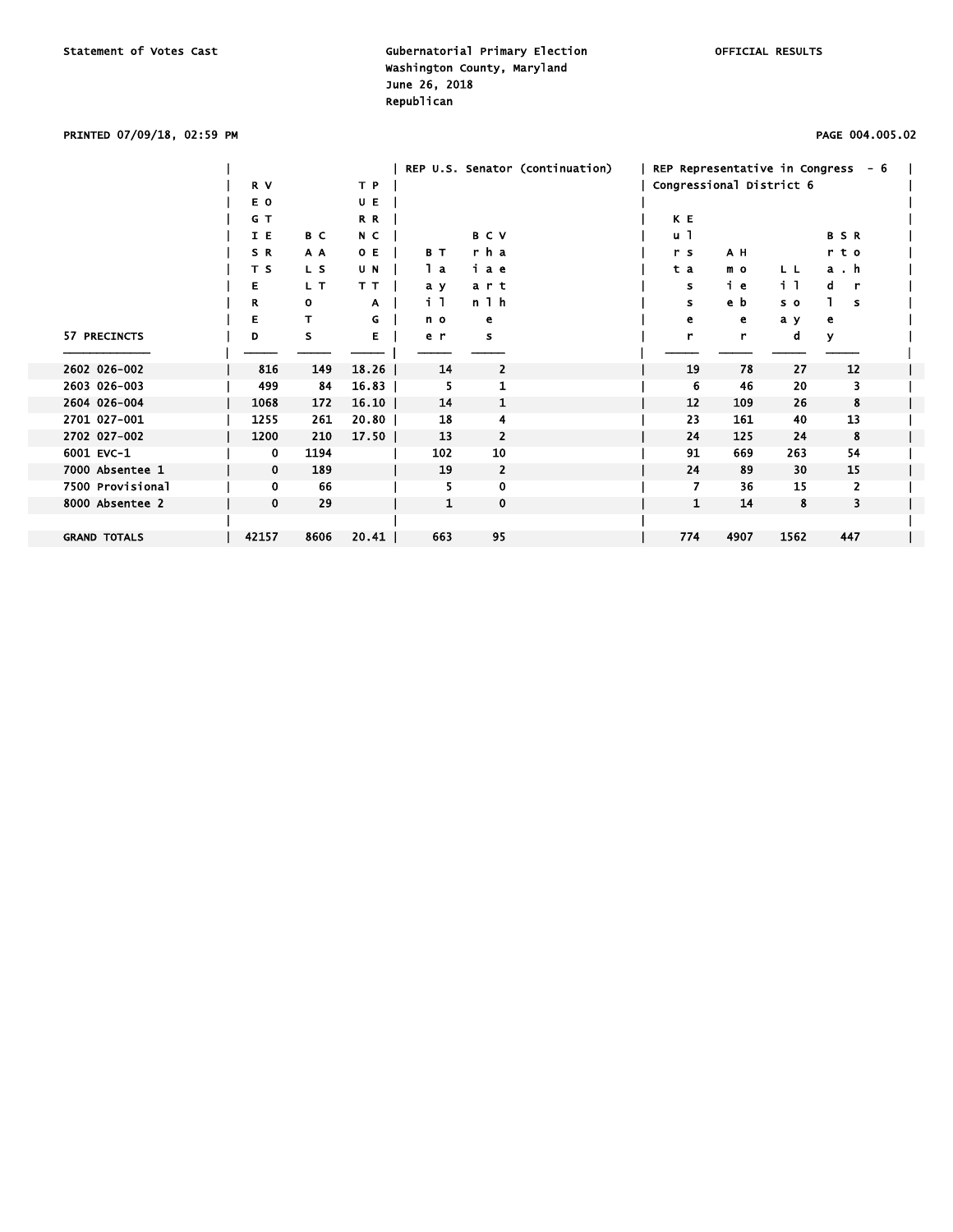### PRINTED 07/09/18, 02:59 PM PAGE 006.006.01

|                     | R V               | T P   | REP State Senator - 1 Legislative District 1 |
|---------------------|-------------------|-------|----------------------------------------------|
|                     | E O               | U E   |                                              |
|                     | G T               | R R   |                                              |
|                     | I E<br>B C        | N C   | <b>GCE</b>                                   |
|                     | SR.<br>A A        | O E   | ed                                           |
|                     | T S<br>L S        | U N   | $o \t w$                                     |
|                     | Е<br>L T          | T T   | r.<br>a                                      |
|                     | R<br>$\mathbf{o}$ | A     | g<br>r                                       |
|                     | E.<br>T.          | G     | e<br>d                                       |
| 9 PRECINCTS         | s<br>D            | Е     | s                                            |
|                     |                   |       |                                              |
| 0200 002-000        | 1438<br>266       | 18.50 | 191                                          |
| 0400 004-000        | 1356<br>314       | 23.16 | 234                                          |
| 0500 005-000        | 1358<br>345       | 25.41 | 242                                          |
| 1500 015-000        | 824<br>195        | 23.67 | 130                                          |
| 2300 023-000        | 369<br>1977       | 18.66 | 269                                          |
| 6001 EVC-1          | 1194<br>0         |       | 113                                          |
| 7000 Absentee 1     | 0<br>189          |       | 18                                           |
| 7500 Provisional    | 66<br>0           |       | 4                                            |
| 8000 Absentee 2     | $\mathbf 0$<br>29 |       | $\mathbf{2}$                                 |
|                     |                   |       |                                              |
| <b>GRAND TOTALS</b> | 2967<br>6953      | 42.67 | 1203                                         |
|                     |                   |       |                                              |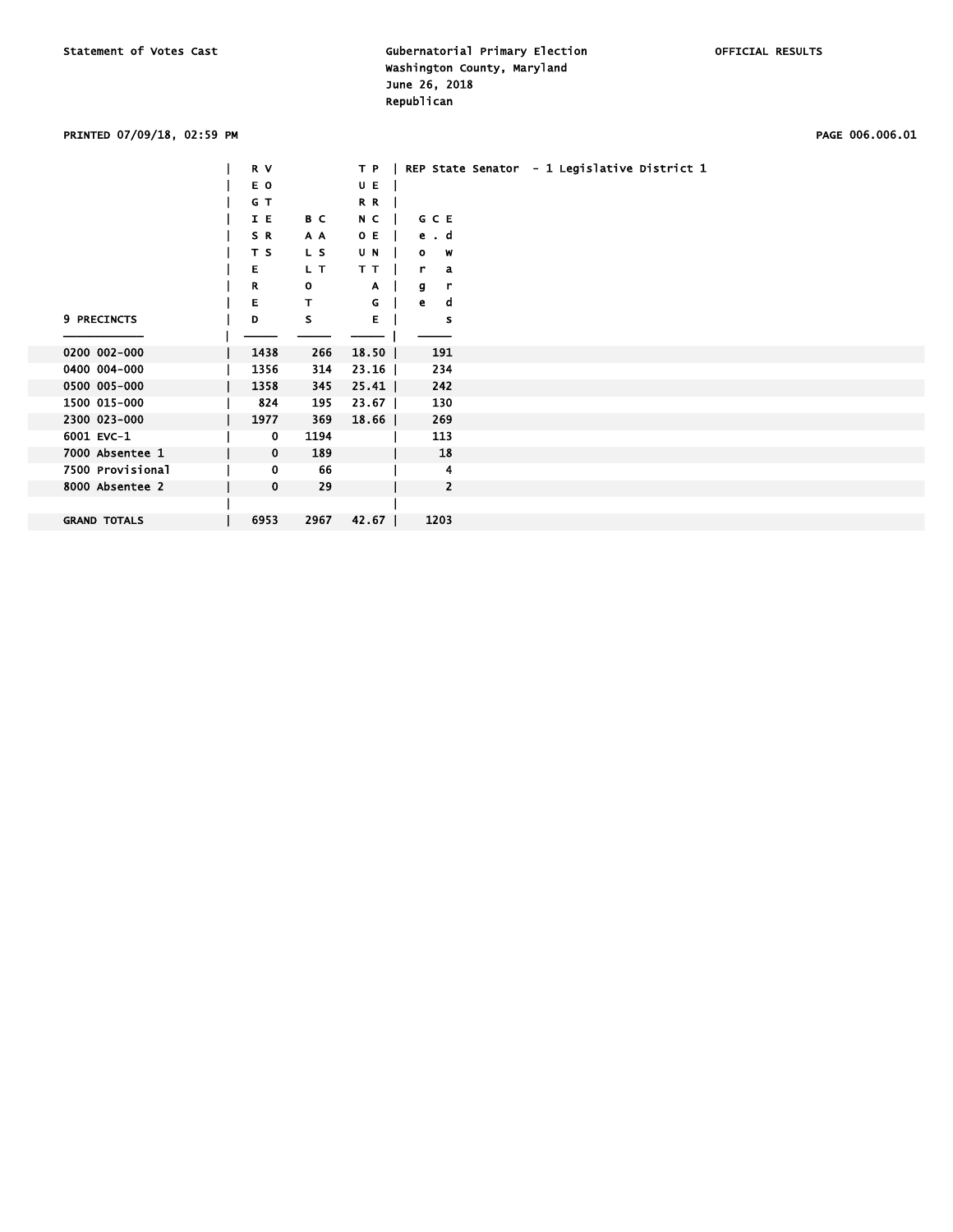## PRINTED 07/09/18, 02:59 PM PAGE 007.007.01

|              | R V          |                         |                   |                         | T P   REP State Senator - 2 Legislative District 2 |
|--------------|--------------|-------------------------|-------------------|-------------------------|----------------------------------------------------|
|              |              |                         |                   |                         |                                                    |
|              | E O          |                         | UE                |                         |                                                    |
|              | GT           |                         | R R<br>$\perp$    | AAS                     |                                                    |
|              | IE           | вс                      | N C               | n . e                   |                                                    |
|              | S R          | ΑA                      | 0 E               | d<br>r                  |                                                    |
|              |              |                         |                   |                         |                                                    |
|              | тs           | L S                     | U N               | r<br>a                  |                                                    |
|              | Е            | L T                     | TТ                | f<br>e                  |                                                    |
|              | R            | 0                       | A                 | j,<br>W                 |                                                    |
|              | Е            | т                       | G                 | n                       |                                                    |
| 52 PRECINCTS | D            | s                       | Е<br>$\mathbf{I}$ | j,                      |                                                    |
|              |              |                         |                   |                         |                                                    |
|              |              |                         | - 1               |                         |                                                    |
| 0100 001-000 | 1080         | 206                     | 19.07             | 183                     |                                                    |
| 0301 003-001 | 209          | 37                      | $17.70$           | 32                      |                                                    |
| 0302 003-002 | 326          | 41                      | 12.58             | 37                      |                                                    |
| 0303 003-003 | 493          | 67                      | $13.59$           | 57                      |                                                    |
| 0304 003-004 | 328          | 26                      | 7.93              | 22                      |                                                    |
|              |              |                         |                   |                         |                                                    |
| 0305 003-005 | 9            | 0                       | $\mathbf{I}$      | 0                       |                                                    |
| 0601 006-001 | 1059         | 190                     | 17.94             | 157                     |                                                    |
| 0602 006-002 | 1147         | 140                     | $12.21$           | 126                     |                                                    |
| 0701 007-001 | 1249         | 170                     | $13.61$           | 149                     |                                                    |
| 0702 007-002 | 992          | 130                     | $13.10$           | 114                     |                                                    |
|              |              |                         |                   |                         |                                                    |
| 0800 008-000 | 865          | 157                     | 18.15             | 128                     |                                                    |
| 0900 009-000 | 1109         | 202                     | $18.21$           | 179                     |                                                    |
| 1001 010-001 | 1137         | 147                     | $12.93$           | 123                     |                                                    |
| 1002 010-002 | 1211         | 174                     | $14.37$           | 143                     |                                                    |
| 1003 010-003 | 610          | 123                     | 20.16             | 101                     |                                                    |
|              |              |                         |                   |                         |                                                    |
| 1004 010-004 | 384          | 68                      | $17.71$           | 57                      |                                                    |
| 1005 010-005 | 20           | $\overline{z}$          | $35.00$           | $\overline{z}$          |                                                    |
| 1101 011-001 | 380          | 79                      | $20.79$           | 65                      |                                                    |
| 1102 011-002 | 196          | 33                      | 16.84             | 23                      |                                                    |
| 1200 012-000 | 996          | 194                     | 19.48             | 157                     |                                                    |
|              |              |                         |                   |                         |                                                    |
| 1301 013-001 | 1519         | 239                     | $15.73$           | 208                     |                                                    |
| 1302 013-002 | 673          | 142                     | 21.10             | 126                     |                                                    |
| 1401 014-001 | 447          | 76                      | $17.00$           | 67                      |                                                    |
| 1402 014-002 | 384          | 52                      | $13.54$           | 42                      |                                                    |
| 1600 016-000 | 1376         | 220                     | $15.99$           | 183                     |                                                    |
|              |              |                         |                   | 118                     |                                                    |
| 1701 017-001 | 1357         | 136                     | 10.02             |                         |                                                    |
| 1801 018-001 | 1099         | 218                     | 19.84             | 196                     |                                                    |
| 1802 018-002 | 1036         | 166                     | $16.02$           | 147                     |                                                    |
| 1803 018-003 | 1041         | 103                     | 9.89              | 79                      |                                                    |
| 1804 018-004 | 143          | 11                      | 7.69              | 10                      |                                                    |
| 1900 019-000 | 948          | 160                     | $16.88$           | 135                     |                                                    |
|              |              |                         |                   |                         |                                                    |
| 2000 020-000 | 849          | 176                     | $20.73$           | 138                     |                                                    |
| 2101 021-001 | 866          | 154                     | 17.78             | 131                     |                                                    |
| 2102 021-002 | 699          | 117                     | 16.74             | 100                     |                                                    |
| 2103 021-003 | 403          | 95                      | $23.57$           | 82                      |                                                    |
| 2201 022-001 | 442          | 58                      | $13.12$           | 48                      |                                                    |
| 2202 022-002 |              |                         | 15.44             |                         |                                                    |
|              | 570          | 88                      |                   | 76                      |                                                    |
| 2401 024-001 | 223          | 28                      | $12.56$           | 25                      |                                                    |
| 2501 025-001 | 148          | $\overline{\mathbf{8}}$ | $5.41$            | $6\phantom{.}6$         |                                                    |
| 2502 025-002 | 680          | 76                      | $11.18$           | 63                      |                                                    |
| 2503 025-003 | 24           | $\overline{\mathbf{2}}$ | $8.33$            | $\overline{\mathbf{2}}$ |                                                    |
| 2504 025-004 | 655          | 101                     | $15.42$           | 80                      |                                                    |
|              |              |                         |                   |                         |                                                    |
| 2601 026-001 | 984          | 146                     | 14.84             | 124                     |                                                    |
| 2602 026-002 | 816          | 149                     | 18.26             | 125                     |                                                    |
| 2603 026-003 | 499          | 84                      | $16.83$           | 71                      |                                                    |
| 2604 026-004 | 1068         | 172                     | $16.10$           | 133                     |                                                    |
| 2701 027-001 | 1255         | 261                     | $20.80$           | 237                     |                                                    |
|              |              |                         |                   |                         |                                                    |
| 2702 027-002 | 1200         | 210                     | $17.50$           | 193                     |                                                    |
| 6001 EVC-1   | $\mathbf{0}$ | 1194                    | $\mathbf{I}$      | 902                     |                                                    |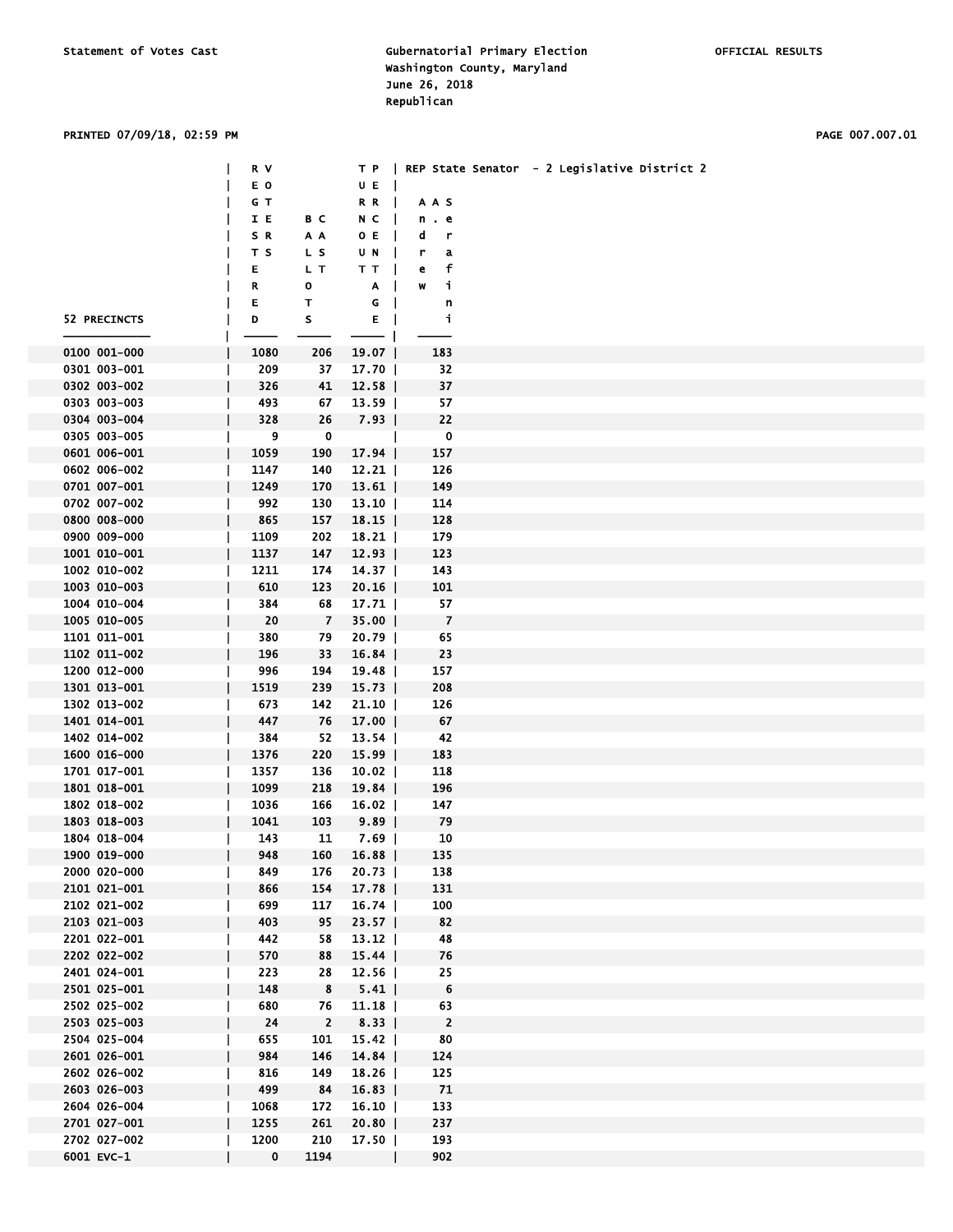### PRINTED 07/09/18, 02:59 PM PAGE 007.007.02

|                     | R V         |              | T P   |                 | REP State Senator | - 2 Legislative District 2 |  |
|---------------------|-------------|--------------|-------|-----------------|-------------------|----------------------------|--|
|                     | E O         |              | UE    |                 |                   |                            |  |
|                     | G T         |              | R R   | AAS             |                   |                            |  |
|                     | I E         | B C          | N C   | n e             |                   |                            |  |
|                     | SR.         | A A          | O E   | d r             |                   |                            |  |
|                     | T S         | L S          | U N   | r a             |                   |                            |  |
|                     | E.          | L T          | T T   | f<br>$\epsilon$ |                   |                            |  |
|                     | R           | $\mathbf{o}$ | A.    | w<br>- i        |                   |                            |  |
|                     | E.          | T.           | G     | n               |                   |                            |  |
| 52 PRECINCTS        | D           | s            | E.    |                 |                   |                            |  |
|                     |             |              |       |                 |                   |                            |  |
| 7000 Absentee 1     | $\mathbf 0$ | 189          |       | 144             |                   |                            |  |
| 7500 Provisional    | 0           | 66           |       | 47              |                   |                            |  |
| 8000 Absentee 2     | $\mathbf 0$ | 29           |       | 20              |                   |                            |  |
|                     |             |              |       |                 |                   |                            |  |
| <b>GRAND TOTALS</b> | 35204       | 7117         | 20.22 | 5918            |                   |                            |  |
|                     |             |              |       |                 |                   |                            |  |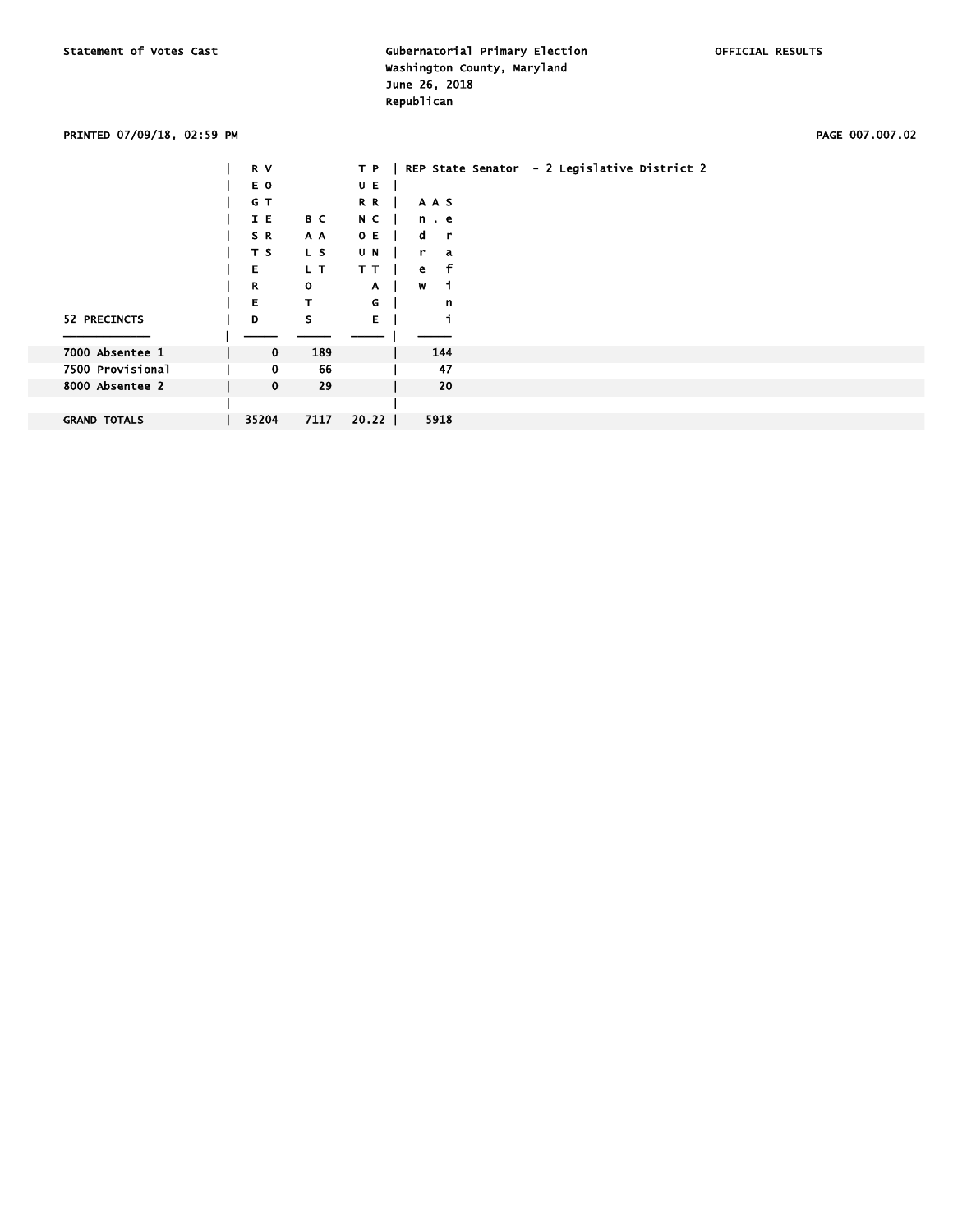### PRINTED 07/09/18, 02:59 PM PAGE 008.008.01

|                     |             |      |       |                |              |                | REP House of Delegates - 1C Legislative Subdistrict 1C |
|---------------------|-------------|------|-------|----------------|--------------|----------------|--------------------------------------------------------|
|                     | R V         |      | T P   |                |              |                |                                                        |
|                     | E O         |      | U E   | N A            |              |                |                                                        |
|                     | G T         |      | R R   | i I            |              |                |                                                        |
|                     | I E         | B C  | N C   | c t            | JL           |                |                                                        |
|                     | SR.         | A A  | O E   | $0 -$          | o y          |                |                                                        |
|                     | T S         | L S  | U N   | 1 M            | r s          | M M            |                                                        |
|                     | Е           | L T  | T T   | e y            | d c          | iс             |                                                        |
|                     | R           | 0    | Α     | е              | a z          | k K            |                                                        |
|                     | E           | T.   | G     | r.             | n e          | e a            |                                                        |
| 9 PRECINCTS         | D           | s    | Е     | s              | k            | У              |                                                        |
| 0200 002-000        |             |      |       |                |              |                |                                                        |
|                     | 1438        | 266  | 18.50 | 81             | 20           | 151            |                                                        |
| 0400 004-000        | 1356        | 314  | 23.16 | 79             | 6            | 223            |                                                        |
| 0500 005-000        | 1358        | 345  | 25.41 | 86             | 62           | 190            |                                                        |
| 1500 015-000        | 824         | 195  | 23.67 | 62             | 12           | 119            |                                                        |
| 2300 023-000        | 1977        | 369  | 18.66 | 97             | 20           | 245            |                                                        |
| 6001 EVC-1          | $\mathbf 0$ | 1194 |       | 41             | 16           | 78             |                                                        |
| 7000 Absentee 1     | 0           | 189  |       | 8              | $\mathbf{1}$ | 14             |                                                        |
| 7500 Provisional    | $\mathbf 0$ | 66   |       | 1              | $\mathbf 0$  | $\overline{z}$ |                                                        |
| 8000 Absentee 2     | $\mathbf 0$ | 29   |       | $\overline{2}$ | $\mathbf 0$  | 4              |                                                        |
|                     |             |      |       |                |              |                |                                                        |
| <b>GRAND TOTALS</b> | 6953        | 2967 | 42.67 | 457            | 137          | 1031           |                                                        |
|                     |             |      |       |                |              |                |                                                        |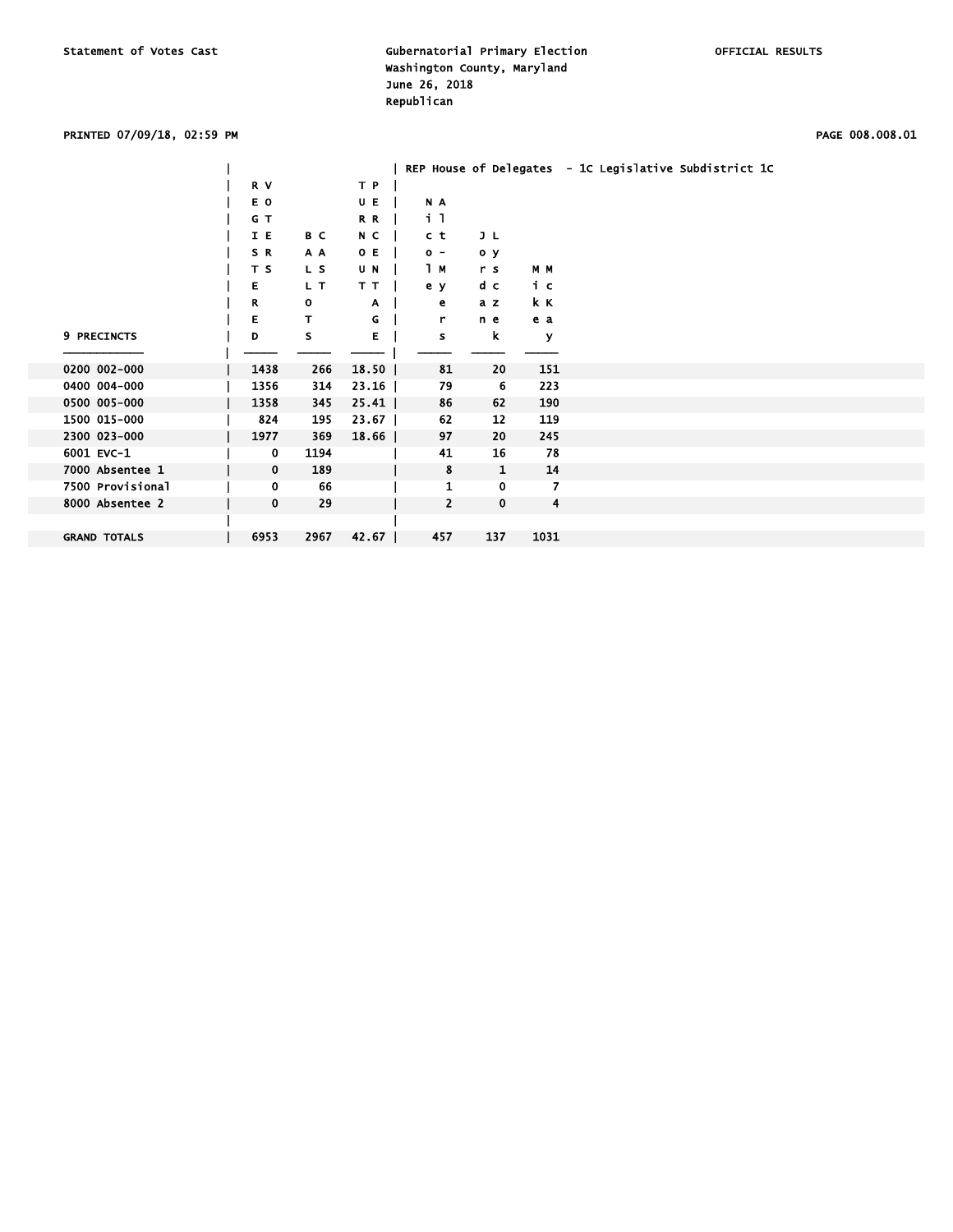### PRINTED 07/09/18, 02:59 PM PAGE 009.009.01

|                     | R V         |                |                       |                             |                         | T P   REP House of Delegates - 2A Legislative Subdistrict 2A |
|---------------------|-------------|----------------|-----------------------|-----------------------------|-------------------------|--------------------------------------------------------------|
|                     | E O         |                | U E<br>$\mathbf{I}$   | 2 TO BE ELECTED             |                         |                                                              |
|                     | G T         |                | RR                    |                             |                         |                                                              |
|                     | IE          | B C            | $N$ C $\vert$         | NCP                         | <b>WJW</b>              |                                                              |
|                     | SR.         | A A            | O E                   | e. a                        | ioi                     |                                                              |
|                     | T S         | L S            | UN                    | i.<br>$\mathbf{r}$          | 1 s v                   |                                                              |
|                     | Е           | L T            | T T<br>$\blacksquare$ | $\mathbf{L}$<br>$\mathbf r$ | le e                    |                                                              |
|                     | R           | $\mathbf{o}$   | A<br>-1               | $\bullet$                   | ip 1                    |                                                              |
|                     | Е           | $\mathsf{T}$   | G<br>$\mathbf{I}$     | $\mathbf t$                 | ah 1                    |                                                              |
| 37 PRECINCTS        | D           | ${\sf s}$      | Е<br>$\blacksquare$   | t                           | m                       |                                                              |
|                     |             |                |                       |                             |                         |                                                              |
| 0100 001-000        | 1080        | 206            | 19.07                 | 171                         | 146                     |                                                              |
| 0305 003-005        | 9           | $\mathbf{o}$   |                       | $\mathbf{0}$                | $\overline{\mathbf{0}}$ |                                                              |
| 0601 006-001        | 1059        | 190            | 17.94                 | 158                         | 132                     |                                                              |
| 0602 006-002        | 1147        | 140            | $12.21$               | 122                         | 104                     |                                                              |
| 0701 007-001        | 1249        | 170            | $13.61$               | 138                         | 138                     |                                                              |
| 0702 007-002        | 992         | 130            | $13.10$               | 111                         | 102                     |                                                              |
| 0800 008-000        | 865         | 157            | $18.15$               | 126                         | 96                      |                                                              |
| 0900 009-000        | 1109        | 202            | 18.21                 | 164                         | 137                     |                                                              |
| 1001 010-001        | 1137        | 147            | $12.93$               | 119                         | 108                     |                                                              |
| 1002 010-002        | 1211        | 174            | $14.37$               | 143                         | 124                     |                                                              |
| 1003 010-003        | 610         | 123            | 20.16                 | 108                         | 92                      |                                                              |
| 1004 010-004        | 384         | 68             | 17.71                 | 54                          | 44                      |                                                              |
| 1101 011-001        | 380         | 79             | $20.79$               | 66                          | 52                      |                                                              |
| 1102 011-002        | 196         | 33             | 16.84                 | 25                          | 20                      |                                                              |
| 1200 012-000        | 996         | 194            | 19.48                 | 161                         | 126                     |                                                              |
| 1301 013-001        | 1519        | 239            | $15.73$               | 205                         | 171                     |                                                              |
| 1302 013-002        | 673         | 142            | $21.10$               | 118                         | 103                     |                                                              |
| 1401 014-001        | 447         | 76             | $17.00$               | 63                          | 63                      |                                                              |
| 1402 014-002        | 384         | 52             | 13.54                 | 43                          | 37                      |                                                              |
| 1600 016-000        | 1376        | 220            | $15.99$               | 194                         | 164                     |                                                              |
| 1801 018-001        | 1099        | 218            | 19.84                 | 189                         | 167                     |                                                              |
| 1802 018-002        | 1036        | 166            | 16.02                 | 147                         | 122                     |                                                              |
| 1803 018-003        | 1041        | 103            | 9.89                  | 81                          | 73                      |                                                              |
| 1900 019-000        | 948         | 160            | 16.88                 | 138                         | 124                     |                                                              |
| 2000 020-000        | 849         | 176            | $20.73$               | 142                         | 124                     |                                                              |
| 2401 024-001        | 223         | 28             | $12.56$               | 22                          | 22                      |                                                              |
| 2503 025-003        | 24          | $\overline{2}$ | 8.33                  | $\overline{\mathbf{2}}$     | $\mathbf{1}$            |                                                              |
| 2601 026-001        | 984         | 146            | 14.84                 | 119                         | 112                     |                                                              |
| 2602 026-002        | 816         | 149            | 18.26                 | 125                         | 111                     |                                                              |
| 2603 026-003        | 499         | 84             | $16.83$               | 63                          | 57                      |                                                              |
| 2604 026-004        | 1068        | 172            | $16.10$               | 131                         | 118                     |                                                              |
| 2701 027-001        | 1255        | 261            | 20.80                 | 220                         | 189                     |                                                              |
| 2702 027-002        | 1200        | 210            | 17.50                 | 176                         | 153                     |                                                              |
| 6001 EVC-1          | 0           | 1194           |                       | 631                         | 569                     |                                                              |
| 7000 Absentee 1     | $\mathbf 0$ | 189            |                       | 97                          | 90                      |                                                              |
| 7500 Provisional    | 0           | 66             |                       | 27                          | 24                      |                                                              |
| 8000 Absentee 2     | $\bf{0}$    | 29             |                       | 8                           | $\overline{\mathbf{4}}$ |                                                              |
|                     |             |                |                       |                             |                         |                                                              |
| <b>GRAND TOTALS</b> | 27865       | 6095           | 21.87                 | 4607                        | 4019                    |                                                              |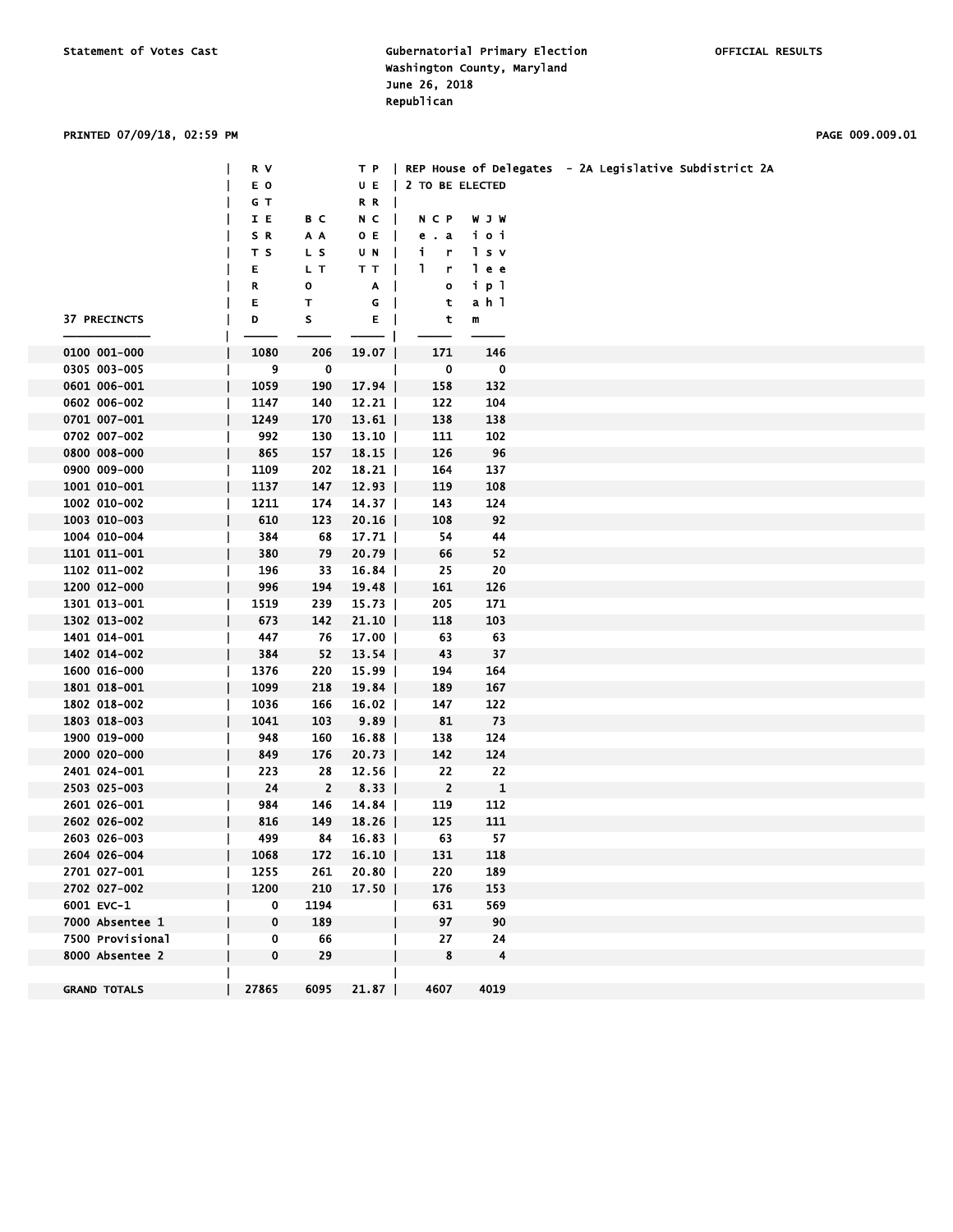### PRINTED 07/09/18, 02:59 PM PAGE 010.010.01

|                     |             |                         |         | REP House of Delegates - 2B Legislative Subdistrict 2B |  |
|---------------------|-------------|-------------------------|---------|--------------------------------------------------------|--|
|                     | R V         |                         | T P     |                                                        |  |
|                     | E O         |                         | U E     | PDC                                                    |  |
|                     | G T         |                         | R R     | $a \cdot o$                                            |  |
|                     | I E         | B C                     | N C     | u.<br>$\mathbf{r}$                                     |  |
|                     | SR.         | A A                     | O E     | d<br>$\mathbf{1}$                                      |  |
|                     | T S         | L <sub>S</sub>          | U N     | e                                                      |  |
|                     | Е           | L T                     | TT.     | r                                                      |  |
|                     | R           | 0                       | A       | m                                                      |  |
|                     | E           | T.                      | G       | a                                                      |  |
| <b>19 PRECINCTS</b> | D           | s                       | E.      | n                                                      |  |
|                     |             |                         |         |                                                        |  |
| 0301 003-001        | 209         | 37                      | 17.70   | 30                                                     |  |
| 0302 003-002        | 326         | 41                      | 12.58   | 34                                                     |  |
| 0303 003-003        | 493         | 67                      | $13.59$ | 57                                                     |  |
| 0304 003-004        | 328         | 26                      | $7.93$  | 21                                                     |  |
| 1005 010-005        | 20          | $\overline{7}$          | $35.00$ | $\overline{z}$                                         |  |
| 1701 017-001        | 1357        | 136                     | $10.02$ | 114                                                    |  |
| 1804 018-004        | 143         | 11                      | 7.69    | 10                                                     |  |
| 2101 021-001        | 866         | 154                     | 17.78   | 124                                                    |  |
| 2102 021-002        | 699         | 117                     | 16.74   | 101                                                    |  |
| 2103 021-003        | 403         | 95                      | $23.57$ | 78                                                     |  |
| 2201 022-001        | 442         | 58                      | $13.12$ | 49                                                     |  |
| 2202 022-002        | 570         | 88                      | $15.44$ | 76                                                     |  |
| 2501 025-001        | 148         | $\overline{\mathbf{8}}$ | 5.41    | $6\overline{6}$                                        |  |
| 2502 025-002        | 680         | 76                      | $11.18$ | 62                                                     |  |
| 2504 025-004        | 655         | 101                     | $15.42$ | 78                                                     |  |
| 6001 EVC-1          | 0           | 1194                    |         | 233                                                    |  |
| 7000 Absentee 1     | $\mathbf 0$ | 189                     |         | 40                                                     |  |
| 7500 Provisional    | 0           | 66                      |         | 13                                                     |  |
| 8000 Absentee 2     | 0           | 29                      |         | 11                                                     |  |
|                     |             |                         |         |                                                        |  |
| <b>GRAND TOTALS</b> | 7339        | 2500                    | $34.06$ | 1144                                                   |  |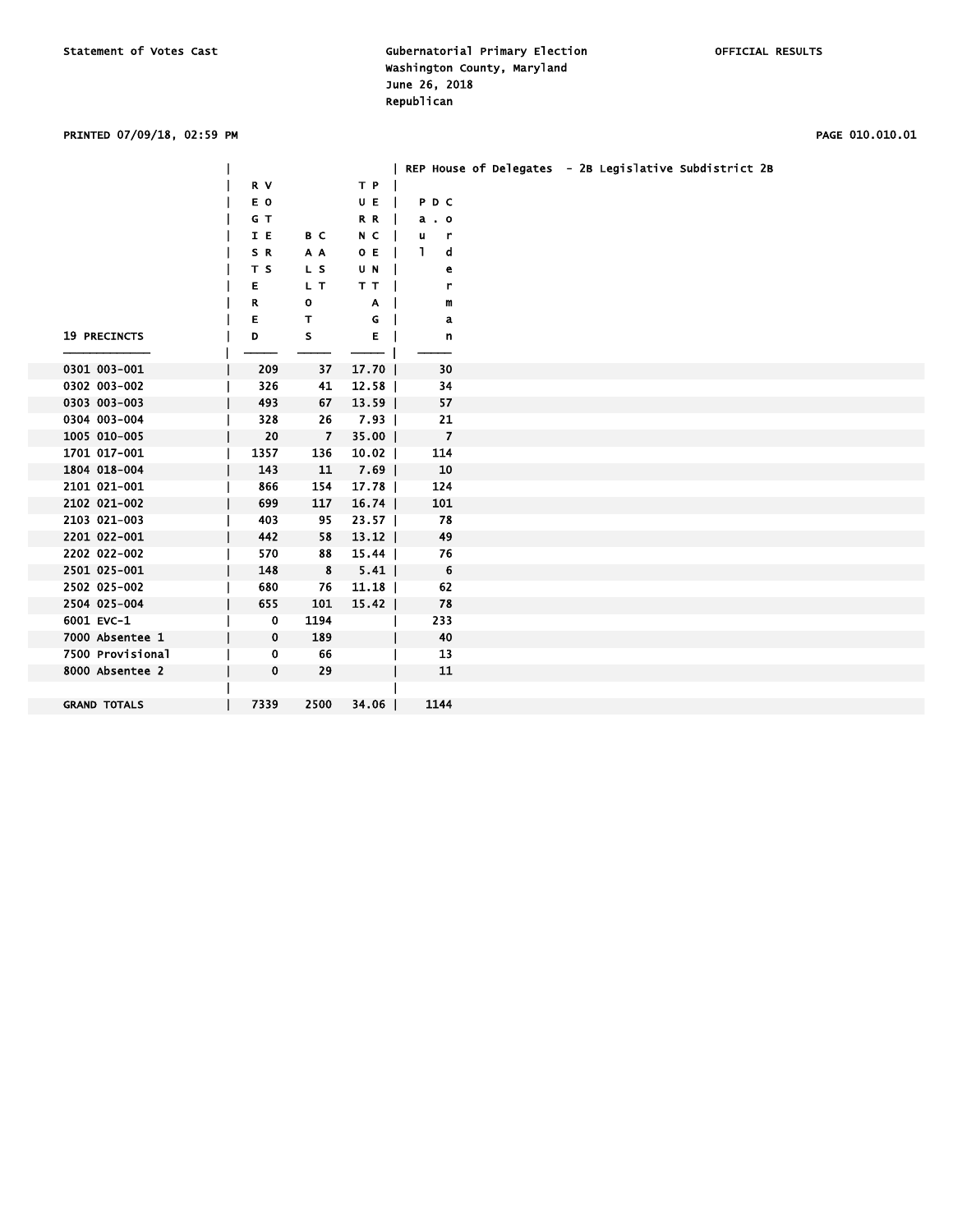### PRINTED 07/09/18, 02:59 PM PAGE 011.011.01

|                              |              |            |                  | REP County Commissioner<br>5 TO BE ELECTED (more to follow) |             |                         |                |              |                |            |                |                |
|------------------------------|--------------|------------|------------------|-------------------------------------------------------------|-------------|-------------------------|----------------|--------------|----------------|------------|----------------|----------------|
|                              |              |            |                  |                                                             |             |                         |                |              |                |            |                |                |
|                              |              |            |                  |                                                             |             |                         |                |              |                |            |                | C M            |
|                              |              |            |                  |                                                             |             |                         |                |              |                |            |                | o e            |
|                              |              |            |                  |                                                             |             |                         |                |              |                |            |                | r i            |
|                              | R V<br>E O   |            | ТP               |                                                             |             |                         |                |              |                |            |                | t n            |
|                              | GТ           |            | UE<br>R R        |                                                             |             |                         |                | D E          |                |            |                | е<br>L         |
|                              | IE           | вc         | N C              |                                                             |             | C B                     |                | a b          | сн             |            | W M            | s              |
|                              | S R          | ΑA         | O E              |                                                             |             | h u                     |                | v e          | a o            | <b>WKK</b> | ас             | c              |
|                              | T S          | L S        | UN               | TLB                                                         | SВ          | a r                     | JС             | ir           | s f            | а. е       | 1 с            | h              |
|                              | Е            | L T        | TТ               | e a                                                         | c r         | r k                     | e 1            | d s          | e f            | У<br>е     | 11             | m              |
|                              | R            | 0          | Α                | r<br>k                                                      | оу          | l e                     | fi             | $\mathbf{o}$ | y m            | f<br>n     | y u            | j,             |
|                              | E            | т          | G                | r<br>е                                                      | t a         | e t                     | fn             | ı            | a              | е<br>е     | r              | d              |
| 57 PRECINCTS                 | D            | S          | E                | У<br>r                                                      | t n         | s t                     | e              | e            | n              | r          | e              | t              |
| 0100 001-000                 | 1080         | 206        | 19.07            | 112                                                         | 30          | 38                      | 138            | 29           | 30             | 85         | 31             | 88             |
| 0200 002-000                 | 1438         | 266        | 18.50            | 166                                                         | 53          | 44                      | 179            | 32           | 35             | 106        | 39             | 105            |
| 0301 003-001                 | 209          | 37         | $17.70$          | 21                                                          | 6           | 14                      | 18             | 6            | 6              | 11         | 8              | 4              |
| 0302 003-002                 | 326          | 41         | 12.58            | 30                                                          | 10          | 21                      | 20             | 11           | 5              | 17         | 10             | 11             |
| 0303 003-003                 | 493          | 67         | 13.59            | 44                                                          | 10          | 19                      | 37             | 8            | 11             | 35         | 9              | 18             |
| 0304 003-004                 | 328          | 26         | 7.93             | 13                                                          | 3           | 10                      | 15             | 4            | 4              | 12         | 5              | 6              |
| 0305 003-005                 | 9            | 0          |                  | 0                                                           | $\mathbf 0$ | 0                       | 0              | 0            | $\mathbf 0$    | $\bf{0}$   | 0              | $\mathbf 0$    |
| 0400 004-000                 | 1356         | 314        | 23.16            | 210                                                         | 46          | 50                      | 183            | 40           | 34             | 154        | 36             | 71             |
| 0500 005-000                 | 1358         | 345        | 25.41            | 194                                                         | 38          | 46                      | 231            | 40           | 24             | 254        | 24             | 56             |
| 0601 006-001                 | 1059         | 190        | 17.94            | 129                                                         | 24          | 54                      | 118            | 19           | 29             | 108        | 20             | 59             |
| 0602 006-002                 | 1147         | 140        | 12.21            | 95                                                          | 10          | 37                      | 74             | 19           | 20             | 74         | 13             | 34             |
| 0701 007-001                 | 1249         | 170        | 13.61            | 107                                                         | 21          | 40                      | 87             | 20           | 32             | 90         | 39             | 52             |
| 0702 007-002                 | 992          | 130        | 13.10            | 73                                                          | 17          | 16                      | 76             | 24           | 31             | 57         | 20             | 37             |
| 0800 008-000                 | 865          | 157        | 18.15            | 95                                                          | 31          | 40                      | 80             | 21           | 31             | 78         | 33             | 45             |
| 0900 009-000<br>1001 010-001 | 1109<br>1137 | 202<br>147 | 18.21            | 112<br>91                                                   | 28<br>23    | 25<br>39                | 110            | 20<br>16     | 34<br>20       | 83         | 42<br>25       | 63<br>54       |
| 1002 010-002                 | 1211         | 174        | 12.93  <br>14.37 | 105                                                         | 25          | 36                      | 84<br>98       | 23           | 19             | 69<br>71   | 18             | 56             |
| 1003 010-003                 | 610          | 123        | 20.16            | 72                                                          | 17          | 34                      | 71             | 25           | 10             | 59         | 26             | 52             |
| 1004 010-004                 | 384          | 68         | 17.71            | 42                                                          | 14          | 10                      | 39             | 20           | 13             | 30         | 13             | 23             |
| 1005 010-005                 | 20           | 7          | 35.00            | 5                                                           | 0           | $\overline{\mathbf{2}}$ | 5.             | 2            | 0              | 4          | 2              | 1              |
| 1101 011-001                 | 380          | 79         | 20.79            | 41                                                          | 17          | 16                      | 37             | 19           | 11             | 31         | 6              | 5              |
| 1102 011-002                 | 196          | 33         | 16.84            | 21                                                          | 4           | 8                       | 25             | 6            | 7              | 21         | 4              | 8              |
| 1200 012-000                 | 996          | 194        | 19.48            | 123                                                         | 16          | 37                      | 122            | 25           | 33             | 79         | 14             | 85             |
| 1301 013-001                 | 1519         | 239        | 15.73            | 140                                                         | 39          | 118                     | 136            | 29           | 27             | 93         | 32             | 87             |
| 1302 013-002                 | 673          | 142        | $21.10$          | 82                                                          | 20          | 45                      | 83             | 26           | 14             | 66         | 14             | 33             |
| 1401 014-001                 | 447          | 76         | 17.00            | 48                                                          | 11          | 14                      | 39             | 12           | 16             | 36         | 16             | 22             |
| 1402 014-002                 | 384          | 52         | 13.54            | 26                                                          | 17          | 16                      | 21             | 15           | 13             | 21         | 14             | $\overline{7}$ |
| 1500 015-000                 | 824          | 195        | $23.67$          | 127                                                         | 22          | 39                      | 122            | 37           | 13             | 136        | 14             | 28             |
| 1600 016-000                 | 1376         | 220        | $15.99$          | 119                                                         | 42          | 67                      | 84             | 24           | 31             | 80         | 36             | 79             |
| 1701 017-001<br>1801 018-001 | 1357<br>1099 | 136<br>218 | 10.02<br>19.84   | 76<br>118                                                   | 30<br>35    | 33<br>61                | 71<br>117      | 22<br>26     | 21<br>30       | 47<br>102  | 24<br>46       | 46<br>72       |
| 1802 018-002                 | 1036         | 166        | $16.02$          | 99                                                          | 27          | 44                      | 76             | 20           | 25             | 60         | 37             | 73             |
| 1803 018-003                 | 1041         | 103        | 9.89             | 63                                                          | 12          | 20                      | 55             | 12           | 19             | 55         | 18             | 36             |
| 1804 018-004                 | 143          | 11         | $7.69$           | 7                                                           | 3           | 0                       | $\overline{7}$ | $\mathbf 0$  | 3              | 5          | 1              | 6              |
| 1900 019-000                 | 948          | 160        | 16.88            | 86                                                          | 26          | 23                      | 104            | 26           | 28             | 67         | 19             | 45             |
| 2000 020-000                 | 849          | 176        | 20.73            | 116                                                         | 20          | 36                      | 117            | 20           | 21             | 89         | 24             | 48             |
| 2101 021-001                 | 866          | 154        | $17.78$          | 76                                                          | 21          | 45                      | 81             | 18           | 27             | 58         | 28             | 70             |
| 2102 021-002                 | 699          | 117        | 16.74            | 74                                                          | 13          | 32                      | 63             | 18           | 16             | 35         | 27             | 46             |
| 2103 021-003                 | 403          | 95         | $23.57$          | 35                                                          | 17          | 25                      | 42             | 15           | 11             | 24         | 16             | 57             |
| 2201 022-001                 | 442          | 58         | $13.12$          | 29                                                          | 6           | 24                      | 22             | 8            | 12             | 21         | $\overline{2}$ | 19             |
| 2202 022-002                 | 570          | 88         | 15.44            | 45                                                          | 21          | 22                      | 40             | 10           | 21             | 27         | 16             | 26             |
| 2300 023-000                 | 1977         | 369        | 18.66            | 222                                                         | 64          | 110                     | 224            | 44           | 27             | 164        | 53             | 96             |
| 2401 024-001                 | 223          | 28         | 12.56            | 17                                                          | 9           | 9                       | 17             | 6            | $\overline{2}$ | 14         | 9              | 10             |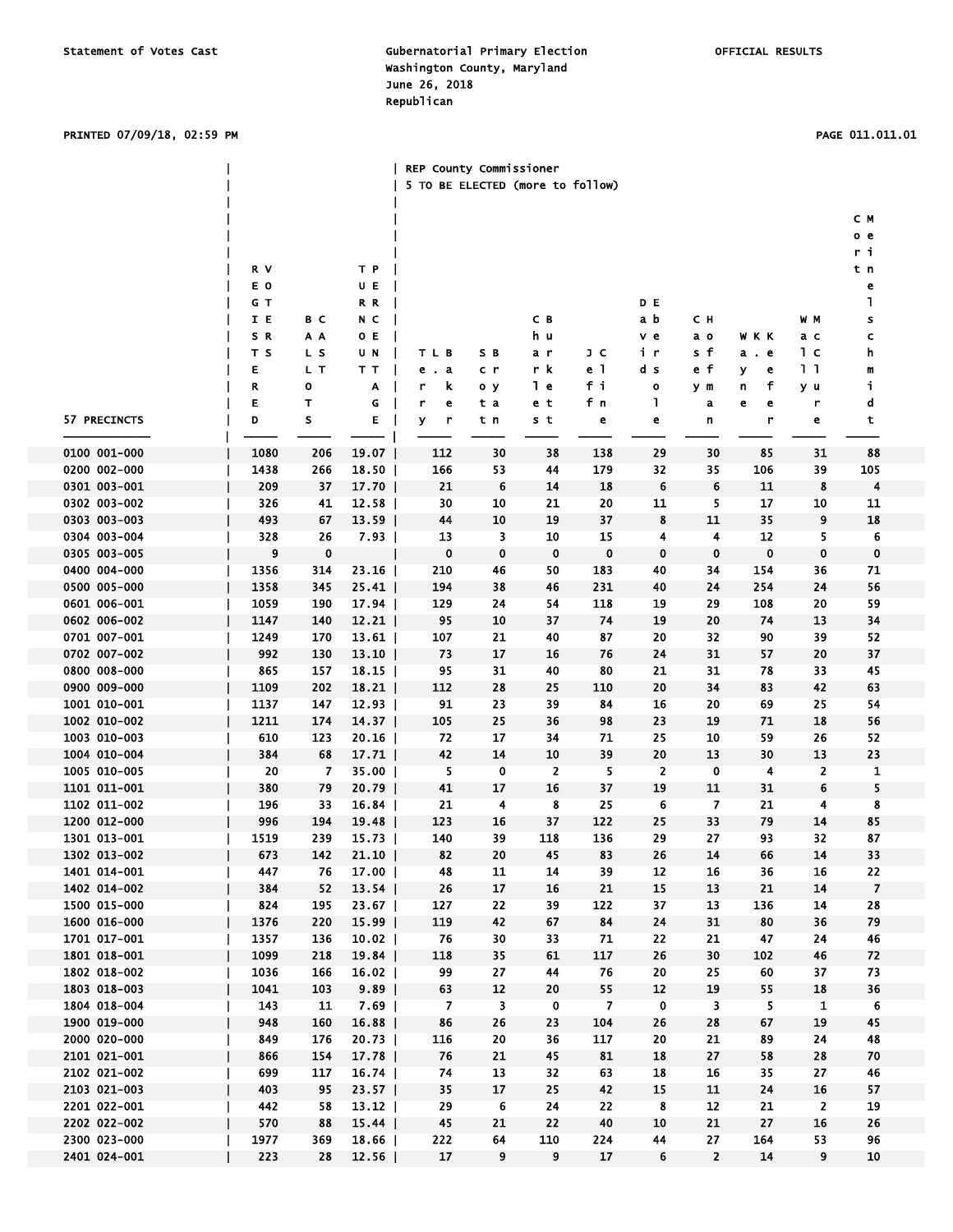### PRINTED 07/09/18, 02:59 PM PAGE 011.011.02

|                     |                |                |       | REP County Commissioner          |                |             |      |                |             |             |      |                |  |
|---------------------|----------------|----------------|-------|----------------------------------|----------------|-------------|------|----------------|-------------|-------------|------|----------------|--|
|                     |                |                |       | 5 TO BE ELECTED (more to follow) |                |             |      |                |             |             |      |                |  |
|                     |                |                |       |                                  |                |             |      |                |             |             |      |                |  |
|                     |                |                |       |                                  |                |             |      |                |             |             |      | C M            |  |
|                     |                |                |       |                                  |                |             |      |                |             |             |      | o <sub>e</sub> |  |
|                     |                |                |       |                                  |                |             |      |                |             |             |      | ri             |  |
|                     | R V            |                | T P   |                                  |                |             |      |                |             |             |      | t n            |  |
|                     | E O            |                | UE    |                                  |                |             |      |                |             |             |      | е              |  |
|                     | G T            |                | R R   |                                  |                |             |      | D E            |             |             |      | ı              |  |
|                     | I E            | B C            | N C   |                                  |                | C B         |      | a b            | C H         |             | W M  | s              |  |
|                     | SR             | A A            | O E   |                                  |                | h u         |      | v e            | a o         | W K K       | a c  | c              |  |
|                     | T <sub>S</sub> | L S            | U N   | TLB                              | S B            | a r         | J C  | iг             | s f         | a e         | 1 с  | h              |  |
|                     | Е              | L T            | TТ    | a<br>е                           | c r            | r k         | e 1  | d s            | $e$ f       | ۷<br>e      | 11   | m              |  |
|                     | R              | o              | Α     | k<br>r                           | 0 <sub>y</sub> | 1 e         | fi   | $\mathbf{o}$   | y m         | f<br>n      | y u  | i,             |  |
|                     | Е              | т              | G     | r<br>е                           | t a            | e t         | fn   | ı              | a           | e<br>e      | r    | d              |  |
| 57 PRECINCTS        | D              | s              | Е     | v<br>r                           | t n            | s t         | e    | e              | n           | r           | e    | t              |  |
|                     |                |                |       |                                  |                |             |      |                |             |             |      |                |  |
| 2501 025-001        | 148            | 8              | 5.41  | 3                                | 1              | 5           | 3    | 3              | $\mathbf 0$ | 5           | 0    | 4              |  |
| 2502 025-002        | 680            | 76             | 11.18 | 41                               | 18             | 25          | 34   | 22             | 15          | 30          | 9    | 15             |  |
| 2503 025-003        | 24             | $\overline{2}$ | 8.33  | 1                                | $\mathbf 0$    | $\mathbf 1$ | 1    | 0              | $\mathbf 0$ | $\mathbf 1$ | 0    | $\mathbf{1}$   |  |
| 2504 025-004        | 655            | 101            | 15.42 | 65                               | 13             | 31          | 48   | 20             | 16          | 47          | 14   | 28             |  |
| 2601 026-001        | 984            | 146            | 14.84 | 77                               | 24             | 38          | 83   | 27             | 32          | 58          | 38   | 41             |  |
| 2602 026-002        | 816            | 149            | 18.26 | 94                               | 18             | 31          | 94   | 28             | 29          | 76          | 31   | 54             |  |
| 2603 026-003        | 499            | 84             | 16.83 | 58                               | 13             | 12          | 55   | 11             | 9           | 30          | 12   | 27             |  |
| 2604 026-004        | 1068           | 172            | 16.10 | 105                              | 25             | 56          | 103  | 24             | 21          | 81          | 19   | 67             |  |
| 2701 027-001        | 1255           | 261            | 20.80 | 142                              | 27             | 96          | 113  | 23             | 26          | 82          | 59   | 121            |  |
| 2702 027-002        | 1200           | 210            | 17.50 | 104                              | 32             | 72          | 115  | 24             | 35          | 92          | 45   | 69             |  |
| 6001 EVC-1          | 0              | 1194           |       | 650                              | 255            | 393         | 645  | 136            | 198         | 502         | 188  | 383            |  |
| 7000 Absentee 1     | 0              | 189            |       | 104                              | 35             | 43          | 121  | 31             | 22          | 73          | 38   | 41             |  |
| 7500 Provisional    | 0              | 66             |       | 44                               | 12             | 16          | 37   | 10             | 16          | 27          | 12   | 20             |  |
| 8000 Absentee 2     | 0              | 29             |       | 14                               | 9              | 7           | 14   | $\overline{ }$ | 1           | 10          | 8    | 4              |  |
|                     |                |                |       |                                  |                |             |      |                |             |             |      |                |  |
| <b>GRAND TOTALS</b> | 42157          | 8606           | 20.41 | 5008                             | 1380           | 2245        | 4834 | 1183           | 1236        | 3842        | 1356 | 2714           |  |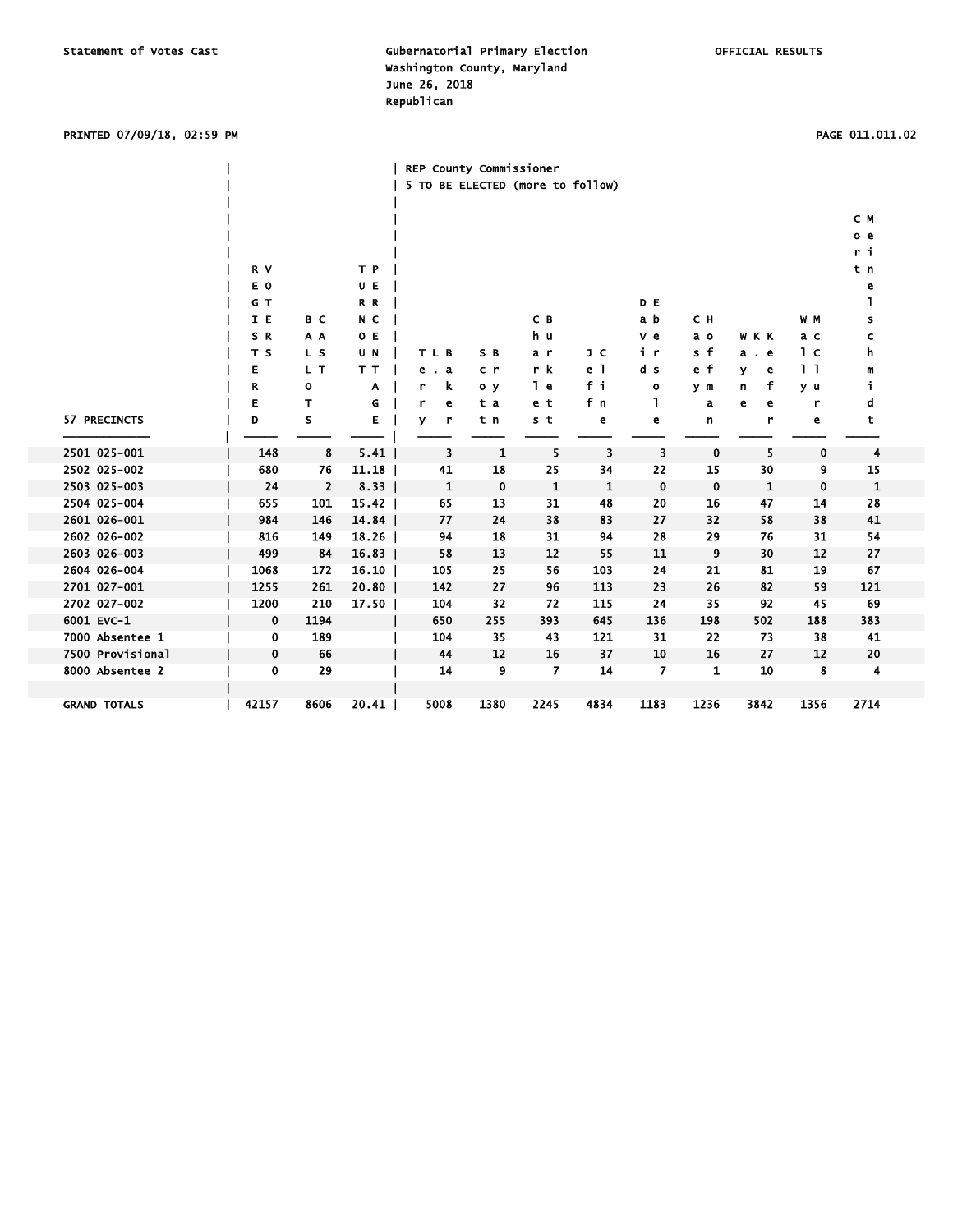PRINTED 07/09/18, 02:59 PM PAGE 011.014.01

|              |      |             |         | REP County Commissioner        |                |                |                 | REP Judge of    |                 | <b>REP</b>      | REP Clerk               |  |
|--------------|------|-------------|---------|--------------------------------|----------------|----------------|-----------------|-----------------|-----------------|-----------------|-------------------------|--|
|              |      |             |         | 5 TO BE ELECTED (continuation) |                |                |                 | the Circuit     |                 |                 | State's   Circuit Court |  |
|              |      |             |         |                                |                |                |                 | Court Judicial  |                 | Attorne         |                         |  |
|              |      |             |         |                                |                |                |                 | Circuit 4       |                 | y               |                         |  |
|              |      |             |         |                                |                |                |                 | 2 TO BE ELECTED |                 |                 |                         |  |
|              | R V  |             | T P     |                                |                |                |                 |                 |                 | C P J           |                         |  |
|              | E O  |             | UE      |                                |                |                |                 |                 |                 | h.r             |                         |  |
|              | GТ   |             | R R     |                                |                | A R            |                 |                 |                 | a<br>$\cdot$ 1  |                         |  |
|              | I E  | вс          | N C     | v o                            |                | n o            | R W             |                 |                 | r s             |                         |  |
|              | S R  | A A         | OE.     | a l                            |                | tb             | a a             |                 | B W             | 1 t             | КΤ                      |  |
|              | тs   | L S         | U N     | l i                            | D R            | hi             | n g             | мкв             | ri              | e r             | e u                     |  |
|              | E    | L T         | TT      | e v                            | o a            | o n            | d n             | $a \cdot o$     | e 1             | s o             | v c                     |  |
|              | R    | о           | A       | r e                            | n v            | n s            | a e             | У<br>r          | t s             | n               | ik                      |  |
|              | E    | т           | G       | i r                            | n a            | y o            | 1 r             | k.<br>e         | t o             | g               | n e                     |  |
| 57 PRECINCTS | D    | s           | Е       | е                              | y s            | n              | Т.              | r               | n               |                 | r                       |  |
|              |      |             |         |                                |                |                |                 |                 |                 | $\bullet$       |                         |  |
| 0100 001-000 | 1080 | 206         | 19.07   | 50                             | 40             | 15             | 79              | 153             | 149             | 161             | 155                     |  |
| 0200 002-000 | 1438 | 266         | $18.50$ | 45                             | 29             | 25             | 138             | 164             | 165             | 178             | 172                     |  |
| 0301 003-001 | 209  | 37          | $17.70$ | 10                             | $\overline{7}$ | 8              | 16              | 28              | 31              | 30 <sub>1</sub> | 29                      |  |
| 0302 003-002 | 326  | 41          | 12.58   | 7                              | 12             | 7              | $14$            | 31              | 28 I            | 31              | 32                      |  |
| 0303 003-003 | 493  | 67          | $13.59$ | 15                             | 24             | 16             | 37 I            | 48              | 47 I            | 51              | 47                      |  |
| 0304 003-004 | 328  | 26          | 7.93    | 7                              | 12             | 5              | 9               | 16              | 18              | $21 \mid$       | 20                      |  |
| 0305 003-005 | 9    | $\mathbf 0$ |         | $\mathbf 0$                    | $\mathbf 0$    | 0              | $\mathbf{0}$    | 0               | 0 <sub>1</sub>  | 0 <sub>1</sub>  | $\mathbf 0$             |  |
| 0400 004-000 | 1356 | 314         | $23.16$ | 29                             | 83             | 64             | 177             | 233             | $191$           | 215             | 213                     |  |
| 0500 005-000 | 1358 | 345         | 25.41   | 48                             | 35             | 37             | $135$           | 202             | $175-1$         | 204             | 203                     |  |
| 0601 006-001 | 1059 | 190         | 17.94   | 36                             | 39             | 19             | 80 l            | 134             | 127             | $133$           | 131                     |  |
| 0602 006-002 | 1147 | 140         | $12.21$ | 16                             | 42             | 6              | 66              | 97              | 97 <sub>1</sub> | 108             | 101                     |  |
| 0701 007-001 | 1249 | 170         | 13.61   | 44                             | 38             | 21             | 80              | 126             | 126             | $124$           | 126                     |  |
| 0702 007-002 | 992  | 130         | $13.10$ | 44                             | 37             | 11             | $67 \mid$       | 101             | 97 I            | 97              | 100                     |  |
| 0800 008-000 | 865  | 157         | $18.15$ | 18                             | 27             | 6              | 65              | 103             | 105             | 107             | 102                     |  |
| 0900 009-000 | 1109 | 202         | 18.21   | 36                             | 55             | 20             | $95$            | 143             | 146             | $152$           | 146                     |  |
| 1001 010-001 | 1137 | 147         | $12.93$ | 22                             | 37             | 11             | 69 I            | 106             | $105$           | 107             | 105                     |  |
| 1002 010-002 | 1211 | 174         | 14.37   | 27                             | 69             | 19             | 72              | 119             | $122$           | 116             | 116                     |  |
| 1003 010-003 | 610  | 123         | 20.16   | 26                             | 26             | 5              | 60              | 91              | 88              | 91              | 88                      |  |
| 1004 010-004 | 384  | 68          | 17.71   | 12                             | $\overline{7}$ | 4              | 36              | 45              | 48              | 47              | 49                      |  |
| 1005 010-005 | 20   | 7           | 35.OO   | 3                              | 2              | 0              | 3 I             | 6               | 6               | 7 I             | 4                       |  |
| 1101 011-001 | 380  | 79          | $20.79$ | 13                             | 10             | 7              | 21              | 62              | $50$            | 61              | 56                      |  |
| 1102 011-002 | 196  | 33          | 16.84   | $\overline{2}$                 | 5              | 8              | 16              | 25              | 22 <sub>1</sub> | 23 I            | 21                      |  |
| 1200 012-000 | 996  | 194         | 19.48   | 24                             | 47             | 10             | 81              | 134             | $140$           | 134             | 135                     |  |
| 1301 013-001 | 1519 | 239         | 15.73   | 36                             | 54             | 30             | 137             | 160             | 153             | 171             | 167                     |  |
| 1302 013-002 | 673  | 142         | 21.10   | 29                             | 27             | 17             | 84              | 109             | 105             | $105$           | 107                     |  |
| 1401 014-001 | 447  | 76          | 17.00   | ${\bf 28}$                     | 15             | $\overline{7}$ | 32              | 62              | 59              | 64              | 63                      |  |
| 1402 014-002 | 384  | 52          | $13.54$ | 13                             | 8              | $\overline{7}$ | 20 <sub>1</sub> | 37              | $36$            | $38$            | 36                      |  |
| 1500 015-000 | 824  | 195         | $23.67$ | 23                             | 42             | 57             | 88              | 135             | 107             | 124             | 137                     |  |
| 1600 016-000 | 1376 | 220         | $15.99$ | 41                             | 48             | 16             | 120             | 160             | 162             | 169             | 157                     |  |
| 1701 017-001 | 1357 | 136         | $10.02$ | 21                             | 31             | 22             | 71              | 100             | 106             | $111$           | 106                     |  |
| 1801 018-001 | 1099 | 218         | 19.84   | 33                             | 60             | 19             | $110$           | 149             | 152             | 161             | 152                     |  |
| 1802 018-002 | 1036 | 166         | $16.02$ | 17                             | 54             | 16             | $80$            | 123             | $129$           | $123$           | 121                     |  |
| 1803 018-003 | 1041 | 103         | 9.89    | 22                             | 28             | 6              | 38              | 60              | 70 <sub>1</sub> | 70 <sub>1</sub> | 66                      |  |
| 1804 018-004 | 143  | 11          | 7.69    | 4                              | $\overline{2}$ | 0              | $10-1$          | 9               | 10 <sub>1</sub> | 8 <sup>1</sup>  | 9                       |  |
| 1900 019-000 | 948  | 160         | 16.88   | 38                             | 39             | 16             | $54$            | 120             | $122$           | $131$           | 121                     |  |
| 2000 020-000 | 849  | 176         | $20.73$ | 27                             | 30             | 21             | $90$            | 123             | $105$           | $120$           | 114                     |  |
| 2101 021-001 | 866  | 154         | 17.78   | 20                             | 49             | 13             | $67$            | 99              | 121             | 114             | 107                     |  |
| 2102 021-002 | 699  | 117         | $16.74$ | 30                             | 31             | 24             | 66              | 88              | $91 \mid$       | $90 \mid$       | 87                      |  |
| 2103 021-003 | 403  | 95          | $23.57$ | 13                             | 24             | 12             | 46              | 65              | $71$            | $69 \mid$       | 59                      |  |
| 2201 022-001 | 442  | 58          | $13.12$ | 9                              | 22             | 3              | $20$            | 40              | $42$            | 46              | 45                      |  |
| 2202 022-002 | 570  | 88          | 15.44   | 25                             | 38             | 8              | 42              | 61              | $63$            | 68              | 65                      |  |
| 2300 023-000 | 1977 | 369         | 18.66   | 41                             | 92             | 47             | 194             | 256             | $229$           | $257$           | 253                     |  |
| 2401 024-001 | 223  | 28          | 12.56   | $\overline{\mathbf{4}}$        | 16             | $\mathbf{1}$   | 16              | 22              | $21$            | 24              | 24                      |  |
| 2501 025-001 | 148  | 8           | 5.41    | $\mathbf 0$                    | $\overline{2}$ | $\mathbf{1}$   | 4               | -3              | 5 <sub>1</sub>  | 5 <sub>1</sub>  | 4                       |  |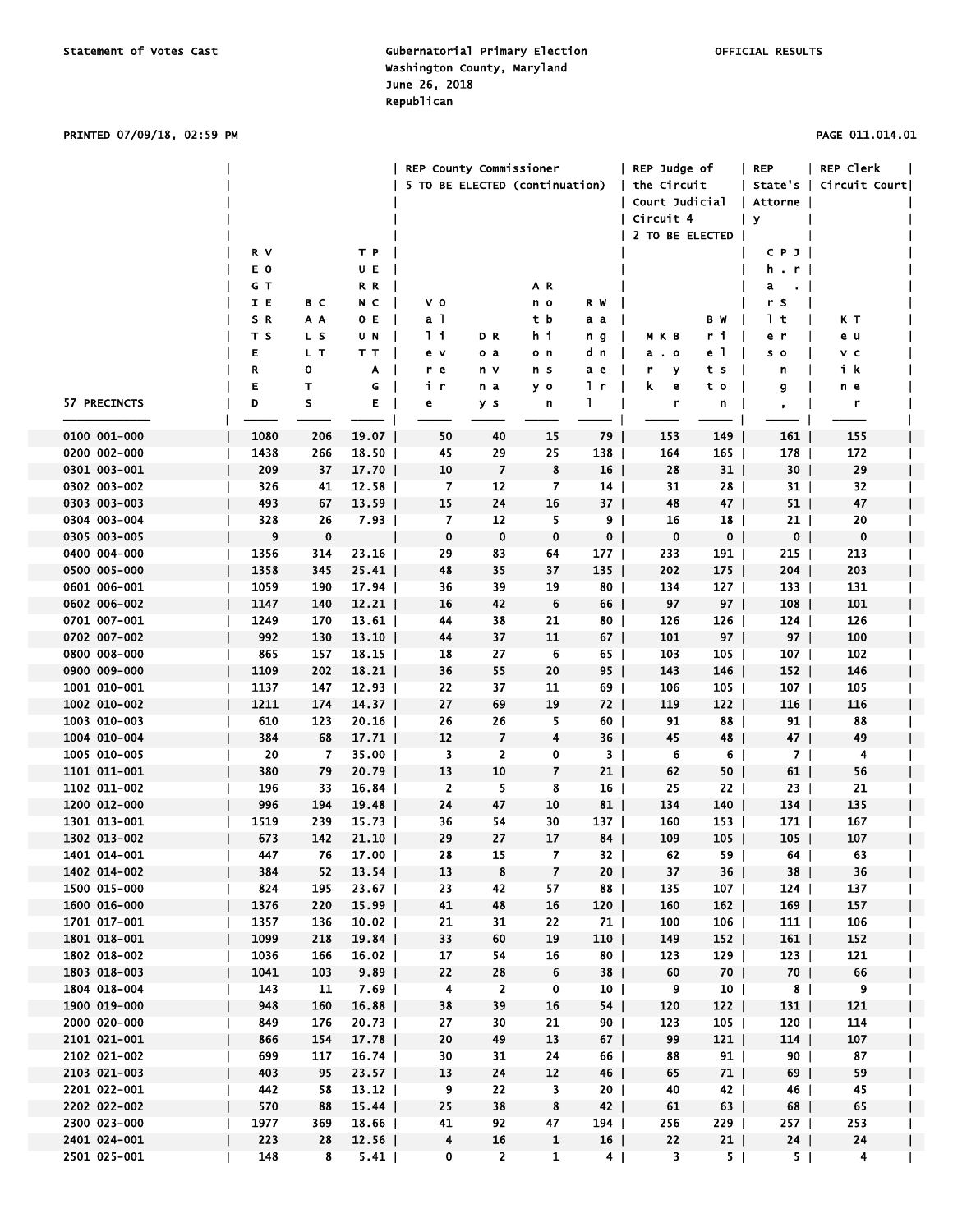PRINTED 07/09/18, 02:59 PM PAGE 011.014.02

|                     | R V<br>E O<br>G T<br>I E<br>SR<br>T <sub>S</sub> | B C<br>A A<br>L S | T P<br>U E<br>R R<br>N C<br>O E<br>U N | REP County Commissioner<br>5 TO BE ELECTED (continuation)<br>V <sub>0</sub><br>a <sub>1</sub><br>1i | DR             | AR<br>n o<br>tb<br>hi | R W<br>a a<br>n <sub>g</sub> | REP Judge of<br>the Circuit<br>Court Judicial<br>Circuit 4<br>2 TO BE ELECTED<br>M K B | B W<br>ri      | <b>REP</b><br>State's<br>Attorne<br>$\mathbf{v}$<br>CPJ<br>$h$ . $r$  <br>a<br>$\blacksquare$<br>r s<br>1 t<br>e r | REP Clerk<br>Circuit Court <br>КT<br>e u |  |
|---------------------|--------------------------------------------------|-------------------|----------------------------------------|-----------------------------------------------------------------------------------------------------|----------------|-----------------------|------------------------------|----------------------------------------------------------------------------------------|----------------|--------------------------------------------------------------------------------------------------------------------|------------------------------------------|--|
|                     | Е                                                | L T               | T T                                    | e v                                                                                                 | o a            | o n                   | d n                          | $a$ . $o$                                                                              | e 1            | s o                                                                                                                | v c                                      |  |
|                     | R                                                | 0                 | A                                      | r e                                                                                                 | n v            | n s                   | a e                          | Y<br>r                                                                                 | t s            | n                                                                                                                  | ik                                       |  |
|                     | Е                                                | т                 | G                                      | i r                                                                                                 | n a            | y o                   | 1 r                          | k.<br>e                                                                                | t o            | g                                                                                                                  | n e                                      |  |
| 57 PRECINCTS        | D                                                | s                 | Е                                      | e                                                                                                   | y s            | n                     |                              | r                                                                                      | n              |                                                                                                                    | r                                        |  |
| 2502 025-002        | 680                                              | 76                | 11.18                                  | 15                                                                                                  | 26             | 12                    | 30                           | 50                                                                                     | 53             | 56                                                                                                                 | 57                                       |  |
| 2503 025-003        | 24                                               | $\mathbf{2}$      | 8.33                                   | $\mathbf{0}$                                                                                        | 0              | 0                     | $1 \vert$                    | 1                                                                                      | 1 <sup>1</sup> | 1 <sup>1</sup>                                                                                                     | 1                                        |  |
| 2504 025-004        | 655                                              | 101               | $15.42$                                | 23                                                                                                  | 33             | 6                     | 54 I                         | 67                                                                                     | $71$           | $71 \mid$                                                                                                          | 70                                       |  |
| 2601 026-001        | 984                                              | 146               | 14.84                                  | 26                                                                                                  | 38             | 20                    | 71                           | 108                                                                                    | $106$          | $115$                                                                                                              | 110                                      |  |
| 2602 026-002        | 816                                              | 149               | 18.26                                  | 28                                                                                                  | 41             | 17                    | $80$                         | 118                                                                                    | 114            | 117 <sub>1</sub>                                                                                                   | 117                                      |  |
| 2603 026-003        | 499                                              | 84                | 16.83                                  | 8                                                                                                   | 10             | 10                    | $47 \mid$                    | 56                                                                                     | 56             | 64                                                                                                                 | 59                                       |  |
| 2604 026-004        | 1068                                             | 172               | $16.10$                                | 21                                                                                                  | 29             | 17                    | 84                           | 121                                                                                    | $107$          | 114                                                                                                                | 115                                      |  |
| 2701 027-001        | 1255                                             | 261               | 20.80                                  | 37                                                                                                  | 53             | 21                    | 166                          | 187                                                                                    | 194            | $203$                                                                                                              | 184                                      |  |
| 2702 027-002        | 1200                                             | 210               | 17.50                                  | 29                                                                                                  | 40             | 14                    | $130$                        | 161                                                                                    | 161            | $166$                                                                                                              | 164                                      |  |
| 6001 EVC-1          | 0                                                | 1194              |                                        | 168                                                                                                 | 345            | 106                   | 644                          | 849                                                                                    | 898            | 854                                                                                                                | 840                                      |  |
| 7000 Absentee 1     | 0                                                | 189               |                                        | 45                                                                                                  | 21             | 18                    | 78                           | 144                                                                                    | $132$          | $147 \mid$                                                                                                         | 139                                      |  |
| 7500 Provisional    | 0                                                | 66                |                                        | 11                                                                                                  | 10             | 4                     | 23 <sub>1</sub>              | 48                                                                                     | 44 l           | 49                                                                                                                 | 48                                       |  |
| 8000 Absentee 2     | 0                                                | 29                |                                        | 6                                                                                                   | $\overline{4}$ | $\overline{7}$        | 11                           | 16                                                                                     | 20             | 19 <sup>1</sup>                                                                                                    | 19                                       |  |
|                     |                                                  |                   |                                        |                                                                                                     |                |                       |                              |                                                                                        |                |                                                                                                                    |                                          |  |
| <b>GRAND TOTALS</b> | 42157                                            | 8606              | 20.41                                  | 1425                                                                                                | 2045           | 919                   | 4224                         | 6074                                                                                   | 5999           | $6242$                                                                                                             | 6074                                     |  |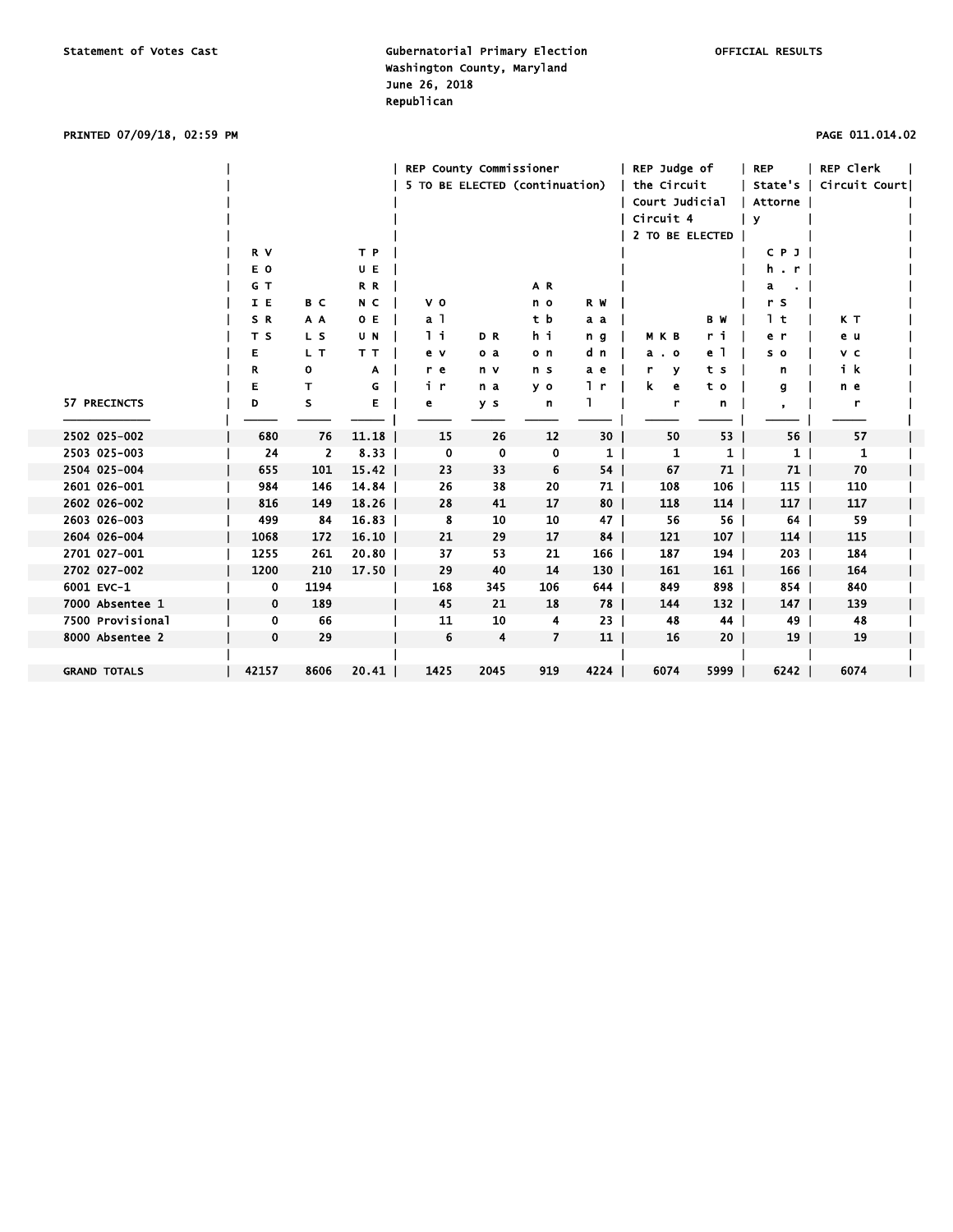### PRINTED 07/09/18, 02:59 PM PAGE 015.016.01

|              |      |                |          | REP Judge Orphans Court |              |                | REP Sheriff    |
|--------------|------|----------------|----------|-------------------------|--------------|----------------|----------------|
|              | R V  |                | TP       | 3 TO BE ELECTED         |              |                |                |
|              | E O  |                | UE       |                         |              |                |                |
|              | G T  |                | RR       | PDB                     |              | FEN            |                |
|              | I E  | B C            | NC       | $a$ . $a$               |              | r. o           |                |
|              | S R  | A A            | 0 E      | u<br>n                  | A D          | v<br>a         | ΒA             |
|              | T S  | L S            | UN       | $\mathbf{I}$<br>i.      | n u          | j.<br>n        | r <sub>1</sub> |
|              |      | L T            |          |                         | d n          | k.             | ib             |
|              | Е    |                | TT       | s                       |              | n              |                |
|              | R    | 0              | A        | t                       | r n          | g              | a e            |
|              | Е    | T              | $G \mid$ | е                       | е            | e              | n r            |
| 57 PRECINCTS | D    | s              | E I      | r                       | W            | r              | t              |
|              |      |                |          |                         |              |                |                |
| 0100 001-000 | 1080 | 206            | 19.07    | 131                     | 141          | 124            | 157            |
| 0200 002-000 | 1438 | 266            | $18.50$  | 152                     | 148          | 136            | 166            |
| 0301 003-001 | 209  | 37             | 17.70    | 27                      | 28           | 25             | 27             |
| 0302 003-002 | 326  | 41             | $12.58$  | 28                      | 26           | 23             | 33             |
| 0303 003-003 | 493  | 67             | $13.59$  | 42                      | 45           | 41             | 45             |
| 0304 003-004 | 328  | 26             | $7.93$   | 15                      | 19           | 15             | 22             |
| 0305 003-005 | 9    | $\pmb{0}$      |          | $\mathbf 0$             | $\mathbf 0$  | $\bf{0}$       | $\mathbf 0$    |
| 0400 004-000 | 1356 | 314            | 23.16    | 176                     | 170          | 160            | 209            |
| 0500 005-000 | 1358 | 345            | $25.41$  | 155                     | 157          | 130            | 219            |
| 0601 006-001 | 1059 | 190            | $17.94$  | 127                     | 126          | 120            | 125            |
| 0602 006-002 | 1147 | 140            | 12.21    | 88                      | 91           | 87             | 99             |
| 0701 007-001 | 1249 | 170            | $13.61$  | 114                     | 118          | 112            | 119            |
| 0702 007-002 | 992  | 130            | $13.10$  | 88                      | 90           | 83             | 98             |
| 0800 008-000 | 865  | 157            | $18.15$  | 91                      | 85           | 79             | 96             |
| 0900 009-000 | 1109 | 202            | 18.21    | 134                     | 129          | 125            | 135            |
|              |      |                |          |                         | 100          | 94             |                |
| 1001 010-001 | 1137 | 147            | $12.93$  | 94                      |              |                | 101            |
| 1002 010-002 | 1211 | 174            | $14.37$  | 102                     | 109          | 99             | 113            |
| 1003 010-003 | 610  | 123            | 20.16    | 80                      | 82           | 74             | 83             |
| 1004 010-004 | 384  | 68             | 17.71    | 37                      | 43           | 39             | 39             |
| 1005 010-005 | 20   | 7              | $35.00$  | 4                       | 3            | 3              | 4              |
| 1101 011-001 | 380  | 79             | $20.79$  | 54                      | 55           | 48             | 57             |
| 1102 011-002 | 196  | 33             | $16.84$  | 22                      | 21           | 20             | 24             |
| 1200 012-000 | 996  | 194            | 19.48    | 121                     | 115          | 111            | 141            |
| 1301 013-001 | 1519 | 239            | $15.73$  | 141                     | 135          | 129            | 171            |
| 1302 013-002 | 673  | 142            | $21.10$  | 95                      | 89           | 89             | 105            |
| 1401 014-001 | 447  | 76             | $17.00$  | 48                      | 50           | 45             | 48             |
| 1402 014-002 | 384  | 52             | 13.54    | 33                      | 32           | 32             | 38             |
| 1500 015-000 | 824  | 195            | $23.67$  | 98                      | 99           | 82             | 132            |
| 1600 016-000 | 1376 | 220            | $15.99$  | 132                     | 141          | 134            | 143            |
| 1701 017-001 | 1357 | 136            | $10.02$  | 92                      | 92           | 89             | 97             |
| 1801 018-001 | 1099 | 218            | 19.84    | 140                     | 144          | 137            | 148            |
| 1802 018-002 | 1036 | 166            | 16.02    | 108                     | 106          | 112            | 126            |
| 1803 018-003 | 1041 | 103            | 9.89     | 57                      | 58           | 55             | 63             |
| 1804 018-004 | 143  | 11             | $7.69$   | 9                       | 10           | 9              | 9              |
| 1900 019-000 | 948  | 160            | 16.88    | 103                     | 106          | 100            | 121            |
| 2000 020-000 | 849  | 176            | 20.73    | 107                     | 106          | 94             | 124            |
| 2101 021-001 | 866  | 154            | 17.78    | 89                      | 87           | 86             | 97             |
| 2102 021-002 | 699  | 117            |          | 73                      | 76           | 72             | 84             |
|              |      |                | 16.74    |                         |              |                |                |
| 2103 021-003 | 403  | 95             | $23.57$  | 57                      | 57           | 57             | 58             |
| 2201 022-001 | 442  | 58             | 13.12    | 41                      | 37           | 38             | 43             |
| 2202 022-002 | 570  | 88             | $15.44$  | 58                      | 64           | 54             | 65             |
| 2300 023-000 | 1977 | 369            | 18.66    | 216                     | 215          | 199            | 260            |
| 2401 024-001 | 223  | 28             | $12.56$  | 24                      | 21           | 21             | 22             |
| 2501 025-001 | 148  | 8              | $5.41$   | 3                       | 3            | $\overline{2}$ | 4              |
| 2502 025-002 | 680  | 76             | 11.18    | 47                      | 49           | 43             | 55             |
| 2503 025-003 | 24   | $\overline{2}$ | 8.33     | $\mathbf{1}$            | $\mathbf{1}$ | $\mathbf{1}$   | $\overline{2}$ |
| 2504 025-004 | 655  | 101            | 15.42    | 61                      | 60           | 57             | 71             |
| 2601 026-001 | 984  | 146            | 14.84    | 97                      | 96           | 88             | 110            |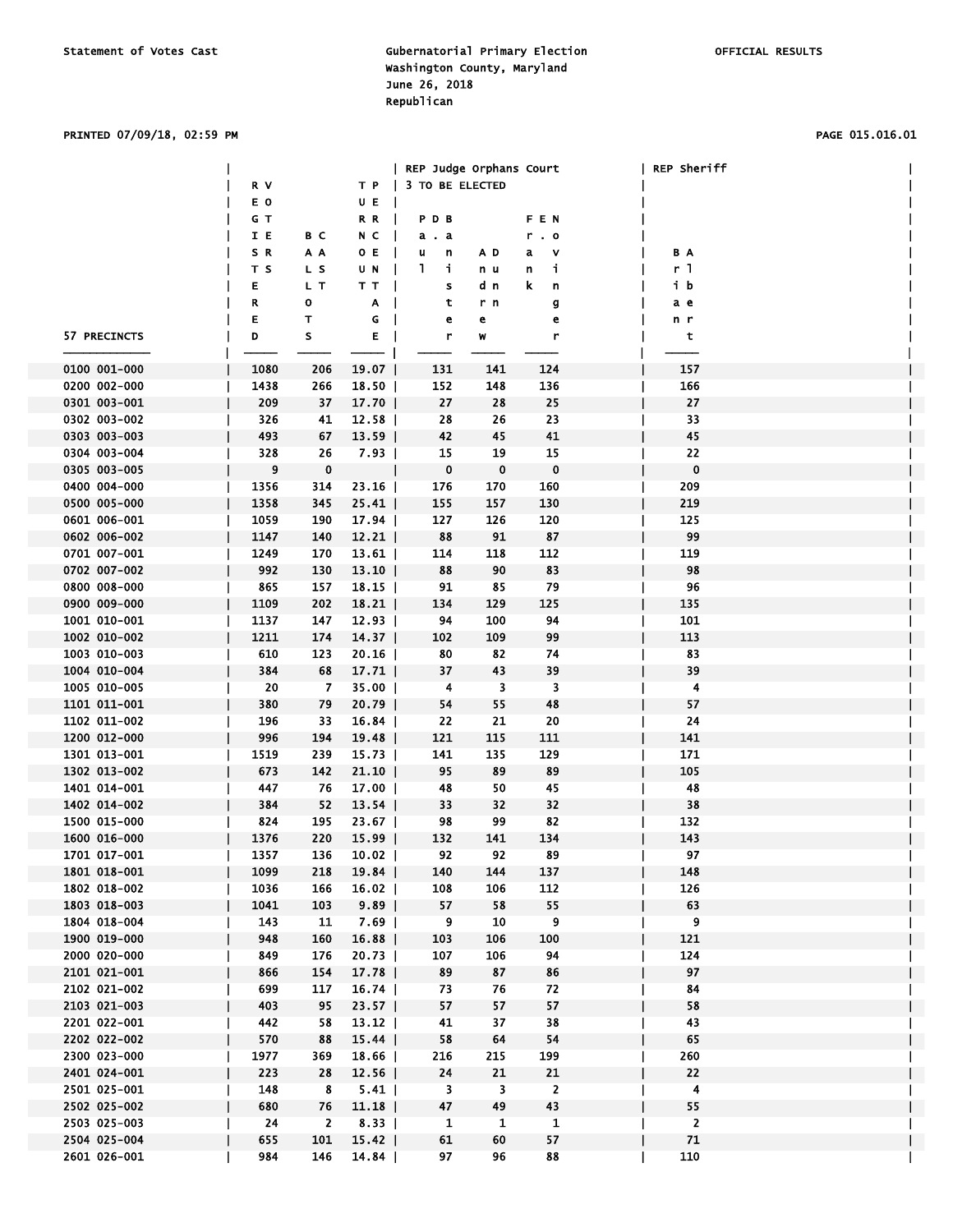### PRINTED 07/09/18, 02:59 PM PAGE 015.016.02

|                     |             |      |         | REP Judge Orphans Court |      |            | <b>REP Sheriff</b> |  |
|---------------------|-------------|------|---------|-------------------------|------|------------|--------------------|--|
|                     | R V         |      | T P     | 3 TO BE ELECTED         |      |            |                    |  |
|                     | E O         |      | U E     |                         |      |            |                    |  |
|                     | G T         |      | R R     | PDB                     |      | <b>FEN</b> |                    |  |
|                     | I E         | B C  | N C     | a . a                   |      | r.0        |                    |  |
|                     | SR          | A A  | O E     | u<br>$\mathbf n$        | AD.  | v<br>a i   | B A                |  |
|                     | T S         | L S  | U N     | j.                      | n u  | n<br>ı     | r 1                |  |
|                     | Е           | L T  | TТ      | s                       | d n  | k.<br>n    | i b                |  |
|                     | R           | o    | Α       | t                       | r n  | g          | a e                |  |
|                     | Е           |      | G       | е                       | е    | е          | n r                |  |
| 57 PRECINCTS        | D           | s    | Е       | r                       | W    | r          | t                  |  |
|                     |             |      |         |                         |      |            |                    |  |
| 2602 026-002        | 816         | 149  | 18.26   | 105                     | 107  | 99         | 115                |  |
| 2603 026-003        | 499         | 84   | 16.83   | 45                      | 55   | 45         | 56                 |  |
| 2604 026-004        | 1068        | 172  | $16.10$ | 99                      | 105  | 94         | 118                |  |
| 2701 027-001        | 1255        | 261  | 20.80   | 165                     | 163  | 177        | 182                |  |
| 2702 027-002        | 1200        | 210  | 17.50   | 145                     | 146  | 141        | 156                |  |
| 6001 EVC-1          | 0           | 1194 |         | 744                     | 749  | 741        | 831                |  |
| 7000 Absentee 1     | $\mathbf 0$ | 189  |         | 115                     | 126  | 116        | 135                |  |
| 7500 Provisional    | 0           | 66   |         | 41                      | 40   | 35         | 46                 |  |
| 8000 Absentee 2     | $\mathbf 0$ | 29   |         | 16                      | 18   | 14         | 18                 |  |
|                     |             |      |         |                         |      |            |                    |  |
| <b>GRAND TOTALS</b> | 42157       | 8606 | 20.41   | 5287                    | 5344 | 5035       | 5965               |  |
|                     |             |      |         |                         |      |            |                    |  |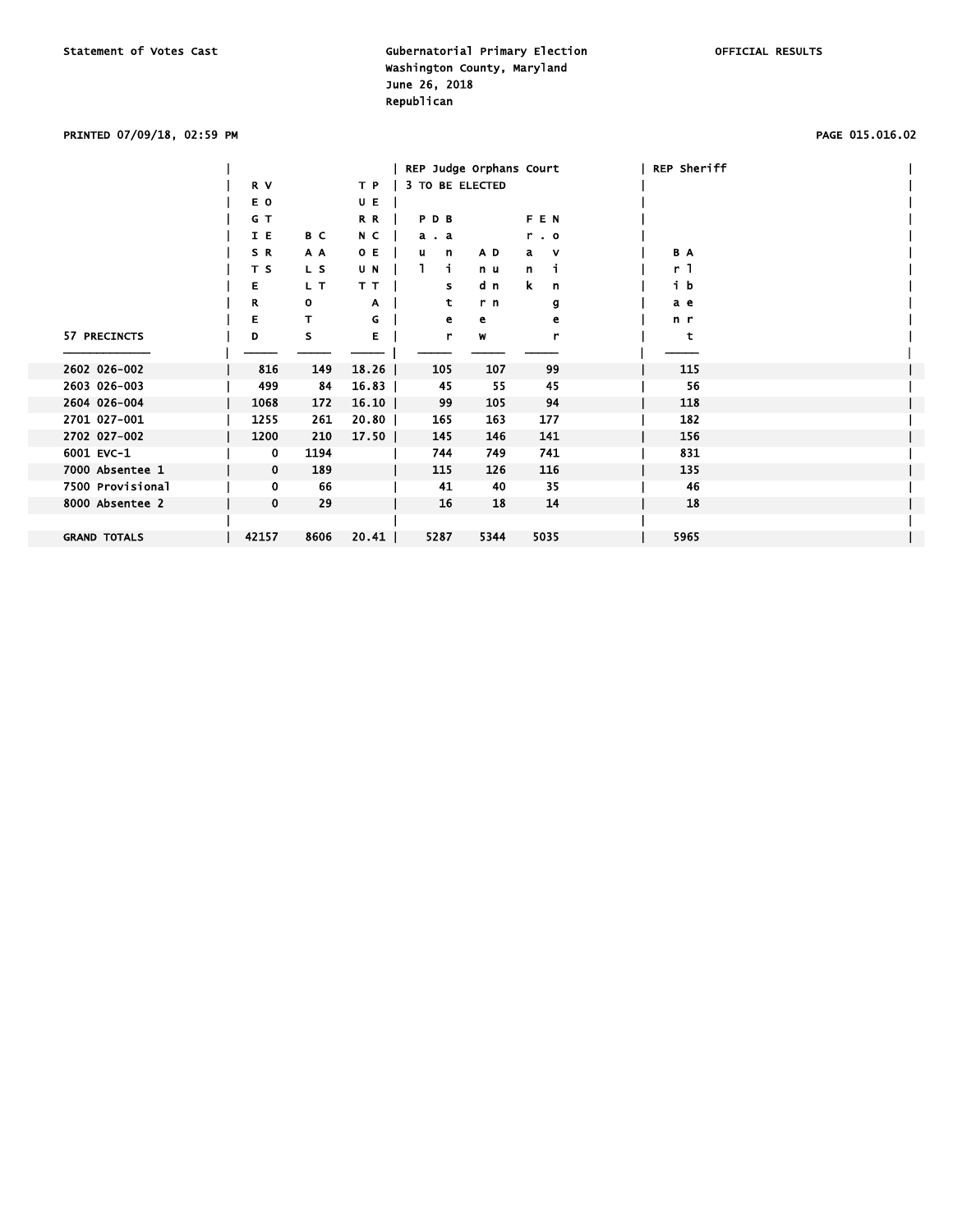### PRINTED 07/09/18, 02:59 PM PAGE 017.017.01

|                              |            |           |                | <b>REP Cent Committee</b> |                   |                |                      |                      |                |                  |                  |             |
|------------------------------|------------|-----------|----------------|---------------------------|-------------------|----------------|----------------------|----------------------|----------------|------------------|------------------|-------------|
|                              |            |           |                | 8 TO BE ELECTED           |                   |                |                      |                      |                |                  |                  |             |
|                              |            |           |                |                           |                   |                |                      |                      |                |                  |                  |             |
|                              |            |           |                |                           |                   |                | <b>RES</b>           |                      |                |                  |                  |             |
|                              |            |           |                |                           |                   |                | adr                  |                      |                |                  |                  |             |
|                              |            |           |                |                           |                   |                | yw.                  |                      |                |                  |                  |             |
|                              | R V        |           | T P            |                           |                   |                | a                    |                      | R L            |                  |                  | N V         |
|                              | ΕO         |           | UE             |                           |                   |                | r                    |                      | a e            |                  |                  | o a         |
|                              | G T        |           | R R            | PDB                       |                   |                | d                    | MLK                  | n a            |                  |                  | m c<br>iа   |
|                              | IE<br>SR.  | вc<br>A A | N C<br>O E     | a.a<br>u<br>n             | GLB<br>i.i        |                | F                    | a u e                | d t            |                  | S W              |             |
|                              | T S        | L S       | UN             | 1<br>j                    | n<br>g            | JD<br>e e      | o                    | r m r                | уh<br>е        | BPT              | еi               | n n<br>a t  |
|                              | E          | L T       | T T            | s                         | g<br>е            | r W            | L                    | j,<br>n              | r              | raa              | t 1              | t           |
|                              | R          | о         | A              | t                         | L<br>е            | r o            | t                    | 1<br>s               | m              | iun              | h s              | j,          |
|                              | E          | т         | G              | е                         | r<br>$\mathbf{o}$ | уl             | z                    | e                    | a              | a 1 a            | o                | o           |
| 57 PRECINCTS                 | D          | s         | E              | r                         | W                 | f              | $\bullet$            | e                    | n              | n                | n                | n           |
|                              |            |           |                |                           |                   |                |                      |                      |                |                  |                  |             |
| 0100 001-000                 | 1080       | 206       | 19.07          | 112                       | 127               | 113            | 106                  | 119                  | 137            | 96               | 115              | 0           |
| 0200 002-000                 | 1438       | 266       | 18.50          | 117                       | 117               | 115            | 113                  | 116                  | 139            | 109              | 116              | 0           |
| 0301 003-001                 | 209        | 37        | 17.70          | 23                        | 22                | 21             | 22                   | 23                   | 26             | 20               | 22               | 0           |
| 0302 003-002                 | 326        | 41        | $12.58$        | 29                        | 25                | 23             | 22                   | 26                   | 22             | 20               | 22               | 0           |
| 0303 003-003                 | 493        | 67        | 13.59          | 37                        | 35                | 36             | 35                   | 33                   | 40             | 32               | 36               | 0           |
| 0304 003-004                 | 328        | 26        | 7.93           | 15                        | 12                | 12             | 15                   | 13                   | 12             | 12               | 12               | 0           |
| 0305 003-005                 | 9          | 0         |                | 0                         | $\bf{0}$          | 0              | $\mathbf 0$          | $\bf{0}$             | $\bf{0}$       | $\bf{0}$         | $\mathbf 0$      | 0           |
| 0400 004-000                 | 1356       | 314       | 23.16          | 152                       | 133               | 136            | 140                  | 134                  | 149            | 126              | 136              | 0           |
| 0500 005-000                 | 1358       | 345       | 25.41          | 141                       | 132               | 125            | 119                  | 134                  | 140            | 106              | 128              | 0           |
| 0601 006-001                 | 1059       | 190       | 17.94          | 109                       | 113               | 108            | 96                   | 123                  | 107            | 96               | 104              | 0           |
| 0602 006-002                 | 1147       | 140       | 12.21          | 77                        | 78                | 76             | 69                   | 98                   | 85             | 67               | 69               | 0           |
| 0701 007-001                 | 1249       | 170       | 13.61          | 104                       | 104               | 93             | 97                   | 101                  | 111            | 91               | 96               | 0           |
| 0702 007-002                 | 992        | 130       | 13.10          | 76                        | 81                | 69             | 71                   | 80                   | 77             | 63               | 72               | 0           |
| 0800 008-000                 | 865        | 157       | 18.15          | 76                        | 83                | 75             | 73                   | 85                   | 78             | 71               | 69               | 0           |
| 0900 009-000                 | 1109       | 202       | 18.21          | 95                        | 100               | 94             | 86                   | 90                   | 95             | 81               | 92               | $\mathbf 0$ |
| 1001 010-001                 | 1137       | 147       | $12.93$        | 73                        | 79                | 71             | 71                   | 79                   | 82             | 67               | 73               | 0           |
| 1002 010-002                 | 1211       | 174       | 14.37          | 84                        | 86                | 81             | 84                   | 86                   | 89             | 77               | 82               | 0           |
| 1003 010-003                 | 610        | 123       | 20.16          | 74                        | 73                | 68             | 71                   | 68                   | 74             | 63               | 69               | 0           |
| 1004 010-004<br>1005 010-005 | 384        | 68        | 17.71          | 40                        | 38                | 34             | 34<br>$\overline{2}$ | 38                   | 38             | 31               | 38               | 0           |
| 1101 011-001                 | 20         | 7<br>79   | 35.00          | 3<br>42                   | 3<br>43           | $\overline{2}$ | 40                   | $\overline{2}$<br>44 | 4<br>46        | 3<br>39          | 3<br>37          | 0<br>0      |
| 1102 011-002                 | 380<br>196 | 33        | 20.79<br>16.84 | 15                        | 21                | 40<br>19       | 20                   | 16                   | 17             | 17               | 18               | 0           |
| 1200 012-000                 | 996        | 194       | 19.48          | 98                        | 101               | 91             | 89                   | 100                  | 113            | 82               | 91               | $\mathbf 0$ |
| 1301 013-001                 | 1519       | 239       | 15.73          | 135                       | 121               | 115            | 116                  | 122                  | 136            | 110              | 113              | 0           |
| 1302 013-002                 | 673        | 142       | $21.10$        | 82                        | 79                | 76             | 76                   | 74                   | 80             | 68               | 83               | 0           |
| 1401 014-001                 | 447        | 76        | $17.00$        | 39                        | 39                | 42             | 35                   | 33                   | 41             | 30               | 37               | 0           |
| 1402 014-002                 | 384        | 52        | 13.54          | 32                        | 31                | 31             | 29                   | 32                   | 29             | 28               | 28               | 0           |
| 1500 015-000                 | 824        | 195       | 23.67          | 83                        | 63                | 62             | 68                   | 73                   | 77             | 59               | 69               | 0           |
| 1600 016-000                 | 1376       | 220       | $15.99$        | 103                       | 120               | 101            | 105                  | 123                  | 120            | 92               | 109              | 0           |
| 1701 017-001                 | 1357       | 136       | 10.02          | 84                        | 84                | 73             | 74                   | 86                   | 79             | 69               | 79               | 0           |
| 1801 018-001                 | 1099       | 218       | 19.84          | 120                       | 125               | 118            | 117                  | 123                  | 127            | 112              | 130              | $\mathbf 0$ |
| 1802 018-002                 | 1036       | 166       | 16.02          | 95                        | 90                | 89             | 89                   | 90                   | 93             | 81               | 91               | 0           |
| 1803 018-003                 | 1041       | 103       | 9.89           | 49                        | 45                | 46             | 42                   | 46                   | 44             | 42               | 46               | 0           |
| 1804 018-004                 | 143        | 11        | $7.69$         | $\boldsymbol{8}$          | $\boldsymbol{8}$  | 8              | $\boldsymbol{8}$     | $\overline{7}$       | $\overline{7}$ | $\boldsymbol{8}$ | $\boldsymbol{8}$ | 0           |
| 1900 019-000                 | 948        | 160       | 16.88          | 84                        | 93                | 84             | 84                   | 92                   | 95             | 77               | 82               | $\mathbf 0$ |
| 2000 020-000                 | 849        | 176       | 20.73          | 83                        | 80                | 77             | 78                   | 78                   | 91             | 65               | 80               | 0           |
| 2101 021-001                 | 866        | 154       | 17.78          | 82                        | 81                | 74             | 77                   | 77                   | 85             | 72               | 80               | $\mathbf 0$ |
| 2102 021-002                 | 699        | 117       | 16.74          | 55                        | 63                | 56             | 54                   | 64                   | 60             | 53               | 58               | 0           |
| 2103 021-003                 | 403        | 95        | $23.57$        | 45                        | 46                | 42             | 45                   | 46                   | 51             | 41               | 48               | $\mathbf 0$ |
| 2201 022-001                 | 442        | 58        | $13.12$        | 42                        | 34                | 35             | 34                   | 37                   | 38             | 30               | 36               | 0           |
| 2202 022-002                 | 570        | 88        | 15.44          | 51                        | 51                | 46             | 46                   | 46                   | 46             | 42               | 50               | $\pmb{0}$   |
| 2300 023-000                 | 1977       | 369       | $18.66$        | 194                       | 175               | 169            | 173                  | 184                  | 188            | 161              | 177              | 0           |
| 2401 024-001                 | 223        | 28        | 12.56          | 22                        | 21                | 18             | 19                   | 17                   | 21             | 18               | 21               | 0           |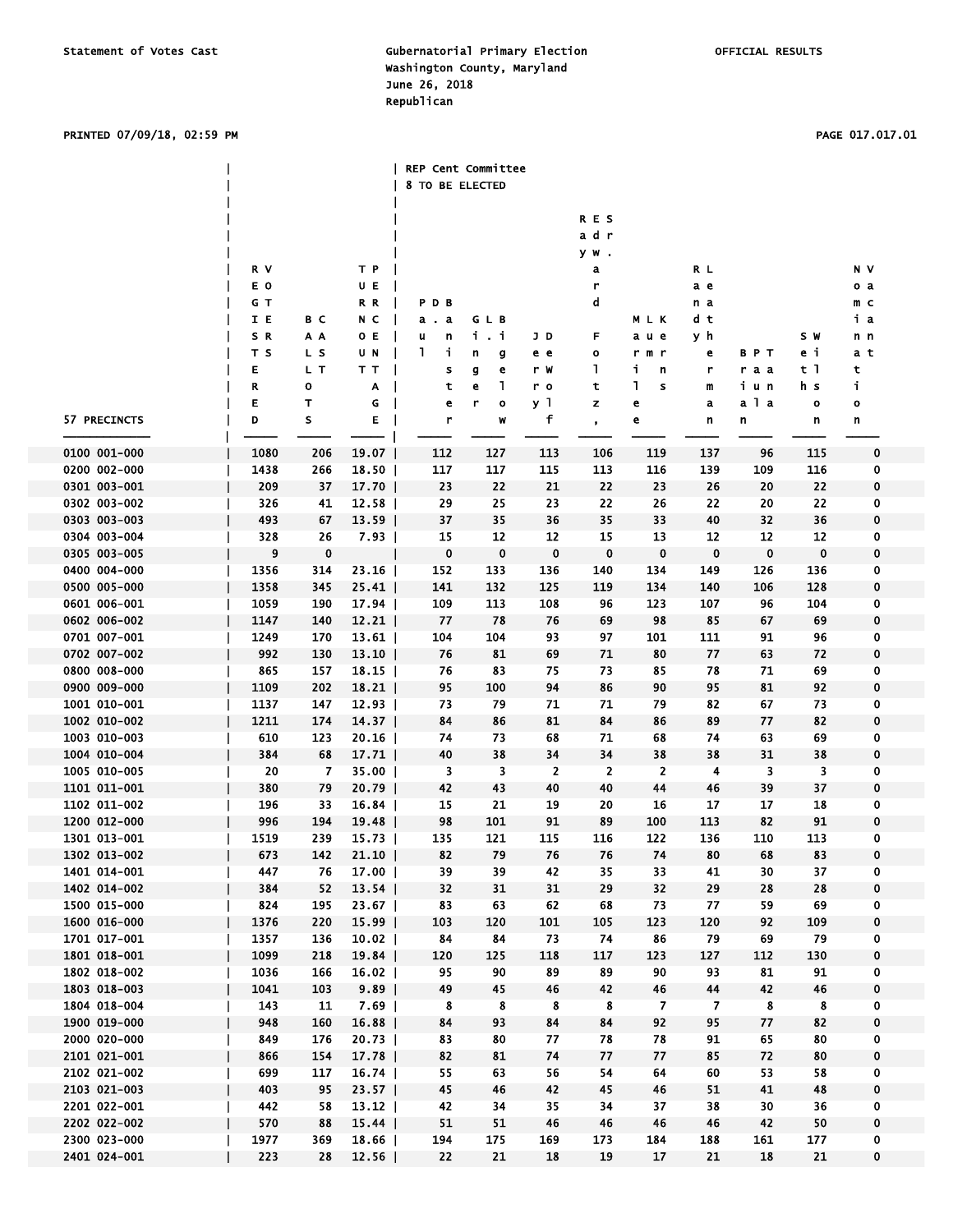### PRINTED 07/09/18, 02:59 PM PAGE 017.017.02

|                     |             |                |       | <b>REP Cent Committee</b><br>8 TO BE ELECTED |                  |                |            |                   |                |              |                |                |  |
|---------------------|-------------|----------------|-------|----------------------------------------------|------------------|----------------|------------|-------------------|----------------|--------------|----------------|----------------|--|
|                     |             |                |       |                                              |                  |                | <b>RES</b> |                   |                |              |                |                |  |
|                     |             |                |       |                                              |                  |                | adr        |                   |                |              |                |                |  |
|                     |             |                |       |                                              |                  |                | yw.        |                   |                |              |                |                |  |
|                     | R V         |                | T P   |                                              |                  |                | a          |                   | R L            |              |                | N V            |  |
|                     | E O         |                | UE    |                                              |                  |                | r          |                   | a e            |              |                | o a            |  |
|                     | G T         |                | R R   | PDB                                          |                  |                | d          |                   | n a            |              |                | m <sub>c</sub> |  |
|                     | I E         | B C            | N C   | a . a                                        | GLB              |                |            | MLK               | d t            |              |                | iа             |  |
|                     | SR          | A A            | O E   | n<br>u                                       | i.<br>. i        | JD             | F          | a u e             | уh             |              | S W            | n n            |  |
|                     | T S         | L S            | U N   | i<br>٦                                       | n<br>g           | e e            | o          | r m r             | e              | <b>BPT</b>   | еi             | a t            |  |
|                     | Е           | L T            | T T   | s                                            | g<br>e           | r W            | L          | i.<br>n           | r              | raa          | t <sub>1</sub> | t              |  |
|                     | R           | o              | A     | t                                            | ı<br>е           | r o            | t          | 1<br>$\mathbf{s}$ | m              | iun          | h s            | j.             |  |
|                     | Е           | т              | G     | e                                            | r<br>$\mathbf o$ | y <sub>1</sub> | z          | e                 | a              | a 1 a        | $\mathbf{o}$   | $\bullet$      |  |
| 57 PRECINCTS        | D           | s              | Е     | r                                            | W                | f              | $\bullet$  | е                 | n              | n            | n              | n              |  |
|                     |             |                |       |                                              |                  |                |            |                   |                |              |                |                |  |
| 2501 025-001        | 148         | 8              | 5.41  | $\overline{\mathbf{c}}$                      | $\overline{2}$   | 3              | 3          | $\overline{2}$    | $\overline{2}$ | 3            | 3              | $\mathbf 0$    |  |
| 2502 025-002        | 680         | 76             | 11.18 | 42                                           | 41               | 40             | 41         | 40                | 42             | 35           | 47             | 0              |  |
| 2503 025-003        | 24          | $\overline{2}$ | 8.33  | 1                                            | 1                | 1              | 1          | 1                 | 1              | $\mathbf{1}$ | 1              | $\mathbf 0$    |  |
| 2504 025-004        | 655         | 101            | 15.42 | 61                                           | 56               | 55             | 55         | 55                | 56             | 51           | 58             | 0              |  |
| 2601 026-001        | 984         | 146            | 14.84 | 89                                           | 81               | 87             | 89         | 78                | 92             | 77           | 88             | 0              |  |
| 2602 026-002        | 816         | 149            | 18.26 | 97                                           | 90               | 88             | 93         | 83                | 95             | 81           | 87             | 0              |  |
| 2603 026-003        | 499         | 84             | 16.83 | 43                                           | 37               | 36             | 36         | 43                | 36             | 29           | 40             | $\mathbf 0$    |  |
| 2604 026-004        | 1068        | 172            | 16.10 | 86                                           | 92               | 78             | 82         | 82                | 93             | 77           | 89             | 0              |  |
| 2701 027-001        | 1255        | 261            | 20.80 | 138                                          | 132              | 138            | 134        | 133               | 137            | 126          | 128            | 0              |  |
| 2702 027-002        | 1200        | 210            | 17.50 | 135                                          | 128              | 124            | 117        | 130               | 130            | 119          | 124            | 0              |  |
| 6001 EVC-1          | $\mathbf 0$ | 1194           |       | 640                                          | 642              | 627            | 620        | 632               | 658            | 570          | 623            | $\mathbf 0$    |  |
| 7000 Absentee 1     | 0           | 189            |       | 109                                          | 111              | 100            | 111        | 105               | 117            | 88           | 109            | 0              |  |
| 7500 Provisional    | 0           | 66             |       | 32                                           | 28               | 26             | 26         | 27                | 34             | 23           | 33             | 0              |  |
| 8000 Absentee 2     | 0           | 29             |       | 11                                           | 14               | 13             | 10         | 13                | 15             | 10           | 13             | 0              |  |
|                     |             |                |       |                                              |                  |                |            |                   |                |              |                |                |  |
| <b>GRAND TOTALS</b> | 42157       | 8606           | 20.41 | 4566                                         | 4510             | 4280           | 4262       | 4482              | 4697           | 3917         | 4368           | 0              |  |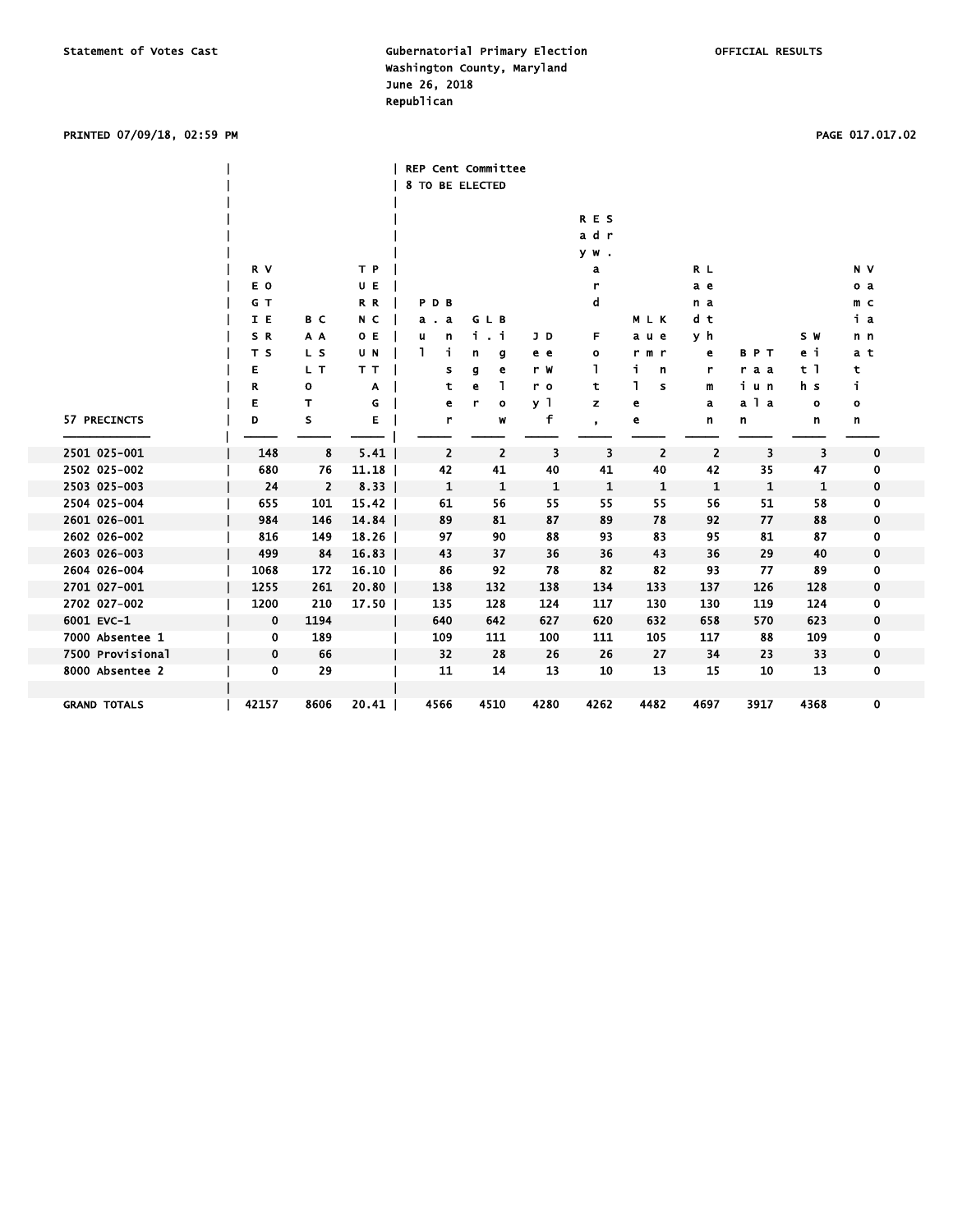### PRINTED 07/09/18, 02:59 PM PAGE 018.018.01

|                              |            |            |                | <b>DEM Governor / Lt. Governor</b> |                                   |                          |                     |                         |                              |              |                          |                  |  |
|------------------------------|------------|------------|----------------|------------------------------------|-----------------------------------|--------------------------|---------------------|-------------------------|------------------------------|--------------|--------------------------|------------------|--|
|                              |            |            |                |                                    |                                   |                          |                     |                         |                              |              |                          |                  |  |
|                              |            |            |                |                                    |                                   | J                        |                     |                         | M                            |              |                          | ٧                |  |
|                              |            |            |                |                                    |                                   | e                        |                     |                         | a                            |              |                          | j,               |  |
|                              |            |            |                |                                    |                                   | a                        |                     |                         | d                            |              |                          | g                |  |
|                              |            |            |                |                                    |                                   | L                        |                     | Е                       | a                            | R            |                          | n                |  |
|                              |            |            |                |                                    |                                   | o                        | J                   | r                       | L                            | o            |                          | a                |  |
|                              |            |            |                | в                                  | J                                 | u                        | $\bullet$           | ٧                       | е                            | s            |                          | r                |  |
|                              | R V        |            | ТP             | a                                  | a                                 | s                        | n                   | j,                      | n                            | s            | s                        | a                |  |
|                              | E O        |            | UΕ             | k                                  | f                                 | $\overline{\phantom{0}}$ | е                   | n                       | o                            |              | h                        | j                |  |
|                              | GT         |            | R R            | е                                  | f                                 | т                        | s<br>$\blacksquare$ |                         | -                            | ٧            | е                        | a                |  |
|                              | I E        | вс         | N C            | r                                  | е<br>$\qquad \qquad \blacksquare$ | u<br>'n                  |                     | J                       | J                            | е            | a<br>-                   | h                |  |
|                              | S R<br>T S | A A<br>L S | 0 E            | $\qquad \qquad \blacksquare$       |                                   |                          | W                   | $\bullet$               | e                            | r            | s                        |                  |  |
|                              | E          | L T        | UΝ<br>тт       | Е                                  | J                                 | n<br>b                   | a<br>t              | h                       | n<br>k                       | r<br>a       | c                        | в<br>1           |  |
|                              | R          | о          | Α              | m<br>b                             | a<br>f                            | u                        | e                   | n<br>s                  | j.                           | t            | $\mathbf{o}$             | a                |  |
|                              | Е          | т          | G              | r                                  | f                                 | L                        | r                   | $\mathbf{o}$            | n                            | t            | t                        | k                |  |
| 57 PRECINCTS                 | D          | S          | E              | У                                  | e                                 | L                        | s                   | n                       | s                            | i,           | t                        | e                |  |
|                              |            |            |                |                                    |                                   |                          |                     |                         |                              |              |                          |                  |  |
| 0100 001-000                 | 702        | 171        | 24.36          | 21                                 | 3                                 | 62                       | 3                   | 6                       | 11                           | 10           | 13                       | 26               |  |
| 0200 002-000                 | 966        | 174        | 18.01          | 32                                 | 8                                 | 44                       | 8                   | 2                       | 8                            | 7            | 13                       | 22               |  |
| 0301 003-001                 | 395        | 68         | 17.22          | 12                                 | 3                                 | 23                       | 3                   | 1                       | 5                            | 3            | 6                        | 6                |  |
| 0302 003-002                 | 482        | 85         | 17.63          | 16                                 | 2                                 | 32                       | 0                   | 1                       | 5                            | 5            | 3                        | 16               |  |
| 0303 003-003                 | 634        | 78         | $12.30$        | 10                                 | 3                                 | 29                       | 3                   | 3                       | 4                            | 4            | $\mathbf{2}$             | 15               |  |
| 0304 003-004                 | 633        | 49         | 7.74           | 8                                  | 6                                 | 17                       | 1                   | 3                       | 3                            | 1            | 2                        | 5                |  |
| 0305 003-005                 | 0          | 0          |                | 0                                  | 0                                 | 0                        | 0                   | 0                       | 0                            | 0            | 0                        | 0                |  |
| 0400 004-000                 | 527        | 101        | 19.17          | 16                                 | 3                                 | 27                       | 5                   | 5                       | 5                            | 6            | 5                        | 7                |  |
| 0500 005-000                 | 486        | 70         | 14.40          | 9                                  | 4                                 | 17                       | 6                   | 4                       | 3                            | 3            | $\overline{\mathbf{z}}$  | 4                |  |
| 0601 006-001                 | 566        | 133        | $23.50$        | 32                                 | 4                                 | 40                       | 2                   | 5                       | 8                            | 4            | 8                        | 21               |  |
| 0602 006-002                 | 770        | 179        | $23.25$        | 26                                 | 5                                 | 59                       | 7                   | 6                       | 10                           | 8            | 6                        | 28               |  |
| 0701 007-001                 | 608        | 98         | $16.12$        | 14                                 | 1                                 | 36                       | 2                   | 4                       | 2                            | 6            | 5                        | 20               |  |
| 0702 007-002                 | 528        | 83         | 15.72          | 10                                 | 3                                 | 37                       | 3                   | 3                       | 3                            | $\mathbf{1}$ | 3                        | 10               |  |
| 0800 008-000                 | 533        | 120        | 22.51          | 17                                 | 0                                 | 53                       | 1                   | 7                       | 3                            | 9            | 5                        | 15               |  |
| 0900 009-000                 | 529        | 101        | 19.09          | 8                                  | 0                                 | 32                       | 5                   | 3                       | 10                           | 8            | 6                        | 17               |  |
| 1001 010-001                 | 942        | 126        | $13.38$        | 17                                 | 3                                 | 57                       | 3                   | 1                       | 9                            | 5            | 7                        | 17               |  |
| 1002 010-002                 | 1067       | 187        | 17.53          | 38                                 | 4                                 | 72                       | 5                   | 3                       | 8                            | 9            | $\overline{\phantom{a}}$ | 20               |  |
| 1003 010-003                 | 500        | 95         | 19.00          | 21                                 | 1                                 | 33                       | 6                   | 6                       | 1                            | 1            | 4                        | 8                |  |
| 1004 010-004                 | 317        | 51         | 16.09          | 10                                 | $\mathbf 0$                       | 14                       | 1                   | 0                       | 0                            | 1            | 3                        | 9                |  |
| 1005 010-005                 | 8          | 3          | 37.50          | 0                                  | 0                                 | 1                        | 0                   | 0                       | 0                            | 0            | 0                        | 2                |  |
| 1101 011-001                 | 279        | 66         | 23.66          | 5                                  | $\mathbf{1}$                      | 31                       | 3                   | 0                       | 3                            | 3            | 2                        | 13               |  |
| 1102 011-002                 | 144        | 35         | 24.31          | 4                                  | 2                                 | 8                        | 1                   | 3                       | 1                            | 0            | 2                        | 6                |  |
| 1200 012-000                 | 481        | 93         | 19.33          | ${\bf 10}$                         | 1                                 | 36                       | 3                   | 1                       | 5                            | 6            | 7                        | 14               |  |
| 1301 013-001<br>1302 013-002 | 668<br>540 | 83<br>92   | $12.43$        | 10                                 | 2                                 | 33<br>41                 | 1<br>$\mathbf{1}$   | 1                       | 3<br>$\overline{\mathbf{c}}$ | 9            | 3.<br>$\overline{2}$     | 12<br>12         |  |
| 1401 014-001                 | 194        | 42         | 17.04<br>21.65 | 11<br>3                            | 3<br>0                            | 18                       | 0                   | 4<br>0                  | 1                            | 9<br>5       | 1                        | 9                |  |
| 1402 014-002                 | 234        | 33         | 14.10          | 5                                  | $\pmb{0}$                         | 10                       | 0                   | $\mathbf{1}$            | $\mathbf{2}$                 | 3            | 4                        | 6                |  |
| 1500 015-000                 | 283        | 47         | 16.61          | $\overline{\mathbf{4}}$            | 4                                 | 14                       | $\mathbf{1}$        | $\mathbf{1}$            | $\overline{0}$               | $\mathbf 0$  | 5                        | $\boldsymbol{8}$ |  |
| 1600 016-000                 | 775        | 169        | 21.81          | 28                                 | 2                                 | 56                       | 5                   | 4                       | 10                           | 6            | ${\bf 14}$               | 27               |  |
| 1701 017-001                 | 1759       | 190        | $10.80$        | 68                                 | 4                                 | 46                       | 7.                  | 5                       | 11                           | 5            | 13                       | 19               |  |
| 1801 018-001                 | 545        | 106        | $19.45$        | 20                                 | 4                                 | 25                       | 4                   | 6                       | 6                            | 3            | 6                        | 16               |  |
| 1802 018-002                 | 750        | 124        | 16.53          | 20                                 | 4                                 | 40                       | $\mathbf{2}$        | 8                       | 6                            | 6            | 10                       | 12               |  |
| 1803 018-003                 | 1078       | 149        | 13.82          | 26                                 | 4                                 | 55                       | 3                   | 8                       | 4                            | 6            | $\overline{7}$           | 23               |  |
| 1804 018-004                 | 189        | 19         | 10.05          | $\overline{4}$                     | 0                                 | $\boldsymbol{8}$         | $\mathbf{2}$        | 0                       | 1                            | 1            | 1                        | $\mathbf{1}$     |  |
| 1900 019-000                 | 502        | 123        | $24.50$        | 16                                 | 3                                 | 59                       | 3                   | $\mathbf{1}$            | $\mathbf 0$                  | 3            | 8                        | 21               |  |
| 2000 020-000                 | 381        | 73         | 19.16          | 4                                  | 2                                 | 28                       | 4                   | 2                       | 1                            | 5            | 6                        | $\boldsymbol{9}$ |  |
| 2101 021-001                 | 954        | 197        | $20.65$        | 28                                 | 8                                 | 67                       | $\mathbf{1}$        | 8                       | 11                           | 8            | 6                        | 32               |  |
| 2102 021-002                 | 782        | 164        | 20.97          | 39                                 | 4                                 | 48                       | 6                   | 5                       | 8                            | 6            | 10                       | 17               |  |
| 2103 021-003                 | 467        | 127        | $27.19$        | 11                                 | 2                                 | 46                       | 0                   | $\overline{7}$          | 6                            | 9            | 11                       | 16               |  |
| 2201 022-001                 | 941        | 99         | 10.52          | 16                                 | 2                                 | 31                       | 2                   | 1                       | 6                            | 4            | $\overline{\mathbf{4}}$  | 23               |  |
| 2202 022-002                 | 842        | 109        | $12.95$        | 24                                 | $\mathbf{2}$                      | 35                       | 5                   | $\overline{\mathbf{3}}$ | 8                            | 5            | $\overline{2}$           | 18               |  |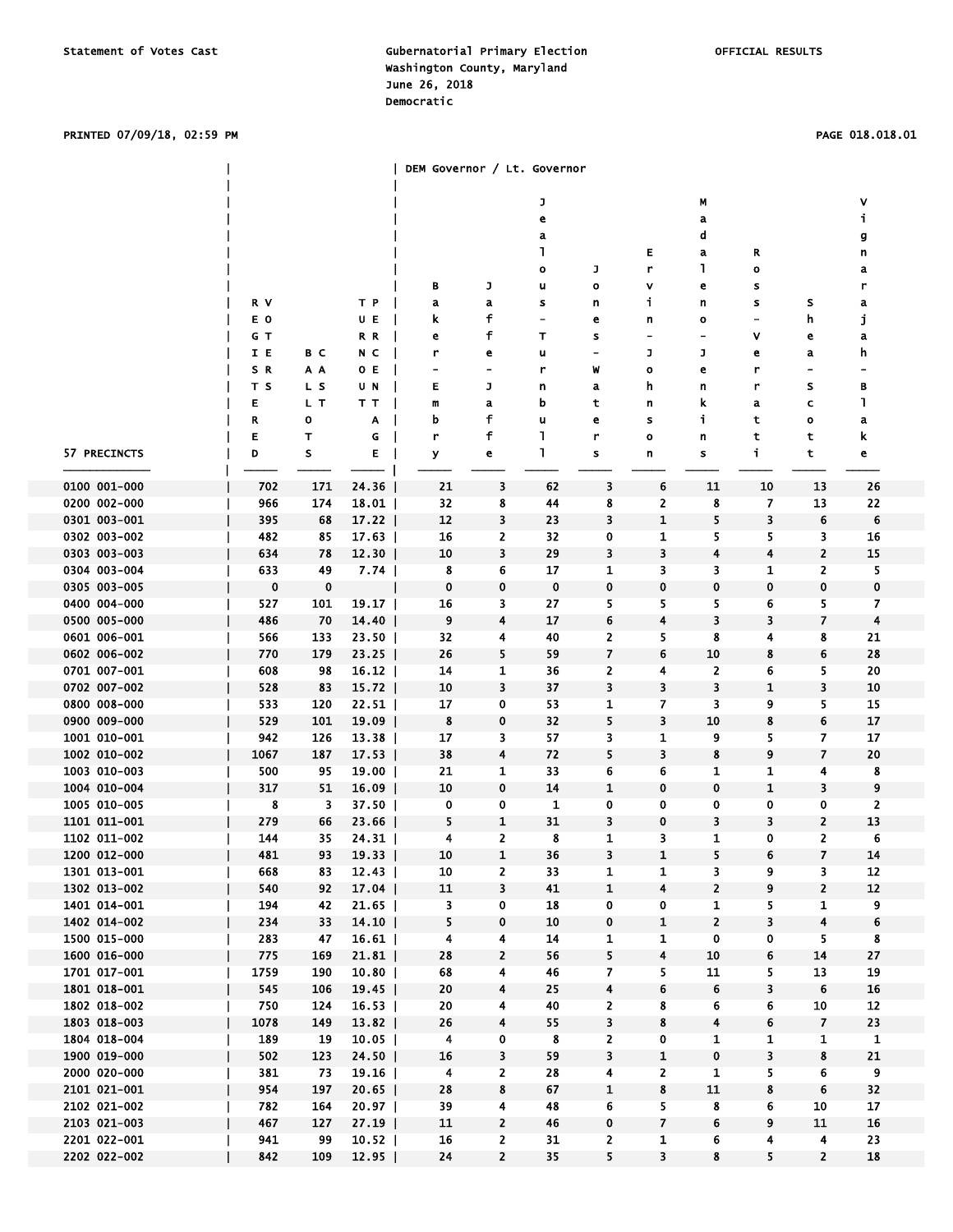### PRINTED 07/09/18, 02:59 PM PAGE 018.018.02

|                     |                |      |       | DEM Governor / Lt. Governor  |                |                          |                          |                          |                |                          |                          |                |  |
|---------------------|----------------|------|-------|------------------------------|----------------|--------------------------|--------------------------|--------------------------|----------------|--------------------------|--------------------------|----------------|--|
|                     |                |      |       |                              |                | J                        |                          |                          | М              |                          |                          | ۷              |  |
|                     |                |      |       |                              |                | е                        |                          |                          | а              |                          |                          | j.             |  |
|                     |                |      |       |                              |                | a                        |                          |                          | d              |                          |                          | g              |  |
|                     |                |      |       |                              |                | ı                        |                          | Е                        | a              | R                        |                          | n              |  |
|                     |                |      |       |                              |                | $\mathbf o$              | J                        | r                        | L              | $\mathbf o$              |                          | a              |  |
|                     |                |      |       | в                            | J              | u                        | $\bullet$                | v                        | e              | s                        |                          | r              |  |
|                     | R V            |      | T P   | a                            | a              | s                        | n                        | i.                       | n              | s                        | s                        | a              |  |
|                     | E O            |      | U E   | k                            | f              | $\overline{\phantom{0}}$ | e                        | n                        | $\mathbf o$    | $\overline{\phantom{0}}$ | h                        | j              |  |
|                     | G T            |      | R R   | е                            | f              | т                        | s                        | $\overline{\phantom{0}}$ | ۰              | ۷                        | e                        | a              |  |
|                     | I E            | B C  | N C   | r                            | e              | u                        | $\overline{\phantom{a}}$ | J                        | J              | e                        | a                        | h              |  |
|                     | SR             | A A  | 0 E   | $\qquad \qquad \blacksquare$ | ۰              | r                        | W                        | $\bullet$                | e              | r                        | $\overline{\phantom{0}}$ |                |  |
|                     | T <sub>S</sub> | L S  | U N   | Е                            | J              | n                        | a                        | h                        | n              | r                        | S                        | B              |  |
|                     | E              | L T  | T T   | m                            | a              | b                        | t                        | n                        | k              | a                        | c                        | ı              |  |
|                     | R              | o    | Α     | b                            | f              | u                        | е                        | s                        | j.             | t                        | $\circ$                  | a              |  |
|                     | E              | T.   | G     | r                            | f              | ı                        | r                        | $\mathbf{o}$             | n              | t                        | t                        | k              |  |
| 57 PRECINCTS        | D              | s    | E     | У                            | e              | L                        | s                        | n                        | s              | f.                       | t                        | e              |  |
| 2300 023-000        | 834            | 99   | 11.87 | 19                           | 4              | 24                       | 6                        | 6                        | 5              | 3                        | 6                        | 10             |  |
| 2401 024-001        | 154            | 20   | 12.99 | 4                            | 0              | 6                        | 0                        | 0                        | 1              | 2                        | $\overline{2}$           | 1              |  |
| 2501 025-001        | 590            | 57   | 9.66  | 16                           | 3              | 22                       | 1                        | $\overline{2}$           | 3              | 4                        | 1                        | 3              |  |
| 2502 025-002        | 1099           | 85   | 7.73  | 21                           | 4              | 28                       | 6                        | 0                        | 3              | 6                        | 2                        | 7              |  |
| 2503 025-003        | 31             | 5    | 16.13 | 1                            | 0              | $\mathbf{1}$             | 0                        | 0                        | 1              | 0                        | 0                        | 2              |  |
| 2504 025-004        | 964            | 110  | 11.41 | 18                           | 3              | 41                       | 8                        | 2                        | 9              | 7                        | 5                        | 9              |  |
| 2601 026-001        | 785            | 105  | 13.38 | 14                           | 3              | 29                       | $\overline{\mathbf{c}}$  | 6                        | 2              | $\overline{\mathbf{z}}$  | 10                       | 17             |  |
| 2602 026-002        | 631            | 116  | 18.38 | 18                           | 3              | 36                       | 7                        | 2                        | 5              | 7                        | 8                        | 17             |  |
| 2603 026-003        | 344            | 104  | 30.23 | 20                           | 4              | 30                       | 4                        | 5                        | 7              | 6                        | 5                        | 10             |  |
| 2604 026-004        | 702            | 120  | 17.09 | 25                           | 1              | 32                       | 6                        | 10                       | 3              | 4                        | 4                        | 12             |  |
| 2701 027-001        | 759            | 180  | 23.72 | 32                           | $\overline{2}$ | 63                       | $\overline{\mathbf{2}}$  | 4                        | 5              | $\overline{\phantom{a}}$ | 9                        | 27             |  |
| 2702 027-002        | 1005           | 181  | 18.01 | 37                           | 3              | 49                       | 4                        | 10                       | 8              | 12                       | 12                       | 25             |  |
| 6001 EVC-1          | $\bf{0}$       | 1266 |       | 261                          | 25             | 393                      | 30                       | 39                       | 66             | 55                       | 83                       | 155            |  |
| 7000 Absentee 1     | 0              | 262  |       | 54                           | 10             | 76                       | 8                        | 19                       | 12             | 10                       | 11                       | 21             |  |
| 7500 Provisional    | $\bf{0}$       | 60   |       | 10                           | $\mathbf{1}$   | 21                       | $\overline{\mathbf{c}}$  | 3                        | $\overline{7}$ | 4                        | $\overline{2}$           | $\overline{7}$ |  |
| 8000 Absentee 2     | $\mathbf 0$    | 37   |       | 9                            | $\mathbf{1}$   | 10                       | $\mathbf{1}$             | 2                        | 0              | 1                        | 1                        | $\overline{7}$ |  |
|                     |                |      |       |                              |                |                          |                          |                          |                |                          |                          |                |  |
| <b>GRAND TOTALS</b> | 31879          | 6919 | 21.70 | 1232                         | 174            | 2281                     | 205                      | 242                      | 330            | 328                      | 390                      | 912            |  |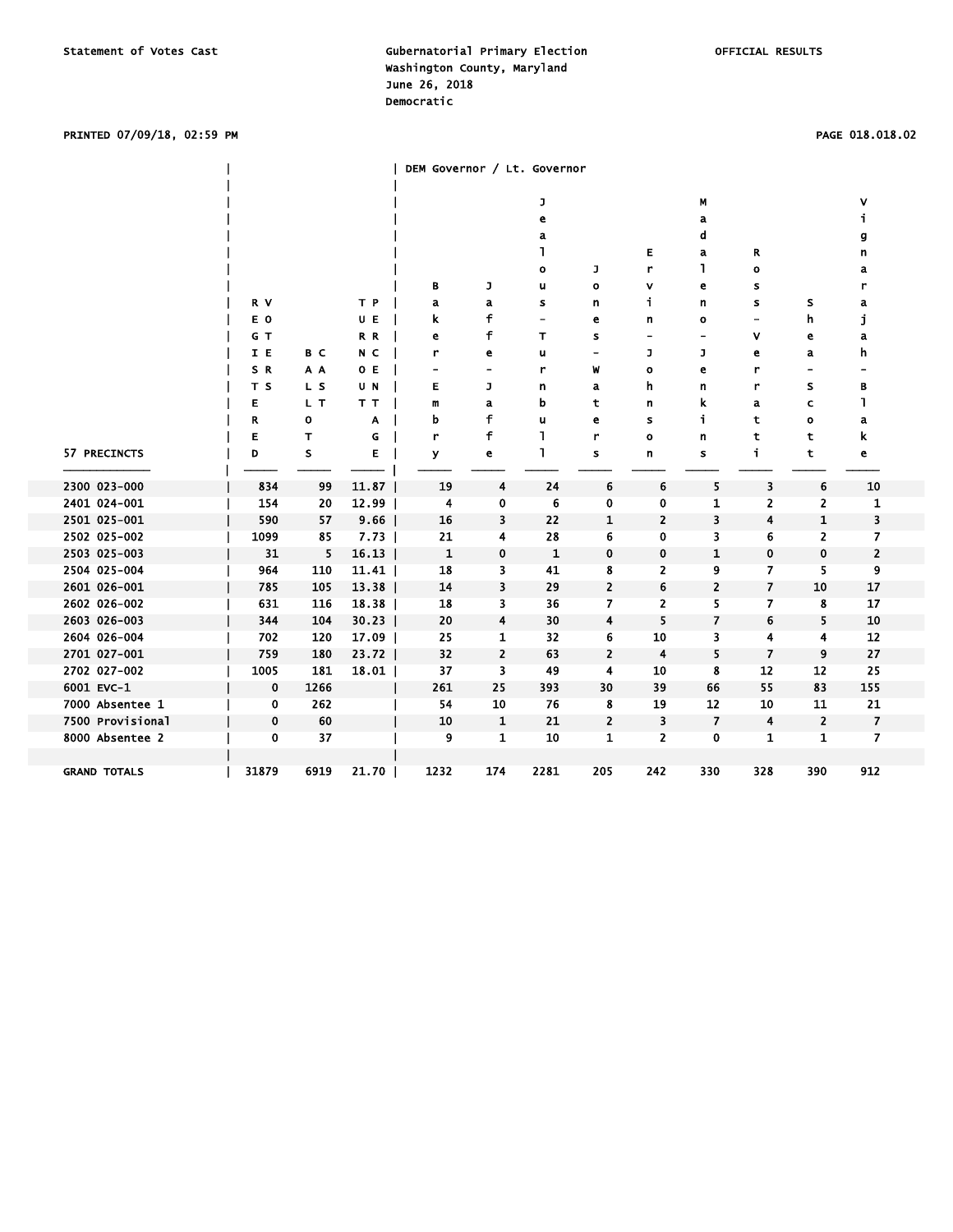### PRINTED 07/09/18, 02:59 PM PAGE 019.020.01

|              | R V      |                 |          | T P   DEM Comptroller | DEM Attorney General        |  |
|--------------|----------|-----------------|----------|-----------------------|-----------------------------|--|
|              | E O      |                 | U E      |                       |                             |  |
|              | GT       |                 | RR       | ΡF                    |                             |  |
|              | IE       | вс              | NC       | e r                   |                             |  |
|              | SR       | A A             | 0 E      | ta                    |                             |  |
|              | тs       | LS              | U N      | e n                   | <b>BEF</b>                  |  |
|              | E        | L T             | TT       | r c                   | r.r                         |  |
|              | R        | о               | $A \mid$ | h,                    | $\mathbf i$<br>$\mathbf{o}$ |  |
|              | Е        | т               | G        | $\bullet$             | a<br>s                      |  |
| 57 PRECINCTS | D        | s               | E        | t                     | h<br>n                      |  |
|              |          |                 |          |                       |                             |  |
| 0100 001-000 | 702      | 171             | 24.36    | 127                   | 121                         |  |
|              |          |                 |          |                       |                             |  |
| 0200 002-000 | 966      | 174             | $18.01$  | 141                   | 135                         |  |
| 0301 003-001 | 395      | 68              | 17.22    | 59                    | 54                          |  |
| 0302 003-002 | 482      | 85              | 17.63    | 72                    | 69                          |  |
| 0303 003-003 | 634      | 78              | $12.30$  | 56                    | 59                          |  |
| 0304 003-004 | 633      | 49              | $7.74$   | 39                    | 41                          |  |
| 0305 003-005 | $\bf{0}$ | 0               |          | $\mathbf 0$           | 0                           |  |
| 0400 004-000 | 527      | 101             | 19.17    | 77                    | 75                          |  |
| 0500 005-000 | 486      | 70              | 14.40    | 60                    | 61                          |  |
| 0601 006-001 | 566      | 133             | $23.50$  | 104                   | 110                         |  |
| 0602 006-002 | 770      | 179             | $23.25$  | 139                   | 137                         |  |
| 0701 007-001 | 608      | 98              | $16.12$  | 76                    | 72                          |  |
| 0702 007-002 | 528      | 83              | $15.72$  | 64                    | 63                          |  |
| 0800 008-000 | 533      | 120             | $22.51$  | 88                    | 88                          |  |
| 0900 009-000 | 529      | 101             | $19.09$  | 86                    | 81                          |  |
| 1001 010-001 | 942      | 126             | $13.38$  | 106                   | 107                         |  |
| 1002 010-002 | 1067     | 187             | 17.53    | 161                   | 161                         |  |
| 1003 010-003 | 500      | 95              | $19.00$  | 78                    | 77                          |  |
| 1004 010-004 | 317      | 51              | $16.09$  | 45                    | 40                          |  |
| 1005 010-005 | 8        | 3               | $37.50$  | $\overline{2}$        | $\overline{2}$              |  |
| 1101 011-001 | 279      | 66              | $23.66$  | 51                    | 52                          |  |
| 1102 011-002 | 144      | 35              | 24.31    | 22                    | 21                          |  |
| 1200 012-000 | 481      | 93              | 19.33    | 74                    | 77                          |  |
| 1301 013-001 | 668      | 83              | $12.43$  | 66                    | 63                          |  |
| 1302 013-002 | 540      | 92              | 17.04    | 80                    | 74                          |  |
| 1401 014-001 | 194      | 42              | $21.65$  | 31                    | 30                          |  |
| 1402 014-002 | 234      | 33              | $14.10$  | 27                    | 27                          |  |
| 1500 015-000 | 283      | 47              | $16.61$  | 35                    | 35                          |  |
| 1600 016-000 | 775      | 169             | 21.81    | 137                   | 131                         |  |
| 1701 017-001 | 1759     | 190             | $10.80$  | 156                   | 154                         |  |
| 1801 018-001 | 545      | 106             | $19.45$  | 88                    | 86                          |  |
| 1802 018-002 | 750      | 124             | 16.53    | 104                   | 104                         |  |
| 1803 018-003 | 1078     | 149             | 13.82    | 113                   | 110                         |  |
| 1804 018-004 | 189      | 19              | $10.05$  | 17                    | 17                          |  |
| 1900 019-000 | 502      | 123             | 24.50    | 97                    | 95                          |  |
| 2000 020-000 | 381      |                 |          |                       | 55                          |  |
|              |          | 73              | 19.16    | 56                    |                             |  |
| 2101 021-001 | 954      | 197             | 20.65    | 168                   | 165                         |  |
| 2102 021-002 | 782      | 164             | 20.97    | 133                   | 129                         |  |
| 2103 021-003 | 467      | 127             | $27.19$  | 103                   | 98                          |  |
| 2201 022-001 | 941      | 99              | 10.52    | 70                    | 69                          |  |
| 2202 022-002 | 842      | 109             | 12.95    | 84                    | 86                          |  |
| 2300 023-000 | 834      | 99              | $11.87$  | 85                    | 80                          |  |
| 2401 024-001 | 154      | 20 <sub>2</sub> | $12.99$  | 11                    | 11                          |  |
| 2501 025-001 | 590      | 57              | $9.66$   | 39                    | 35                          |  |
| 2502 025-002 | 1099     | 85              | 7.73     | 71                    | 70                          |  |
| 2503 025-003 | 31       | 5               | $16.13$  | 3                     | 3                           |  |
| 2504 025-004 | 964      | 110             | 11.41    | 94                    | 95                          |  |
| 2601 026-001 | 785      | 105             | 13.38    | 92                    | 89                          |  |
| 2602 026-002 | 631      | 116             | 18.38    | 98                    | 95                          |  |
|              |          |                 |          |                       |                             |  |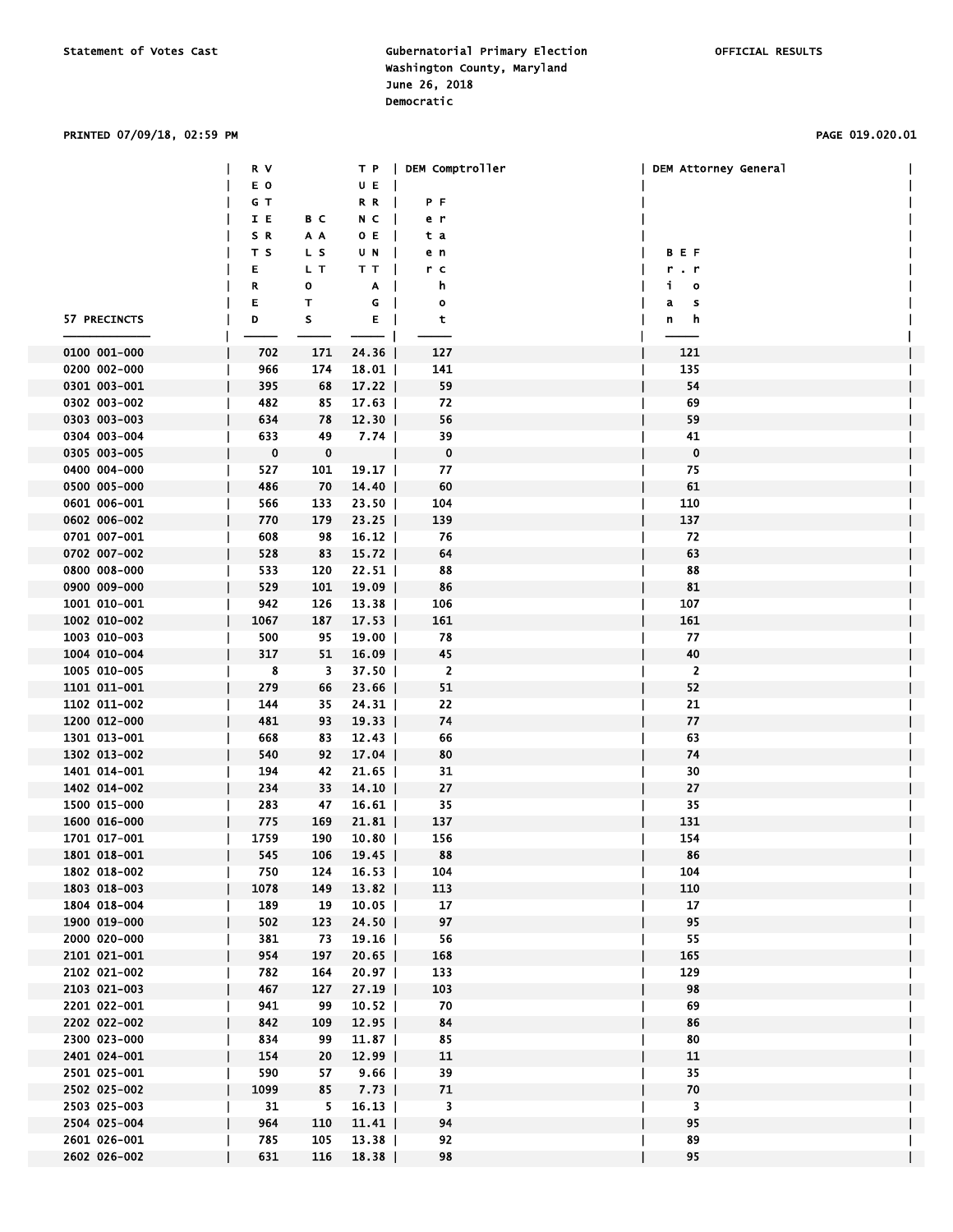### PRINTED 07/09/18, 02:59 PM PAGE 019.020.02

|                     | R V         |      | T P     | DEM Comptroller | DEM Attorney General |  |
|---------------------|-------------|------|---------|-----------------|----------------------|--|
|                     | E O         |      | U E     |                 |                      |  |
|                     | G T         |      | R R     | P F             |                      |  |
|                     | I E         | B C  | N C     | e r             |                      |  |
|                     | SR.         | A A  | O E     | t a             |                      |  |
|                     | T S         | L S  | U N     | e n             | <b>BEF</b>           |  |
|                     | Е.          | L T  | TТ      | r c             | $r - r$              |  |
|                     | R           | 0    | A       | h               | $\mathbf{o}$         |  |
|                     | Е           | т    | G       | $\circ$         | a<br>s               |  |
| 57 PRECINCTS        | D           | s    | Е       | t               | h.<br>n              |  |
|                     |             |      |         |                 |                      |  |
| 2603 026-003        | 344         | 104  | 30.23   | 84              | 81                   |  |
| 2604 026-004        | 702         | 120  | $17.09$ | 103             | 98                   |  |
| 2701 027-001        | 759         | 180  | $23.72$ | 144             | 143                  |  |
| 2702 027-002        | 1005        | 181  | 18.01   | 153             | 149                  |  |
| 6001 EVC-1          | $\mathbf 0$ | 1266 |         | 1081            | 1057                 |  |
| 7000 Absentee 1     | 0           | 262  |         | 201             | 190                  |  |
| 7500 Provisional    | $\mathbf 0$ | 60   |         | 50              | 50                   |  |
| 8000 Absentee 2     | 0           | 37   |         | 30              | 28                   |  |
|                     |             |      |         |                 |                      |  |
| <b>GRAND TOTALS</b> | 31879       | 6919 | 21.70   | 5631            | 5505                 |  |
|                     |             |      |         |                 |                      |  |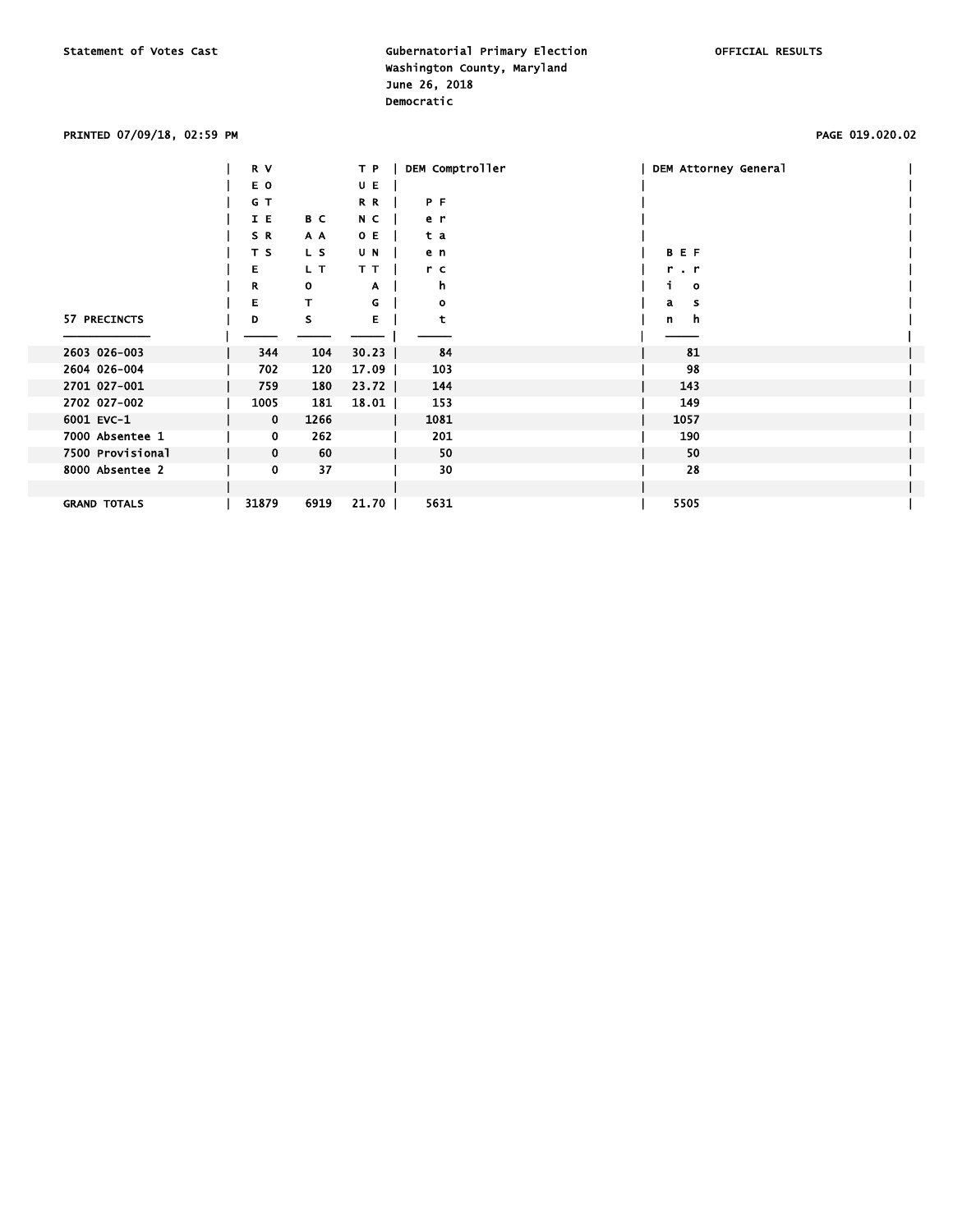|              | R V         |             |         | T P   DEM U.S. Senator |                |                          |                         |                         |                         |                         |                         |  |
|--------------|-------------|-------------|---------|------------------------|----------------|--------------------------|-------------------------|-------------------------|-------------------------|-------------------------|-------------------------|--|
|              | E O         |             | U E     |                        |                |                          |                         |                         |                         |                         |                         |  |
|              | G T         |             | RR      |                        |                |                          |                         |                         |                         |                         |                         |  |
|              | IE          | вс          | N C     |                        |                | C M                      |                         | J " S                   | R''V                    |                         |                         |  |
|              | SR.         | A A         | O E     | вc                     | E J            | h a                      | M H M                   | e J e                   | iRa                     | <b>D " W</b>            |                         |  |
|              | T S         | L S         | U N     | e a                    | r e            | e n                      | $a \cdot o$             | reg                     | сіи                     | eRi                     | LY                      |  |
|              | E           | L T         | тт      |                        | it             | 1 <sub>n</sub>           | r<br>r                  | ora                     | hkg                     | b i 1                   | iо                      |  |
|              |             |             |         | n r                    |                |                          |                         |                         |                         |                         |                         |  |
|              | R           | o           | A       | d                      | k m            | si                       | c<br>g                  | m r l                   | akh                     | bcs                     | h u                     |  |
|              | E           | т           | G       | j.                     | j.             | e n                      | i,<br>a                 | e y<br>π                | rin                     | іао                     | n                       |  |
| 57 PRECINCTS | D           | s           | Е       | n                      | r              | a g                      | a<br>n                  |                         | $d$ "                   | $e$ " $n$               | g                       |  |
|              |             |             |         |                        |                |                          |                         |                         |                         |                         |                         |  |
| 0100 001-000 | 702         | 171         | 24.36   | 118                    | 7              | 19                       | 8                       | 8                       | 1                       | $\overline{2}$          | 1                       |  |
| 0200 002-000 | 966         | 174         | 18.01   | 125                    | 4              | 14                       | 8                       | 3                       | 8                       | 5                       | 1                       |  |
| 0301 003-001 | 395         | 68          | $17.22$ | 37                     | 1              | 13                       | 5                       | 3                       | $\mathbf{1}$            | 4                       | $\mathbf 1$             |  |
| 0302 003-002 | 482         | 85          | 17.63   | 50                     | 3              | 20                       | 3                       | 3                       | 1                       | 1                       | 1                       |  |
| 0303 003-003 | 634         | 78          | $12.30$ | 50                     | $\mathbf{1}$   | 10                       | 5                       | $\overline{2}$          | $\mathbf 0$             | 5                       | $\mathbf{1}$            |  |
| 0304 003-004 | 633         | 49          | 7.74    | 31                     | 1              | 6                        | 5                       | 2                       | 0                       | 0                       | $\overline{2}$          |  |
| 0305 003-005 | $\mathbf 0$ | $\mathbf 0$ |         | $\bf{0}$               | 0              | 0                        | 0                       | $\mathbf 0$             | $\mathbf 0$             | 0                       | 0                       |  |
| 0400 004-000 | 527         | 101         | 19.17   | 71                     | 1              | 3                        | 2                       | 4                       | 2                       | 4                       | 2                       |  |
| 0500 005-000 | 486         | 70          | 14.40   | 46                     | 2              | $\overline{\mathbf{z}}$  | 4                       | $\mathbf{1}$            | 2                       | $\overline{\mathbf{c}}$ | 0                       |  |
| 0601 006-001 | 566         | 133         | $23.50$ | 93                     | 2              | 11                       | 5                       | 11                      | 1                       | 2                       | $\overline{2}$          |  |
| 0602 006-002 | 770         | 179         | $23.25$ | 137                    | $\mathbf 1$    | 9                        | $\overline{\mathbf{4}}$ | 9                       | 5                       | $\overline{2}$          | 3                       |  |
| 0701 007-001 | 608         | 98          | 16.12   | 68                     | 1              | 7                        | 1                       | 5.                      | 2                       | 2                       | 6                       |  |
| 0702 007-002 | 528         | 83          | $15.72$ | 61                     | $\mathbf{1}$   | 4                        | 1                       | 1                       | $\bf{0}$                | 3                       | 3                       |  |
| 0800 008-000 | 533         | 120         | $22.51$ | 83                     | 1              | 12                       | 4                       | 3                       | 3                       | 7                       | 1                       |  |
| 0900 009-000 | 529         | 101         | 19.09   | 67                     | 4              | 6                        | 6                       | 3                       | $\pmb{0}$               | 4                       | 6                       |  |
| 1001 010-001 | 942         | 126         | $13.38$ | 84                     | 2              | 13                       | 9                       | 2                       | 1                       | 9                       | 4                       |  |
| 1002 010-002 | 1067        | 187         | 17.53   | 121                    | 3              | 13                       | 16                      | $\overline{\mathbf{z}}$ | 8                       | 12                      | 5                       |  |
|              |             |             |         |                        |                |                          |                         |                         |                         |                         |                         |  |
| 1003 010-003 | 500         | 95          | $19.00$ | 58                     | 4              | 13                       | $\mathbf{z}$            | 1                       | 3                       | 5                       | $\overline{2}$          |  |
| 1004 010-004 | 317         | 51          | $16.09$ | 41                     | $\mathbf 1$    | $\mathbf 1$              | $\mathbf{1}$            | 1                       | 0                       | $\mathbf{1}$            | $\mathbf 1$             |  |
| 1005 010-005 | 8           | 3           | $37.50$ | 3                      | 0              | 0                        | 0                       | 0                       | $\mathbf 0$             | 0                       | 0                       |  |
| 1101 011-001 | 279         | 66          | $23.66$ | 42                     | 3              | 7                        | 3                       | $\overline{2}$          | 3                       | 3                       | 0                       |  |
| 1102 011-002 | 144         | 35          | $24.31$ | 21                     | 0              | 4                        | 0                       | 6                       | 0                       | 1                       | 0                       |  |
| 1200 012-000 | 481         | 93          | 19.33   | 71                     | 0              | 4                        | 3                       | 6                       | 1                       | 5                       | $\mathbf 1$             |  |
| 1301 013-001 | 668         | 83          | $12.43$ | 54                     | 3              | 9                        | 3                       | $\mathbf 0$             | 4                       | 3                       | 3                       |  |
| 1302 013-002 | 540         | 92          | 17.04   | 58                     | $\mathbf{1}$   | 6                        | 6                       | 6                       | $\mathbf 1$             | $\overline{7}$          | 4                       |  |
| 1401 014-001 | 194         | 42          | 21.65   | 34                     | 0              | 1                        | $\overline{2}$          | 1                       | 0                       | 2                       | 0                       |  |
| 1402 014-002 | 234         | 33          | 14.10   | 17                     | 1              | $\overline{\phantom{a}}$ | $\overline{2}$          | 3                       | $\overline{2}$          | 0                       | 0                       |  |
| 1500 015-000 | 283         | 47          | 16.61   | 34                     | 0              | 4                        | 1                       | 2                       | 0                       | 2                       | 0                       |  |
| 1600 016-000 | 775         | 169         | $21.81$ | 125                    | 0              | 14                       | 8                       | 3                       | $\mathbf 0$             | $\overline{2}$          | $\overline{\mathbf{z}}$ |  |
| 1701 017-001 | 1759        | 190         | $10.80$ | 124                    | 5              | 20                       | 7                       | 5                       | 4                       | 13                      | 7                       |  |
| 1801 018-001 | 545         | 106         | 19.45   | 72                     | 4              | 8                        | 5                       | 4                       | 4                       | $\mathbf{2}$            | $\mathbf{z}$            |  |
| 1802 018-002 | 750         | 124         | 16.53   | 87                     | 4              | 8                        | 3                       | 3                       | 1                       | 11                      | $\mathbf{1}$            |  |
| 1803 018-003 | 1078        | 149         | 13.82   | 95                     | 2              | 11                       | 12                      | $\overline{\mathbf{z}}$ | 5                       | 5                       | 5                       |  |
| 1804 018-004 | 189         | 19          | 10.05   | 13                     | 0              | 3                        | $\mathbf{1}$            | 1                       | 0                       | 0                       | $\mathbf{1}$            |  |
| 1900 019-000 | 502         | 123         | $24.50$ | 85                     | $\mathbf{1}$   | 6                        | 3                       | 12                      | 3                       | 4                       | $\mathbf{2}$            |  |
| 2000 020-000 | 381         | 73          | 19.16   | 47                     | 2              | 5                        | 1                       | 3                       | 1                       | 3                       | $\mathbf{2}$            |  |
| 2101 021-001 | 954         | 197         | 20.65   | 132                    | 0              | 24                       | $\overline{7}$          | 4                       | $\overline{2}$          | 13                      | 6                       |  |
| 2102 021-002 | 782         | 164         | 20.97   | 113                    | 5              | 12                       | 9                       | 3                       | 3                       | 8                       | 3                       |  |
| 2103 021-003 | 467         | 127         | 27.19   | 99                     | $\overline{2}$ | 5                        | $\mathbf{1}$            | 3                       | $\overline{\mathbf{c}}$ | 6                       | 3                       |  |
|              |             |             |         |                        |                |                          |                         |                         |                         |                         |                         |  |
| 2201 022-001 | 941         | 99          | 10.52   | 63                     | 1              | 11                       | 3                       | 3                       | 3                       | 6                       | $\mathbf{2}$            |  |
| 2202 022-002 | 842         | 109         | 12.95   | 70                     | 4              | $\overline{\mathbf{z}}$  | $\mathbf{1}$            | 3                       | 3                       | 6                       | 7                       |  |
| 2300 023-000 | 834         | 99          | 11.87   | 67                     | 1              | 8                        | 5.                      | 1                       | 1                       | 4                       | 4                       |  |
| 2401 024-001 | 154         | 20          | $12.99$ | 16                     | 0              | 0                        | $\mathbf{2}$            | 0                       | $\pmb{0}$               | $\mathbf 1$             | $\mathbf{1}$            |  |
| 2501 025-001 | 590         | 57          | 9.66    | 37                     | 0              | 5                        | $\overline{\mathbf{4}}$ | 3                       | $\mathbf{1}$            | 1                       | $\mathbf{1}$            |  |
| 2502 025-002 | 1099        | 85          | 7.73    | 47                     | 0              | 20                       | 5                       | 6                       | $\mathbf{1}$            | 0                       | $\overline{2}$          |  |
| 2503 025-003 | 31          | 5           | $16.13$ | 4                      | 0              | 0                        | 0                       | 0                       | 0                       | 0                       | 1                       |  |
| 2504 025-004 | 964         | 110         | 11.41   | 73                     | $\mathbf{1}$   | 11                       | 1                       | 7                       | 0                       | 10                      | $\overline{2}$          |  |
| 2601 026-001 | 785         | 105         | 13.38   | 69                     | 0              | 14                       | 5.                      | $\overline{z}$          | 3                       | $\overline{2}$          | $\mathbf{1}$            |  |
| 2602 026-002 | 631         | 116         | 18.38   | 85                     | $\mathbf{1}$   | 11                       | $\overline{4}$          | 0                       | 5                       | $\overline{\mathbf{4}}$ | $\overline{2}$          |  |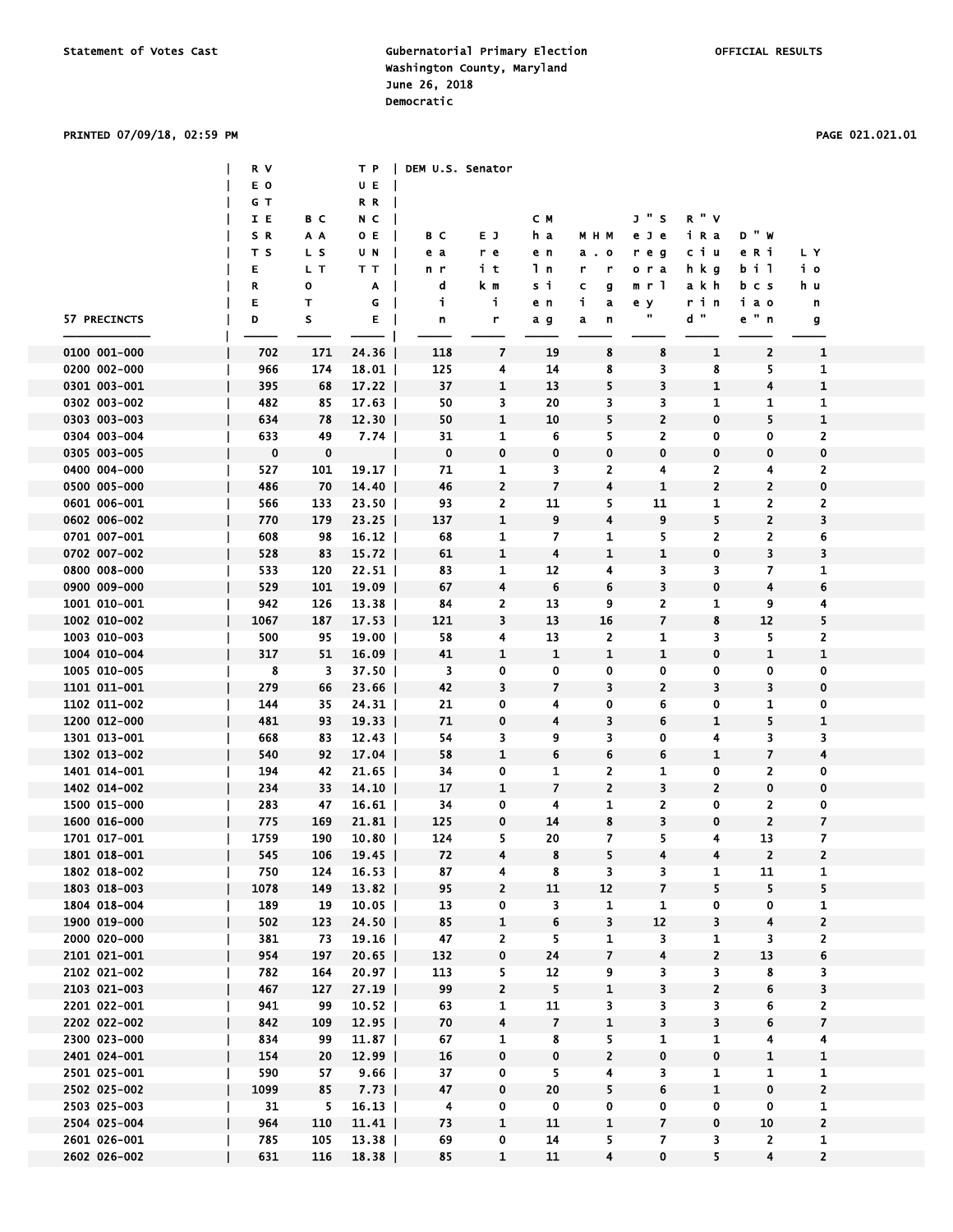### PRINTED 07/09/18, 02:59 PM PAGE 021.021.02

|                     | R V         |              | T P     | DEM U.S. Senator |             |     |                |                     |              |              |                |
|---------------------|-------------|--------------|---------|------------------|-------------|-----|----------------|---------------------|--------------|--------------|----------------|
|                     | E O         |              | U E     |                  |             |     |                |                     |              |              |                |
|                     | G T         |              | R R     |                  |             |     |                |                     |              |              |                |
|                     | I E         | B C          | N C     |                  |             | C M |                | " כ<br>$\mathsf{s}$ | <b>R</b> " V |              |                |
|                     | SR.         | A A          | O E     | B C              | E J         | h a | M H M          | e Je                | iRa          | <b>D</b> " W |                |
|                     | T S         | L S          | U N     | e a              | r e         | e n | $a \cdot o$    | reg                 | сiи          | e R i        | LY.            |
|                     | E           | L T          | T T     | n r              | it          | 1 n | r<br>r         | 0 <sub>r</sub><br>a | hkg          | bil          | iо             |
|                     | R           | $\mathbf{o}$ | A       | d                | k m         | si  | c.<br>g        | m r 1               | akh          | bcs          | h u            |
|                     | Е           | T            | G       | j.               | i.          | e n | a              | e y                 | rin          | iао          | n              |
| 57 PRECINCTS        | D           | s            | Е       | n                | r           | a g | a<br>n         | π                   | d "          | e " n        | g              |
|                     |             |              |         |                  |             |     |                |                     |              |              |                |
| 2603 026-003        | 344         | 104          | 30.23   | 85               | $\mathbf 0$ | 4   | $\overline{2}$ | 1                   | $\mathbf 0$  | 3            | 0              |
| 2604 026-004        | 702         | 120          | 17.09   | 88               | 2           | 8   | 6              | 1                   | 3            | 3            | 1              |
| 2701 027-001        | 759         | 180          | $23.72$ | 129              | 2           | 12  | 12             | 5                   | $\mathbf{1}$ | 10           | $\overline{2}$ |
| 2702 027-002        | 1005        | 181          | 18.01   | 122              | 3           | 17  | 4              | 11                  | 6            | 4            | 4              |
| 6001 EVC-1          | $\mathbf 0$ | 1266         |         | 985              | 20          | 75  | 38             | 24                  | 16           | 38           | 17             |
| 7000 Absentee 1     | 0           | 262          |         | 179              | 6           | 13  | 7              | 4                   | 7            | 15           | 4              |
| 7500 Provisional    | $\mathbf 0$ | 60           |         | 36               | 2           | 10  | 1              | 1                   | 3            | 3            | $\mathbf 0$    |
| 8000 Absentee 2     | 0           | 37           |         | 24               | 1           | 4   | 1              | $\overline{2}$      | 0            | 1            | $\mathbf 0$    |
|                     |             |              |         |                  |             |     |                |                     |              |              |                |
| <b>GRAND TOTALS</b> | 31879       | 6919         | 21.70   | 4846             | 117         | 569 | 267            | 222                 | 127          | 271          | 140            |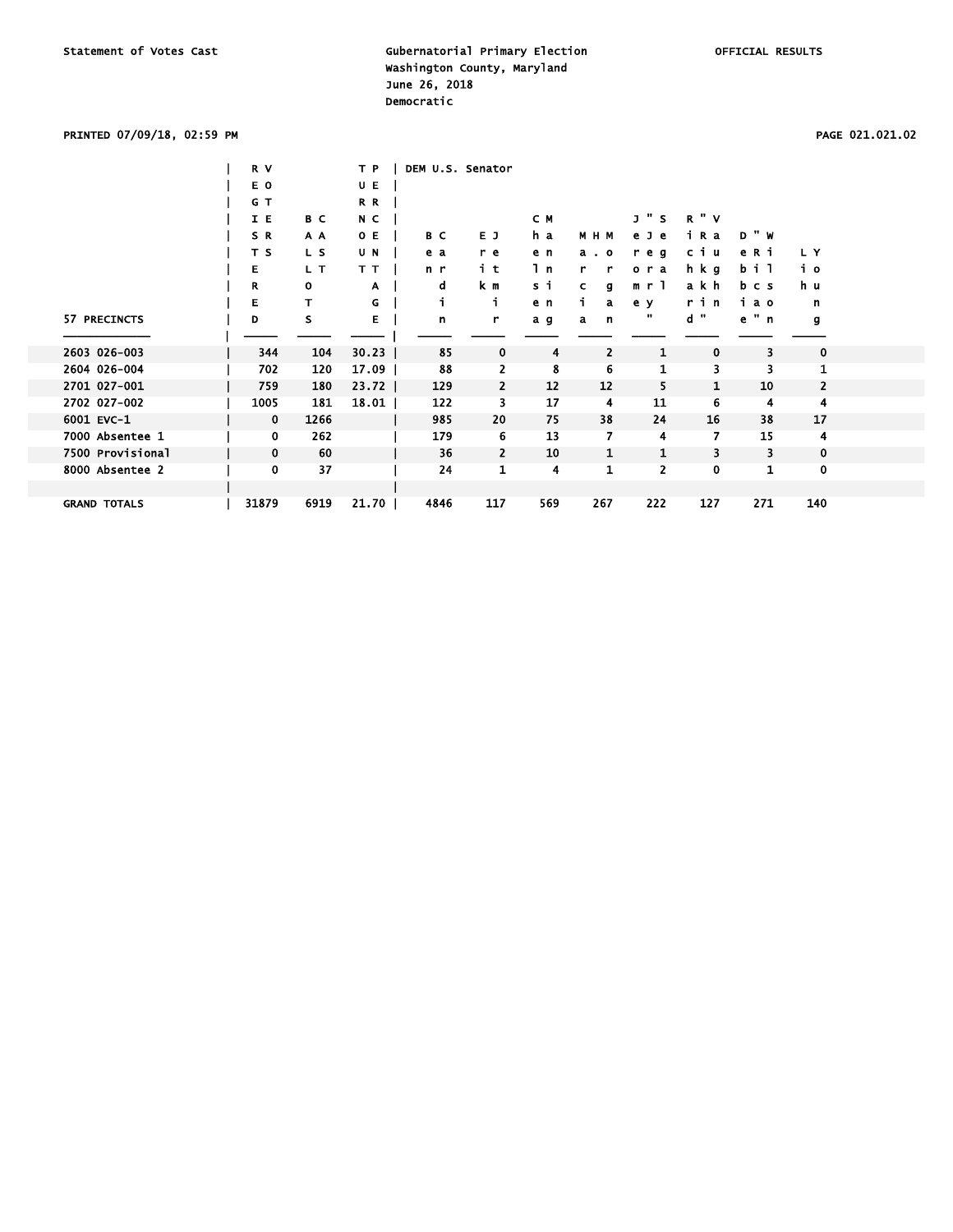### PRINTED 07/09/18, 02:59 PM PAGE 022.022.01

|              |          |             |         | DEM Representative in Congress - 6 Congressional District 6 |              |              |                         |                |                         |                         |                         |  |
|--------------|----------|-------------|---------|-------------------------------------------------------------|--------------|--------------|-------------------------|----------------|-------------------------|-------------------------|-------------------------|--|
|              |          |             |         |                                                             |              |              |                         | C H            |                         |                         |                         |  |
|              | R V      |             | T P     |                                                             |              |              |                         | h e            |                         |                         |                         |  |
|              | E O      |             | U E     |                                                             |              |              |                         | r a            |                         |                         |                         |  |
|              | G T      |             | R R     |                                                             |              |              |                         | i r            |                         |                         |                         |  |
|              | I E      | B C         | N C     |                                                             | GE           |              | N H                     | s s            |                         |                         |                         |  |
|              | SR.      | A A         | O E     | A D                                                         | e n          | C G          | аa                      | t e            |                         | AМ                      |                         |  |
|              | T S      | L S         | UN      | n u                                                         | o g          | h r          | d s                     | o y            | R M                     | ri                      | DТ                      |  |
|              | Ε        | L T         | тт      | dс                                                          | r I          | r a          | ih                      | p              | o a                     | u 1                     | a r                     |  |
|              | R        | o           | Α       | r k                                                         | gi           | iν           | аi                      | h              | gn                      | n 1                     | v o                     |  |
|              | E        | T           | G       | e                                                           | e s          | s e          | m                       | е              | еn                      | a e                     | iп                      |  |
| 57 PRECINCTS | D        | s           | Е       | w                                                           | h            | ${\bf s}$    | j.                      | r              | r o                     | r                       | d e                     |  |
|              |          |             |         |                                                             |              |              |                         |                |                         |                         |                         |  |
| 0100 001-000 | 702      | 171         | 24.36   | 21                                                          | $\pmb{0}$    | 1            | 11                      | 1              | 17                      | 22                      | 89                      |  |
| 0200 002-000 | 966      | 174         | 18.01   | 23                                                          | $\mathbf{1}$ | 4            | 10                      | 2              | 22                      | 15                      | 92                      |  |
| 0301 003-001 | 395      | 68          | 17.22   | 4                                                           | 0            | 3            | 5                       | $\mathbf{2}$   | 11                      | 4                       | 36                      |  |
| 0302 003-002 | 482      | 85          | 17.63   | 3                                                           | 1            | 0            | 4                       | 2              | 9                       | 10                      | 55                      |  |
| 0303 003-003 | 634      | 78          | $12.30$ | 11                                                          | $\mathbf{2}$ | 2            | 9                       | $\mathbf{1}$   | 12                      | 7                       | 31                      |  |
| 0304 003-004 | 633      | 49          | 7.74    | 5.                                                          | 1            | 2            | 6                       | 3              | 4                       | 3                       | 25                      |  |
| 0305 003-005 | $\bf{0}$ | $\mathbf 0$ |         | $\mathbf 0$                                                 | 0            | 0            | 0                       | 0              | $\mathbf 0$             | $\mathbf 0$             | $\bf{0}$                |  |
| 0400 004-000 | 527      | 101         | 19.17   | 11                                                          | 3            | 3            | 3                       | 5              | 13                      | 16                      | 42                      |  |
| 0500 005-000 | 486      | 70          | $14.40$ | 9                                                           | 0            | 2            | 2                       | 5              | $\overline{2}$          | $\overline{\mathbf{c}}$ | 44                      |  |
| 0601 006-001 | 566      | 133         | $23.50$ | 11                                                          | 1            | 3            | 4                       | 3              | 23                      | 17                      | 69                      |  |
| 0602 006-002 | 770      | 179         | $23.25$ | 33                                                          | $\mathbf 1$  | 0            | 6                       | 0              | 24                      | 19                      | 89                      |  |
| 0701 007-001 | 608      | 98          | 16.12   | 8                                                           | 0            | 2            | 7                       | $\overline{2}$ | $\overline{9}$          | 17                      | 49                      |  |
| 0702 007-002 | 528      | 83          | $15.72$ | 8                                                           | 3            | 1            | 5                       | $\overline{2}$ | 3                       | 17                      | 38                      |  |
| 0800 008-000 | 533      | 120         | $22.51$ | 18                                                          | 0            | 1            | 4                       | 0              | 17                      | 25                      | 52                      |  |
| 0900 009-000 | 529      | 101         | 19.09   | 13                                                          | 3            | 4            | $\overline{ }$          | 0              | 4                       | 15                      | 51                      |  |
| 1001 010-001 | 942      | 126         | 13.38   | 7                                                           | 0            | 0            | 6                       | 1              | 20                      | 18                      | 72                      |  |
| 1002 010-002 | 1067     | 187         | 17.53   | 12                                                          | $\mathbf{2}$ | 3            | 13                      | 3              | 25                      | 20                      | 101                     |  |
| 1003 010-003 | 500      | 95          | 19.00   | 5                                                           | 0            | 3            | 5                       | 1              | 9                       | 9                       | 61                      |  |
| 1004 010-004 | 317      | 51          | $16.09$ | 5                                                           | 1            | 0            | $\bf{0}$                | $\mathbf{1}$   | 8                       | 1                       | 33                      |  |
| 1005 010-005 | 8        | 3           | 37.50   | 1                                                           | 0            | 0            | 0                       | 0              | 0                       | 0                       | $\overline{2}$          |  |
| 1101 011-001 | 279      | 66          | 23.66   | 9                                                           | 0            | 0            | 5                       | $\overline{2}$ | 8                       | 16                      | 23                      |  |
| 1102 011-002 | 144      | 35          | 24.31   | 8                                                           | 0            | 0            | $\mathbf{1}$            | 0              | 4                       | 6                       | 15                      |  |
| 1200 012-000 | 481      | 93          | 19.33   | 9                                                           | 0            | 3            | 5                       | $\mathbf 0$    | 19                      | 11                      | 42                      |  |
| 1301 013-001 | 668      | 83          | 12.43   | 6                                                           | 0            | 2            | 4                       | 2              | 15                      | 13                      | 37                      |  |
| 1302 013-002 | 540      | 92          | 17.04   | 4                                                           | 1            | 2            | 5                       | 0              | 15                      | 9                       | 54                      |  |
| 1401 014-001 | 194      | 42          | 21.65   | 4                                                           | 0            | 1            | 3                       | 0              | 4                       | 5                       | 24                      |  |
| 1402 014-002 | 234      | 33          | 14.10   | 6                                                           | 0            | 1            | 4                       | 3              | $\overline{4}$          | $\mathbf{1}$            | 12                      |  |
| 1500 015-000 | 283      | 47          | 16.61   | 4                                                           | 1            | 1            | 3                       | 2              | 5                       | 6                       | 24                      |  |
| 1600 016-000 | 775      | 169         | 21.81   | 12                                                          | $\mathbf 1$  | 5            | 19                      | $\mathbf{1}$   | 22                      | 23                      | 79                      |  |
| 1701 017-001 | 1759     | 190         | 10.80   | 18                                                          | 2            | 2            | 13                      | 2.             | 30                      | 13                      | 106                     |  |
| 1801 018-001 | 545      | 106         | 19.45   | 15                                                          | 3            | $\mathbf{2}$ | 3                       | 7              | 6                       | 14                      | 53                      |  |
| 1802 018-002 | 750      | 124         | 16.53   | 14                                                          | 0            | $\mathbf{1}$ | 6                       | 3              | 17                      | 12                      | 70                      |  |
| 1803 018-003 | 1078     | 149         | 13.82   | 10                                                          | $\mathbf{2}$ | 0            | 14                      | 6              | 15                      | $20\,$                  | 77                      |  |
| 1804 018-004 | 189      | 19          | 10.05   | 3                                                           | 0            | 1            | 3                       | 1              | $\overline{2}$          | $\mathbf{1}$            | 8                       |  |
| 1900 019-000 | 502      | 123         | $24.50$ | 11                                                          | 3            | 1            | $\overline{\mathbf{4}}$ | 0              | 32                      | 20                      | 50                      |  |
| 2000 020-000 | 381      | 73          | 19.16   | 13                                                          | $\mathbf{1}$ | 3            | $\mathbf{1}$            | $\mathbf{2}$   | 3                       | $\overline{\mathbf{4}}$ | 42                      |  |
| 2101 021-001 | 954      | 197         | 20.65   | 14                                                          | 0            | 0            | 19                      | 3              | 22                      | 21                      | 109                     |  |
| 2102 021-002 | 782      | 164         | 20.97   | 10                                                          | 0            | 0            | 8                       | 2              | 21                      | ${\bf 12}$              | 105                     |  |
| 2103 021-003 | 467      | 127         | 27.19   | 6                                                           | 3            | 3            | 9                       | 0              | 13                      | $\overline{\mathbf{z}}$ | 80                      |  |
| 2201 022-001 | 941      | 99          | 10.52   | 10                                                          | 1            | 4            | $\overline{2}$          | 2              | 15                      | 8                       | 52                      |  |
| 2202 022-002 | 842      | 109         | 12.95   | 5                                                           | $\mathbf 1$  | 0            | 15                      | $\overline{2}$ | $\boldsymbol{6}$        | 13                      | 62                      |  |
| 2300 023-000 | 834      | 99          | 11.87   | 10                                                          | 0            | 3            | 8                       | 3              | 10                      | 10                      | 50                      |  |
| 2401 024-001 | 154      | 20          | $12.99$ | 5                                                           | 0            | 0            | $\overline{2}$          | $\mathbf{1}$   | 4                       | $\mathbf{1}$            | $\overline{7}$          |  |
| 2501 025-001 | 590      | 57          | 9.66    | 1                                                           | 2            | 1            | 4                       | 0              | 7                       | 3                       | 37                      |  |
| 2502 025-002 | 1099     | 85          | 7.73    | 6                                                           | 0            | 6            | 4                       | 2              | 14                      | 3                       | 48                      |  |
| 2503 025-003 | 31       | 5.          | 16.13   | $\mathbf{1}$                                                | 0            | $\mathbf 0$  | 0                       | $\mathbf 0$    | $\overline{\mathbf{0}}$ | ${\bf 1}$               | $\overline{\mathbf{3}}$ |  |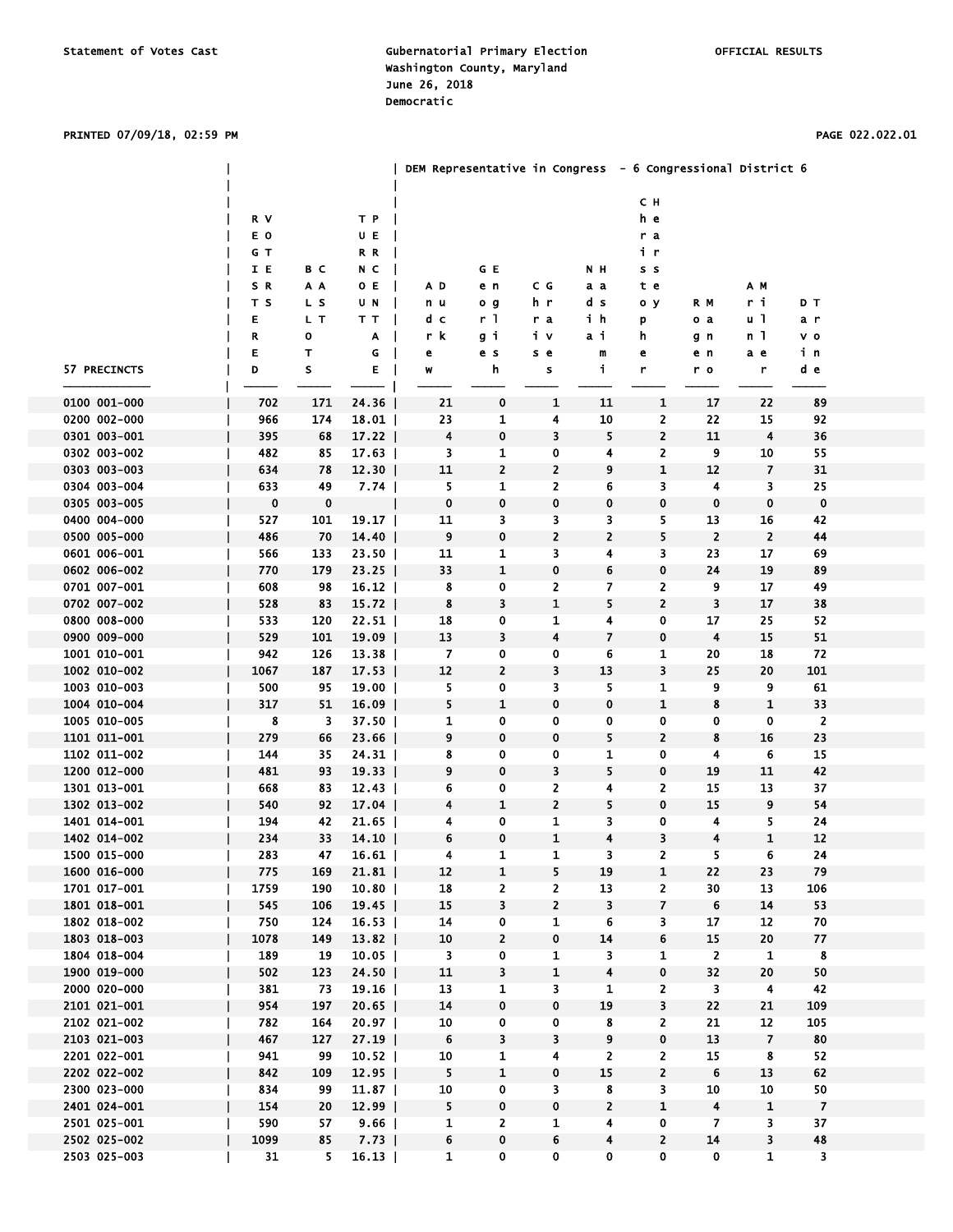### PRINTED 07/09/18, 02:59 PM PAGE 022.022.02

|                     |              |      |         | DEM Representative in Congress - 6 Congressional District 6 |                |                |     |                |     |     |       |  |
|---------------------|--------------|------|---------|-------------------------------------------------------------|----------------|----------------|-----|----------------|-----|-----|-------|--|
|                     |              |      |         |                                                             |                |                |     | CH.            |     |     |       |  |
|                     | R V          |      | T P     |                                                             |                |                |     | he             |     |     |       |  |
|                     | E O          |      | UE      |                                                             |                |                |     | r a            |     |     |       |  |
|                     | G T          |      | R R     |                                                             |                |                |     | i r            |     |     |       |  |
|                     | I E          | B C  | N C     |                                                             | G E            |                | N H | s s            |     |     |       |  |
|                     | SR           | A A  | O E     | AD.                                                         | e n            | C G            | аa  | t e            |     | A M |       |  |
|                     | T S          | L S  | U N     | n u                                                         | 0 <sub>q</sub> | h r            | d s | O <sub>y</sub> | R M | r i | D T   |  |
|                     | Е            | L T  | T T     | d c                                                         | r <sub>1</sub> | r a            | ih  | p              | o a | u l | a r   |  |
|                     | R            | 0    | Α       | r k                                                         | gі             | iν             | ai  | h              | g n | n 1 | $V$ 0 |  |
|                     | Е            | T    | G       | e                                                           | e s            | s e            | m   | e              | e n | a e | iп    |  |
| 57 PRECINCTS        | D            | s    | Е       | w                                                           | h              | s              | j.  | r              | r o | r   | d e   |  |
|                     |              |      |         |                                                             |                |                |     |                |     |     |       |  |
| 2504 025-004        | 964          | 110  | 11.41   | 6                                                           | 0              | 1              | 9   | $\overline{2}$ | 9   | 11  | 71    |  |
| 2601 026-001        | 785          | 105  | 13.38   | 18                                                          | 0              | 1              | 5   | 1              | 10  | 12  | 52    |  |
| 2602 026-002        | 631          | 116  | 18.38   | 12                                                          | 0              | 4              | 2   | 4              | 9   | 13  | 65    |  |
| 2603 026-003        | 344          | 104  | $30.23$ | 10                                                          | 1              | 3              | 4   | 2              | 6   | 6   | 69    |  |
| 2604 026-004        | 702          | 120  | 17.09   | 16                                                          | 1              | 3              | 3   | $\mathbf 0$    | 12  | 11  | 69    |  |
| 2701 027-001        | 759          | 180  | $23.72$ | 13                                                          | 0              | $\overline{2}$ | 13  | 2              | 19  | 19  | 105   |  |
| 2702 027-002        | 1005         | 181  | 18.01   | 19                                                          | 0              | 4              | 19  | $\overline{2}$ | 19  | 18  | 96    |  |
| 6001 EVC-1          | 0            | 1266 |         | 97                                                          | 10             | 15             | 45  | 14             | 189 | 200 | 674   |  |
| 7000 Absentee 1     | 0            | 262  |         | 31                                                          | 7              | 8              | 20  | 10             | 34  | 26  | 94    |  |
| 7500 Provisional    | 0            | 60   |         | 4                                                           | $\overline{2}$ | 2              | 4   | $\overline{2}$ | 5   | 9   | 30    |  |
| 8000 Absentee 2     | $\mathbf{0}$ | 37   |         | $\overline{2}$                                              | 0              | 0              | 9   | $\mathbf 0$    | 3   | 3   | 19    |  |
|                     |              |      |         |                                                             |                |                |     |                |     |     |       |  |
| <b>GRAND TOTALS</b> | 31879        | 6919 | 21.70   | 650                                                         | 61             | 119            | 404 | 119            | 860 | 818 | 3644  |  |
|                     |              |      |         |                                                             |                |                |     |                |     |     |       |  |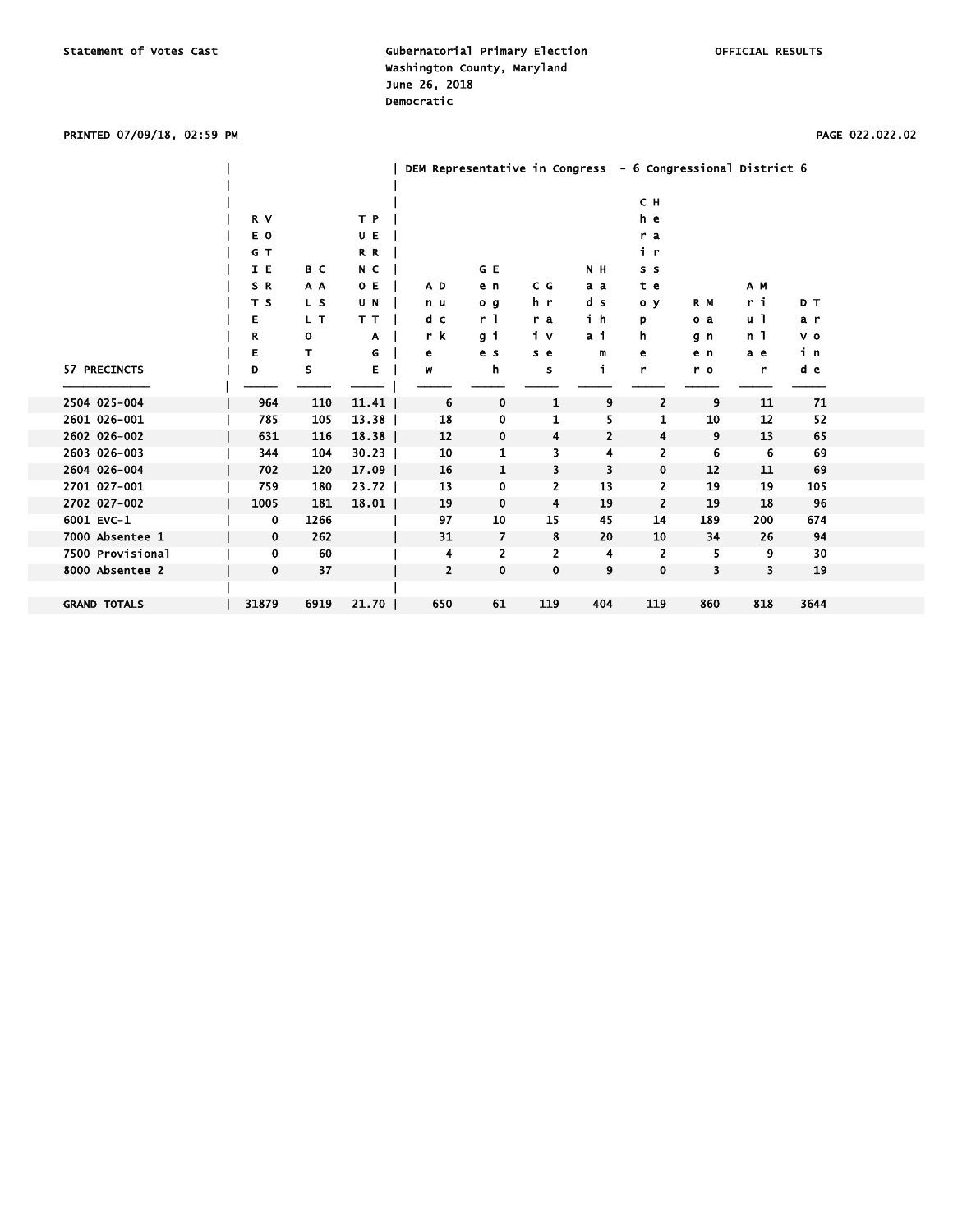### PRINTED 07/09/18, 02:59 PM PAGE 023.023.01

|                     |       |              |         |              |  | DEM House of Delegates - 2B Legislative Subdistrict 2B |
|---------------------|-------|--------------|---------|--------------|--|--------------------------------------------------------|
|                     |       |              |         |              |  |                                                        |
|                     | R V   |              | T P     | PES          |  |                                                        |
|                     | E O   |              | U E     | $e$ . $r$    |  |                                                        |
|                     | G T   |              | R R     | t            |  |                                                        |
|                     | I E   | B C          | N C     | e P          |  |                                                        |
|                     | SR.   | A A          | O E     | r e          |  |                                                        |
|                     | T S   | L S          | U N     | r            |  |                                                        |
|                     | Е     | L T          | TТ      | i.           |  |                                                        |
|                     | R     | $\mathbf{o}$ | Α       | n            |  |                                                        |
|                     | Е     | т            | G       | j.           |  |                                                        |
| <b>19 PRECINCTS</b> | D     | s            | E.      | $\bullet$    |  |                                                        |
|                     |       |              |         |              |  |                                                        |
| 0301 003-001        | 395   | 68           | 17.22   | 56           |  |                                                        |
| 0302 003-002        | 482   | 85           | 17.63   | 67           |  |                                                        |
| 0303 003-003        | 634   | 78           | $12.30$ | 56           |  |                                                        |
| 0304 003-004        | 633   | 49           | 7.74    | 36           |  |                                                        |
| 1005 010-005        | 8     | 3            | $37.50$ | $\mathbf{1}$ |  |                                                        |
| 1701 017-001        | 1759  | 190          | $10.80$ | 159          |  |                                                        |
| 1804 018-004        | 189   | 19           | 10.05   | 17           |  |                                                        |
| 2101 021-001        | 954   | 197          | 20.65   | 158          |  |                                                        |
| 2102 021-002        | 782   | 164          | 20.97   | 131          |  |                                                        |
| 2103 021-003        | 467   | 127          | $27.19$ | 91           |  |                                                        |
| 2201 022-001        | 941   | 99           | $10.52$ | 66           |  |                                                        |
| 2202 022-002        | 842   | 109          | 12.95   | 79           |  |                                                        |
| 2501 025-001        | 590   | 57           | 9.66    | 45           |  |                                                        |
| 2502 025-002        | 1099  | 85           | $7.73$  | 73           |  |                                                        |
| 2504 025-004        | 964   | 110          | 11.41   | 93           |  |                                                        |
| 6001 EVC-1          | 0     | 1266         |         | 322          |  |                                                        |
| 7000 Absentee 1     | 0     | 262          |         | 48           |  |                                                        |
| 7500 Provisional    | 0     | 60           |         | 16           |  |                                                        |
| 8000 Absentee 2     | 0     | 37           |         | 10           |  |                                                        |
|                     |       |              |         |              |  |                                                        |
| <b>GRAND TOTALS</b> | 10739 | 3065         | $28.54$ | 1524         |  |                                                        |
|                     |       |              |         |              |  |                                                        |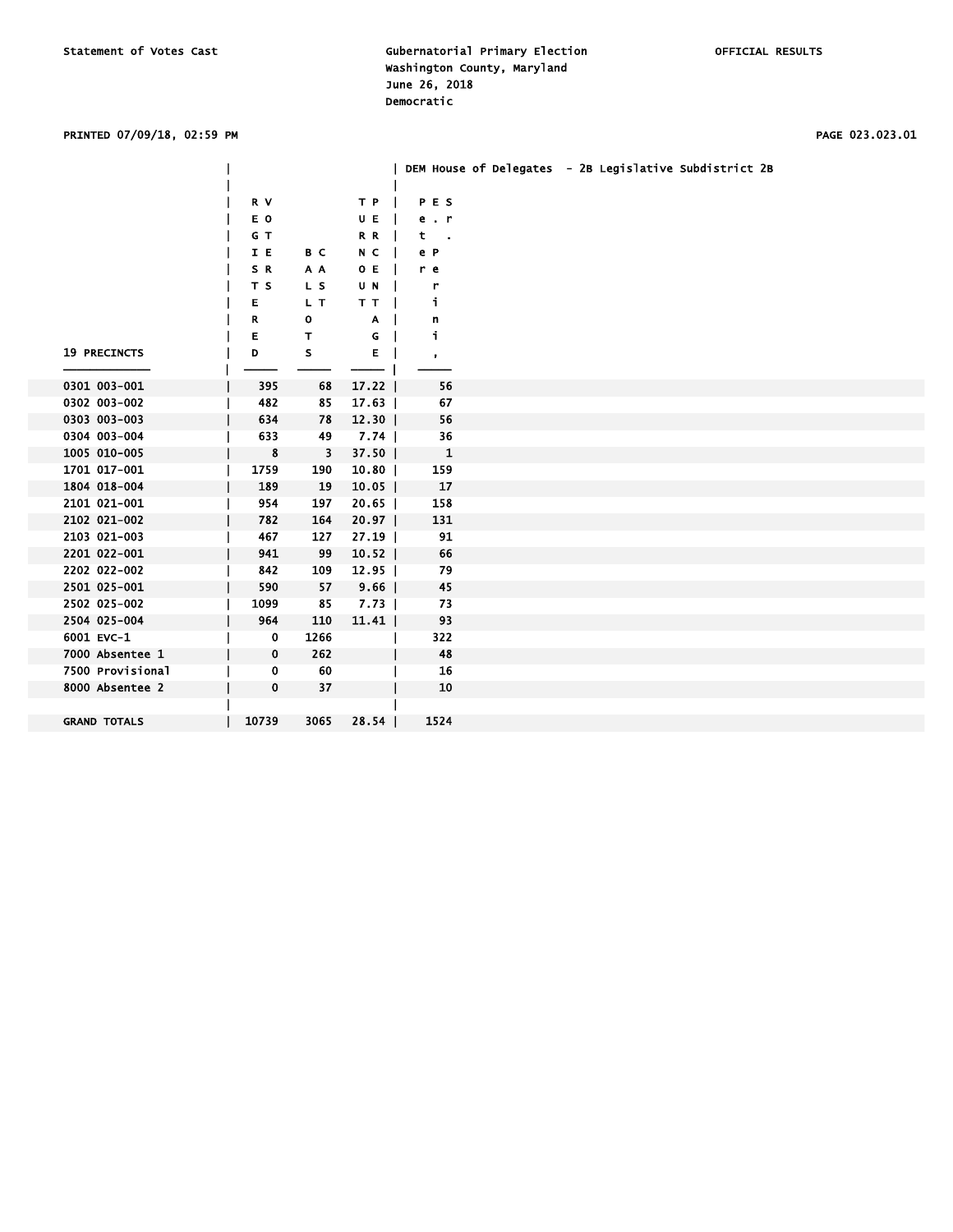# PRINTED 07/09/18, 02:59 PM PAGE 024.026.01

|              |          |     |         | DEM County Commissioner |                        |                |             |                 | DEM Judge of the |                          | <b>DEM Treasurer</b> |  |
|--------------|----------|-----|---------|-------------------------|------------------------|----------------|-------------|-----------------|------------------|--------------------------|----------------------|--|
|              |          |     |         | 5 TO BE ELECTED         |                        |                |             |                 | Circuit Court    |                          |                      |  |
|              | R V      |     | T P     |                         |                        |                |             |                 | Judicial Circuit |                          |                      |  |
|              | E O      |     | UE      |                         | DLB                    |                |             | E P             | $\vert$ 4        |                          |                      |  |
|              | G T      |     | R R     |                         | $\cdot$ r<br>$\bullet$ |                |             | lа              | 2 TO BE ELECTED  |                          |                      |  |
|              | IE       | B C | N C     |                         | i.<br>n                | E F            |             | iu              |                  |                          | TLH                  |  |
|              | S R      | A A | O E     |                         | n<br>g                 | d o            |             | z 1             |                  | вw                       | 0<br>. e             |  |
|              | тs       | L S | U N     | BВ                      | h<br>a                 | r              | нJ          | a               | мкв              | ri                       | d<br>r               |  |
|              | E        | L T | TТ      |                         | t                      | r              |             | b               |                  | e 1                      | d                    |  |
|              |          |     |         | r e                     |                        |                | a o         |                 | а. о             |                          | s                    |  |
|              | R        | о   | A       | iа                      | m                      | е              | r n         | е               | r<br>У           | t s                      | h                    |  |
|              | Е        | т   | G       | a 1                     | a                      | s              | r e         | τ               | k.<br>e          | t o                      | е                    |  |
| 57 PRECINCTS | D        | s   | Е       | n 1                     | n                      | t              | y s         | h               | r                | n                        | У                    |  |
|              |          |     |         |                         |                        |                |             |                 |                  |                          |                      |  |
| 0100 001-000 | 702      | 171 | 24.36   | 107                     | 107                    | 97             | 81          | 116             | 101              | 100                      | 120                  |  |
| 0200 002-000 | 966      | 174 | 18.01   | 93                      | 104                    | 102            | 87          | 106             | 124              | 109                      | 140                  |  |
| 0301 003-001 | 395      | 68  | 17.22   | 37                      | 46                     | 38             | 39          | 42              | 50               | 47                       | 55                   |  |
| 0302 003-002 | 482      | 85  | $17.63$ | 54                      | 54                     | 50             | 44          | 54 I            | 56               | 60                       | 69                   |  |
| 0303 003-003 | 634      | 78  | 12.30   | 39                      | 45                     | 43             | 38          | 47 <sup>1</sup> | 45               | 50                       | 59                   |  |
| 0304 003-004 | 633      | 49  | 7.74    | 26                      | 31                     | 27             | 22          | $29$            | 35               | 34                       | 38                   |  |
| 0305 003-005 | $\bf{0}$ | 0   |         | $\mathbf 0$             | $\mathbf 0$            | 0              | $\mathbf 0$ | 0 <sub>1</sub>  | $\mathbf 0$      | $\bf{0}$<br>$\mathbf{I}$ | 0                    |  |
| 0400 004-000 | 527      | 101 | 19.17   | 45                      | 57                     | 52             | 44          | 58              | 70               | 53                       | 78                   |  |
| 0500 005-000 | 486      | 70  | 14.40   | 42                      | 49                     | 44             | 39          | 49 I            | 53               | 50                       | 61                   |  |
| 0601 006-001 | 566      | 133 | $23.50$ | 83                      | 96                     | 89             | 76          | 94 I            | 95               | 94                       | 102                  |  |
| 0602 006-002 | 770      | 179 | 23.25   | 105                     | 121                    | 98             | 91          | 116             | 119              | 108                      | 128                  |  |
| 0701 007-001 | 608      | 98  | $16.12$ | 56                      | 55                     | 56             | 46          | 60 l            | 62               | 59                       | 65                   |  |
| 0702 007-002 | 528      | 83  | 15.72   | 48                      | 53                     | 50             | 41          | $54$            | 52               | 57                       | 57                   |  |
| 0800 008-000 | 533      | 120 | 22.51   | 56                      | 87                     | 59             | 47          | 71 I            | 76               | 74                       | 78                   |  |
| 0900 009-000 | 529      | 101 | 19.09   | 61                      | 68                     | 62             | 49          | 69              | 70               | 72                       | 81                   |  |
| 1001 010-001 | 942      | 126 | $13.38$ | 78                      | 85                     | 81             | 68          | 92 l            | 100              | 85<br>$\mathbf{I}$       | 103                  |  |
| 1002 010-002 | 1067     | 187 | 17.53   | 114                     | 127                    | 113            | 101         | 116             | 136              | 120                      | 153                  |  |
| 1003 010-003 | 500      | 95  | 19.00   | 54                      | 60                     | 63             | 45          | 58              | 67               | 64                       | 75                   |  |
|              |          |     |         |                         |                        | 33             |             |                 |                  | 36                       |                      |  |
| 1004 010-004 | 317      | 51  | 16.09   | 36                      | 39                     |                | 34          | 42              | 38               |                          | 40                   |  |
| 1005 010-005 | 8        | 3   | 37.50   | $\overline{2}$          | 2                      | $\overline{2}$ | 3           | 2 <sub>1</sub>  | $\overline{2}$   | $\overline{2}$           | 2                    |  |
| 1101 011-001 | 279      | 66  | 23.66   | 35                      | 54                     | 34             | 34          | 41              | 38               | 43                       | 50                   |  |
| 1102 011-002 | 144      | 35  | 24.31   | 17                      | 23                     | 19             | 15          | 17              | 19               | 19                       | 19                   |  |
| 1200 012-000 | 481      | 93  | 19.33   | 50                      | 56                     | 50             | 47          | $62$            | 65               | 63                       | 72                   |  |
| 1301 013-001 | 668      | 83  | 12.43   | 46                      | 54                     | 47             | 45          | 57 <sub>1</sub> | 56               | 44                       | 60                   |  |
| 1302 013-002 | 540      | 92  | 17.04   | 46                      | 58                     | 49             | 42          | 65 l            | 64               | 53<br>$\mathbf{I}$       | 70                   |  |
| 1401 014-001 | 194      | 42  | 21.65   | 25                      | 31                     | 30             | 24          | 31              | 30               | 29<br>$\mathbf{I}$       | 34                   |  |
| 1402 014-002 | 234      | 33  | 14.10   | 20                      | 24                     | 25             | 19          | $23$            | 26               | 23                       | 29                   |  |
| 1500 015-000 | 283      | 47  | $16.61$ | 25                      | 26                     | 23             | 20          | 30 l            | 35               | 29                       | 37                   |  |
| 1600 016-000 | 775      | 169 | 21.81   | 100                     | 118                    | 110            | 90          | 119             | 118              | 117                      | 132                  |  |
| 1701 017-001 | 1759     | 190 | $10.80$ | 113                     | 129                    | 118            | 102         | 127             | 136              | 134<br>$\blacksquare$    | 148                  |  |
| 1801 018-001 | 545      | 106 | 19.45   | 61                      | 69                     | 74             | 55          | $73$            | 76               | 78                       | 87                   |  |
| 1802 018-002 | 750      | 124 | 16.53   | 86                      | 93                     | 83             | 73          | $90$            | 87               | 93                       | 103<br>$\mathbf{I}$  |  |
| 1803 018-003 | 1078     | 149 | $13.82$ | 80                      | 96                     | 77             | 71          | $93$            | 91               | 87                       | 104                  |  |
| 1804 018-004 | 189      | 19  | $10.05$ | 9                       | 13                     | 11             | 10          | 15              | 14               | 15                       | 17<br>$\mathbf{I}$   |  |
| 1900 019-000 | 502      | 123 | 24.50   | 67                      | 90                     | 67             | 61          | 86              | 82               | 84<br>$\perp$            | 94                   |  |
| 2000 020-000 | 381      | 73  | 19.16   | 37                      | 43                     | 46             | 35          | 39              | 46               | 44<br>$\mathbf{I}$       | 62                   |  |
| 2101 021-001 | 954      | 197 | $20.65$ | 126                     | 139                    | 128            | 110         | $139$           | 141              | 143<br>$\mathbf{I}$      | 164                  |  |
| 2102 021-002 | 782      | 164 | $20.97$ | 97                      | 118                    | 107            | 92          | 110 l           | 112              | 117                      | 136                  |  |
| 2103 021-003 | 467      | 127 | 27.19   | 60                      | 82                     | 83             | 60          | 77 <sup>1</sup> | 84               | 91                       | 99                   |  |
| 2201 022-001 | 941      | 99  | $10.52$ | 42                      | 56                     | 45             | 40          | 58              | 49               | 53<br>$\mathbf{I}$       | 63                   |  |
| 2202 022-002 | 842      | 109 | $12.95$ | 59                      | 68                     | 57             | 50          | 68              | 73               | 75<br>$\perp$            | 81                   |  |
| 2300 023-000 | 834      | 99  | 11.87   | 57                      | 65                     | 63             | 53          | $61$            | 70               | 66                       | 82                   |  |
| 2401 024-001 | 154      | 20  | $12.99$ | 5                       | 8                      | 6              | 3           | 10              | 11               | 8                        | 11                   |  |
| 2501 025-001 | 590      | 57  | 9.66    | 17                      | 25                     | 18             | 24          | $26$            | 35               | 35<br>$\mathbf{I}$       | 41                   |  |
| 2502 025-002 | 1099     | 85  | 7.73    | 44                      | 56                     | 48             | 46          | $54$            | 65               | 56                       | 70                   |  |
|              | 31       |     |         |                         |                        |                |             |                 |                  | $\mathbf{I}$             |                      |  |
| 2503 025-003 |          | 5   | $16.13$ | 3                       | 3                      | 3              | 4           | 3 <sub>1</sub>  | 3                | 4<br>$\perp$             | 4                    |  |
| 2504 025-004 | 964      | 110 | 11.41   | 69                      | 80                     | 68             | 60          | 81              | 81               | $77$                     | 98                   |  |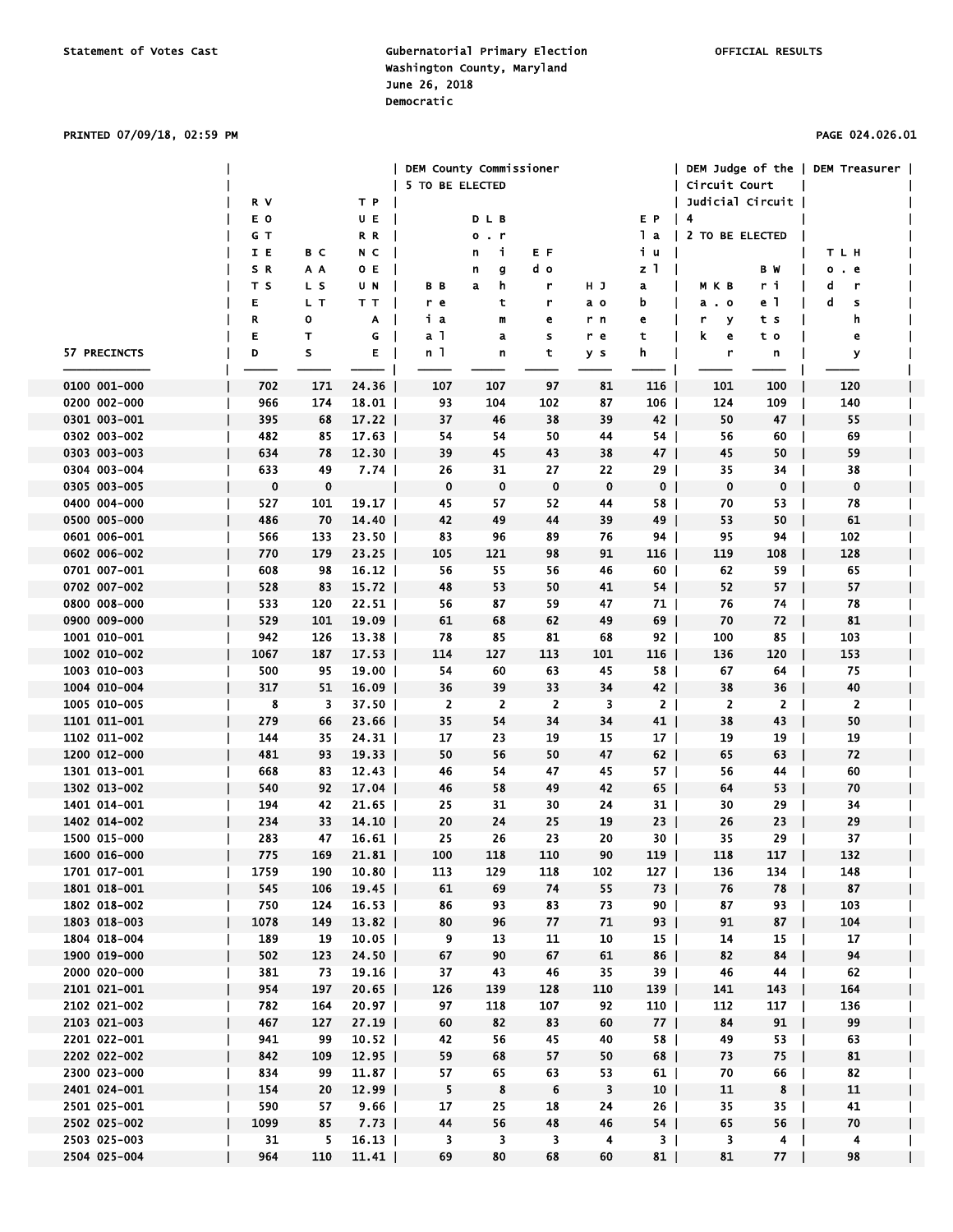### PRINTED 07/09/18, 02:59 PM PAGE 024.026.02

|                     |             |      |         | DEM County Commissioner |                        |      |      |                 | DEM Judge of the |      | DEM Treasurer |  |
|---------------------|-------------|------|---------|-------------------------|------------------------|------|------|-----------------|------------------|------|---------------|--|
|                     |             |      |         | 5 TO BE ELECTED         |                        |      |      |                 | Circuit Court    |      |               |  |
|                     | R V         |      | T P     |                         |                        |      |      |                 | Judicial Circuit |      |               |  |
|                     | E O         |      | UE      |                         | DLB                    |      |      | E P             | 4                |      |               |  |
|                     | G T         |      | R R     |                         | $\bullet$<br>$\cdot$ r |      |      | lа              | 2 TO BE ELECTED  |      |               |  |
|                     | I E         | B C  | N C     |                         | n<br>j.                | E F  |      | iц              |                  |      | TLH           |  |
|                     | SR          | A A  | O E     |                         | n<br>g                 | d o  |      | z               |                  | B W  | . е<br>о      |  |
|                     | T S         | L S  | U N     | B <sub>B</sub>          | h.<br>$\mathbf{a}$     | r    | HJ   | a               | M K B            | r i  | r<br>d        |  |
|                     | Е           | L T  | TТ      | r e                     | t                      | r    | a o  | b               | $a \cdot o$      | e 1  | a<br>s        |  |
|                     | R           | 0    | A       | iа                      | m                      | е    | r n  | e               | r<br>v           | t s  | h.            |  |
|                     | Е           | т    | G       | a 1                     | a                      | s    | r e  | t               | k<br>e           | t o  | е             |  |
| 57 PRECINCTS        | D           | s    | E       | n 1                     | n                      | t    | y s  | h               | r                | n    | У             |  |
|                     |             |      |         |                         |                        |      |      |                 |                  |      |               |  |
| 2601 026-001        | 785         | 105  | 13.38   | 61                      | 66                     | 71   | 52   | $76$            | 75               | 74   | 88            |  |
| 2602 026-002        | 631         | 116  | 18.38   | 72                      | 79                     | 75   | 63   | 89              | 88               | 85   | 97            |  |
| 2603 026-003        | 344         | 104  | $30.23$ | 56                      | 71                     | 64   | 53   | 71              | 74               | 71   | 75            |  |
| 2604 026-004        | 702         | 120  | 17.09   | 75                      | 87                     | 86   | 64   | 88              | 88               | 93   | 99            |  |
| 2701 027-001        | 759         | 180  | $23.72$ | 93                      | 116                    | 114  | 87   | 112             | 116              | 129  | 139           |  |
| 2702 027-002        | 1005        | 181  | 18.01   | 91                      | 117                    | 109  | 83   | $107 \mid$      | 136              | 125  | 145           |  |
| 6001 EVC-1          | $\mathbf 0$ | 1266 |         | 752                     | 897                    | 856  | 655  | $916$           | 915              | 903  | 1043          |  |
| 7000 Absentee 1     | 0           | 262  |         | 152                     | 171                    | 150  | 135  | $174$           | 171              | 163  | 203           |  |
| 7500 Provisional    | 0           | 60   |         | 33                      | 36                     | 31   | 25   | 38 <sup>1</sup> | 40               | 43   | 46            |  |
| 8000 Absentee 2     | 0           | 37   |         | 17                      | 24                     | 17   | 12   | 22              | 26               | 20   | 29            |  |
|                     |             |      |         |                         |                        |      |      |                 |                  |      |               |  |
| <b>GRAND TOTALS</b> | 31879       | 6919 | 21.70   | 3934                    | 4627                   | 4221 | 3509 | 4623            | 4787             | 4660 | 5435          |  |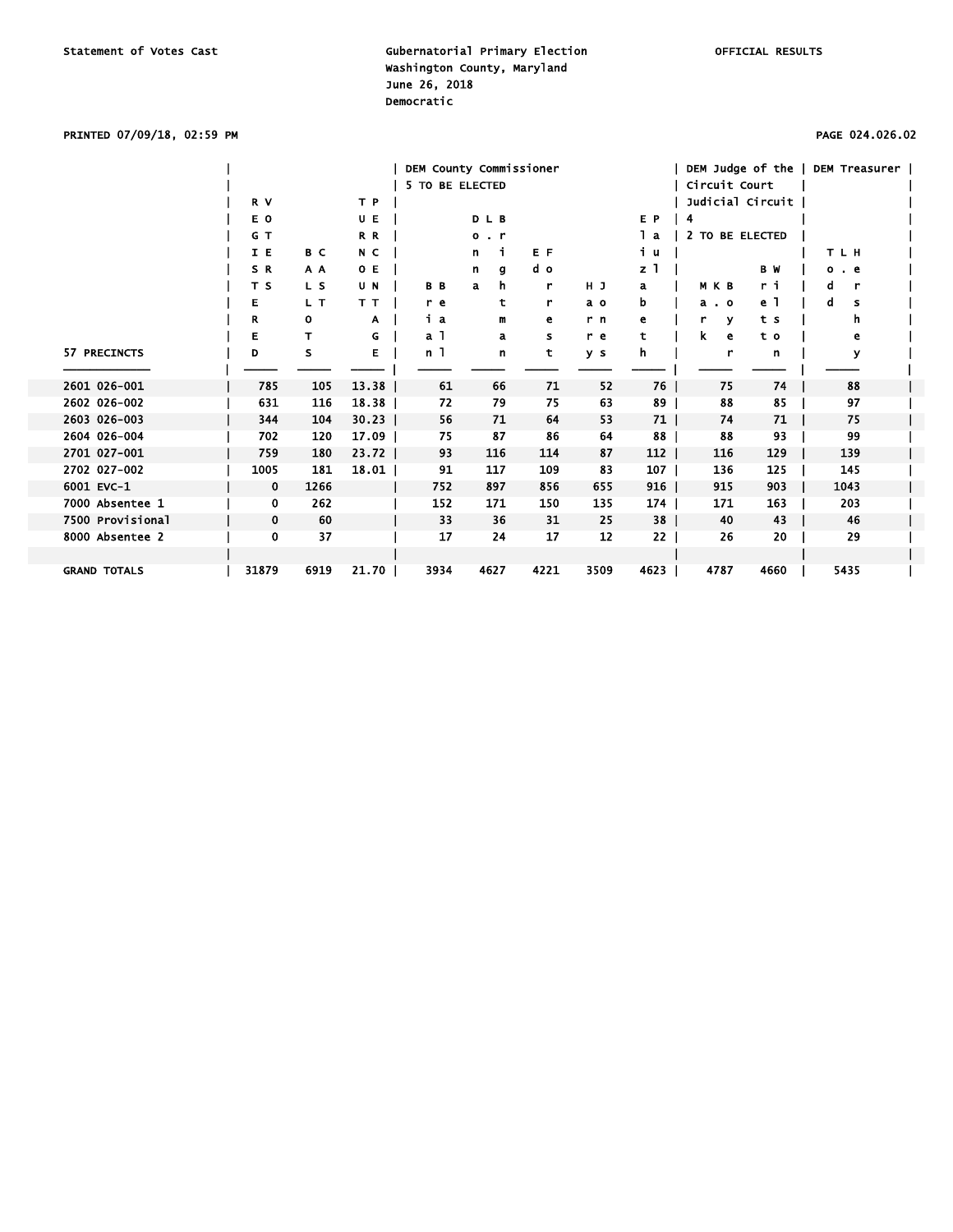#### PRINTED 07/09/18, 02:59 PM PAGE 027.030.01

|              |             |     |          | DEM State's | <b>DEM</b>          | DEM Judge Orphans |                |                | DEM Sheriff |  |
|--------------|-------------|-----|----------|-------------|---------------------|-------------------|----------------|----------------|-------------|--|
|              |             |     |          | Attorney    | Register of   Court |                   |                |                |             |  |
|              |             |     |          |             | Wills               | 2 TO BE ELECTED   |                |                |             |  |
|              |             |     |          |             |                     |                   |                |                |             |  |
|              | R V         |     | TР       |             |                     |                   |                | N V            | D M         |  |
|              | E O         |     | UE       |             |                     |                   |                | o a            | o u         |  |
|              | GT          |     | R R      |             |                     |                   |                | m c            | u 1         |  |
|              | IE          | вc  | N C      | вs          |                     |                   |                | iа             | g 1         |  |
|              | S R         | A A | 0 E      | e e         | JAM                 |                   | ВW             | n n            | e           |  |
|              | T S         | L S | UΝ       | r m         | a . a               | KLM               | o o            | a t            | n           |  |
|              | Е           | L T | тт       | n 1         | L<br>S              | a a               | n o            | t              | d           |  |
|              | R           | 0   | Α        | a e         | $\mathbf{o}$<br>o   | r<br>У            | n d            | j.             | ο           |  |
|              | Е           | т   | G        | r r         | t<br>n              | е                 | i,             | o              | r           |  |
| 57 PRECINCTS | D           | s   | Е        | d           | t                   | n                 | e              | n              | e           |  |
|              |             |     |          |             |                     |                   |                |                |             |  |
| 0100 001-000 | 702         | 171 | 24.36    | 118         | 116                 | 98                | 102            | 0 <sub>1</sub> | 117         |  |
| 0200 002-000 | 966         | 174 | 18.01    | 131         | 141                 | 112               | 110            | $\mathbf{0}$   | 138         |  |
| 0301 003-001 | 395         | 68  | 17.22    | 53          | 52                  | 48                | 42             | 0 <sup>1</sup> | 51          |  |
| 0302 003-002 | 482         | 85  | 17.63    | 65          | 66                  | 55                | 51             | 0              | 64          |  |
| 0303 003-003 | 634         | 78  | $12.30$  | 57          | 58                  | 52                | 43             | 0 <sup>1</sup> | 57          |  |
| 0304 003-004 | 633         | 49  | 7.74     | 41          | 38                  | 36                | 35             | 0              | 38          |  |
| 0305 003-005 | $\mathbf 0$ | 0   |          | 0           | $\mathbf 0$         | $\mathbf 0$       | $\mathbf 0$    | 0 <sub>1</sub> | $\mathbf 0$ |  |
| 0400 004-000 | 527         | 101 | 19.17    | 74          | 78                  | 60                | 56             | 0 <sub>1</sub> | 73          |  |
| 0500 005-000 | 486         | 70  | $14.40$  | 56          | 56                  | 49                | 53             | 0 <sub>1</sub> | 58          |  |
| 0601 006-001 | 566         | 133 |          | 101         | 105                 | 94                | 92             | $\mathbf{0}$   | 110         |  |
| 0602 006-002 | 770         | 179 | $23.50$  |             | 132                 |                   | 107            |                | 134         |  |
|              |             |     | $23.25$  | 131         |                     | 118               |                | 0 <sup>1</sup> |             |  |
| 0701 007-001 | 608         | 98  | $16.12$  | 71          | 67                  | 58                | 59             | 0 <sup>1</sup> | 69<br>58    |  |
| 0702 007-002 | 528         | 83  | $15.72$  | 62          | 59                  | 53                | 51             | 0 <sub>1</sub> |             |  |
| 0800 008-000 | 533         | 120 | $22.51$  | 80          | 79                  | 65                | 71             | 0              | 88          |  |
| 0900 009-000 | 529         | 101 | 19.09    | 74          | 75                  | 67                | 68             | $\overline{0}$ | 75          |  |
| 1001 010-001 | 942         | 126 | $13.38$  | 102         | 106                 | 93                | 86             | 0              | 103         |  |
| 1002 010-002 | 1067        | 187 | 17.53    | 158         | 155                 | 133               | 125            | 0 <sup>1</sup> | 149         |  |
| 1003 010-003 | 500         | 95  | $19.00$  | 71          | 71                  | 65                | 66             | 0              | 73          |  |
| 1004 010-004 | 317         | 51  | 16.09    | 39          | 45                  | 36                | 31             | 0 <sub>1</sub> | 45          |  |
| 1005 010-005 | 8           | 3   | 37.50    | 2           | 1                   | $\mathbf{2}$      | 2              | 0 <sup>1</sup> | 2           |  |
| 1101 011-001 | 279         | 66  | 23.66    | 49          | 47                  | 42                | 41             | 0 <sup>1</sup> | 52          |  |
| 1102 011-002 | 144         | 35  | 24.31    | 21          | 20                  | 17                | 20             | 0 <sub>1</sub> | 24          |  |
| 1200 012-000 | 481         | 93  | 19.33    | 70          | 73                  | 62                | 55             | 0 <sup>1</sup> | 78          |  |
| 1301 013-001 | 668         | 83  | $12.43$  | 62          | 61                  | 57                | 54             | 0              | 59          |  |
| 1302 013-002 | 540         | 92  | 17.04    | 76          | 70                  | 64                | 59             | 0 <sup>1</sup> | 72          |  |
| 1401 014-001 | 194         | 42  | $21.65$  | 32          | 33                  | 27                | 31             | 0              | 34          |  |
| 1402 014-002 | 234         |     | 33 14.10 | 29          | 29                  | 25                | 26             | 0 <sub>1</sub> | 30          |  |
| 1500 015-000 | 283         | 47  | 16.61    | 33          | 36                  | 26                | 28             | 0 <sup>1</sup> | 34          |  |
| 1600 016-000 | 775         | 169 | 21.81    | 126         | 130                 | 115               | 111            | 0 <sup>1</sup> | 133         |  |
| 1701 017-001 | 1759        | 190 | 10.80    | 155         | 152                 | 137               | 126            | 0 <sup>1</sup> | 150         |  |
| 1801 018-001 | 545         | 106 | $19.45$  | 84          | 83                  | 77                | 73             | 0 <sup>1</sup> | 87          |  |
| 1802 018-002 | 750         | 124 | $16.53$  | 96          | 101                 | 93                | 89             | 0 <sub>1</sub> | 102         |  |
| 1803 018-003 | 1078        | 149 | 13.82    | 102         | 106                 | 93                | 84             | 0 <sup>1</sup> | 102         |  |
| 1804 018-004 | 189         | 19  | $10.05$  | 17          | 16                  | 13                | 13             | 0              | 16          |  |
| 1900 019-000 | 502         | 123 | $24.50$  | 88          | 90                  | 80                | 80             | 0 <sub>1</sub> | 94          |  |
| 2000 020-000 | 381         | 73  | 19.16    | 53          | 57                  | 44                | 38             | 0 <sub>1</sub> | 61          |  |
| 2101 021-001 | 954         | 197 | 20.65    | 165         | 165                 | 143               | 126            | 0 <sup>1</sup> | 165         |  |
| 2102 021-002 | 782         | 164 | 20.97    | 131         | 127                 | 112               | 107            | 0 <sub>1</sub> | 124         |  |
| 2103 021-003 | 467         | 127 | $27.19$  | 95          | 96                  | 82                | 73             | 0 <sup>1</sup> | 93          |  |
| 2201 022-001 | 941         | 99  | 10.52    | 55          | 59                  | 50                | 48             | 0 <sup>1</sup> | 67          |  |
| 2202 022-002 | 842         | 109 | $12.95$  | 82          | 81                  | 69                | 67             | 0 <sup>1</sup> | 79          |  |
| 2300 023-000 | 834         | 99  | 11.87    | 74          | 79                  | 61                | 67             | 0 <sub>1</sub> | 82          |  |
| 2401 024-001 | 154         | 20  | $12.99$  | 10          | 12                  | 8                 | $\overline{7}$ | 0 <sub>1</sub> | 13          |  |
| 2501 025-001 | 590         | 57  | 9.66     | 35          | 37                  | 32                | 26             | 0 <sub>1</sub> | 39          |  |
| 2502 025-002 | 1099        | 85  | 7.73     | 71          | 67                  | 60                | 56             | 0 <sub>1</sub> | 66          |  |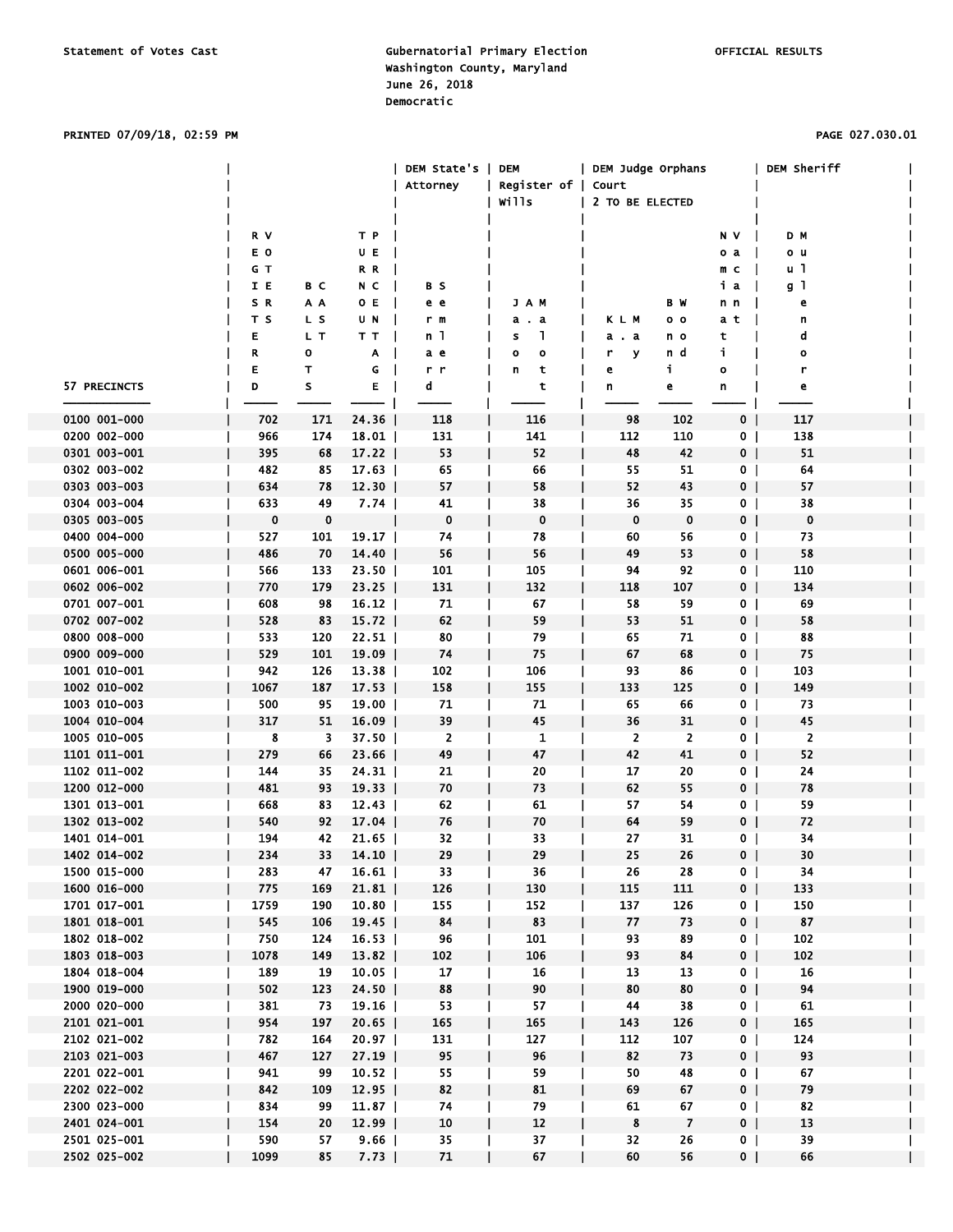### PRINTED 07/09/18, 02:59 PM PAGE 027.030.02

|                     |             |      |         | DEM State's    | <b>DEM</b>   | DEM Judge Orphans |                |                | DEM Sheriff |  |
|---------------------|-------------|------|---------|----------------|--------------|-------------------|----------------|----------------|-------------|--|
|                     |             |      |         | Attorney       | Register of  | Court             |                |                |             |  |
|                     |             |      |         |                | Wills        | 2 TO BE ELECTED   |                |                |             |  |
|                     |             |      |         |                |              |                   |                |                |             |  |
|                     | R V         |      | T P     |                |              |                   |                | N V            | D M         |  |
|                     | E O         |      | UE      |                |              |                   |                | o a            | o u         |  |
|                     | G T         |      | R R     |                |              |                   |                | m <sub>c</sub> | u 1         |  |
|                     | I E         | B C  | N C     | B <sub>S</sub> |              |                   |                | iа             | g 1         |  |
|                     | SR          | A A  | 0 E     | e e            | J A M        |                   | B W            | n n            | е           |  |
|                     | T S         | L S  | U N     | r m            | a . a        | KLM               | 0 <sub>0</sub> | a t            | n           |  |
|                     | Е           | L T  | TТ      | n 1            | ı<br>s       | $a$ . $a$         | n o            | t              | d           |  |
|                     | R           | 0    | A       | a e            | $\circ$<br>۰ | r<br>$\mathbf{v}$ | n d            | i              | ۰           |  |
|                     | E           | т    | G       | r r            | t<br>n       | е                 | f.             | $\mathbf{o}$   |             |  |
| 57 PRECINCTS        | D           | s    | Е       | d              | t            | n                 | е              | n              | e           |  |
|                     |             |      |         |                |              |                   |                |                |             |  |
| 2503 025-003        | 31          | 5.   | 16.13   | 3              | 3            | 3                 | 3              | $\mathbf{0}$   | 3           |  |
| 2504 025-004        | 964         | 110  | 11.41   | 96             | 94           | 85                | 71             | $\mathbf{0}$   | 91          |  |
| 2601 026-001        | 785         | 105  | $13.38$ | 90             | 92           | 73                | 70             | 0 <sub>1</sub> | 87          |  |
| 2602 026-002        | 631         | 116  | 18.38   | 96             | 97           | 86                | 76             | $\mathbf{0}$   | 97          |  |
| 2603 026-003        | 344         | 104  | $30.23$ | 79             | 83           | 70                | 66             | 0 <sub>1</sub> | 77          |  |
| 2604 026-004        | 702         | 120  | 17.09   | 100            | 102          | 94                | 88             | $\mathbf{0}$   | 104         |  |
| 2701 027-001        | 759         | 180  | $23.72$ | 136            | 138          | 114               | 106            | 0 <sub>1</sub> | 140         |  |
| 2702 027-002        | 1005        | 181  | 18.01   | 152            | 145          | 129               | 124            | $0-1$          | 145         |  |
| 6001 EVC-1          | $\mathbf 0$ | 1266 |         | 1034           | 1041         | 903               | 879            | 0 <sub>1</sub> | 1034        |  |
| 7000 Absentee 1     | 0           | 262  |         | 181            | 197          | 176               | 167            | $\mathbf{0}$   | 197         |  |
| 7500 Provisional    | $\mathbf 0$ | 60   |         | 46             | 46           | 39                | 41             | 0 <sup>1</sup> | 44          |  |
| 8000 Absentee 2     | 0           | 37   |         | 25             | 27           | 23                | 19             | $\mathbf{0}$   | 27          |  |
|                     |             |      |         |                |              |                   |                |                |             |  |
| <b>GRAND TOTALS</b> | 31879       | 6919 | 21.70   | 5335           | 5392         | 4678              | 4465           | 0 <sup>1</sup> | 5404        |  |
|                     |             |      |         |                |              |                   |                |                |             |  |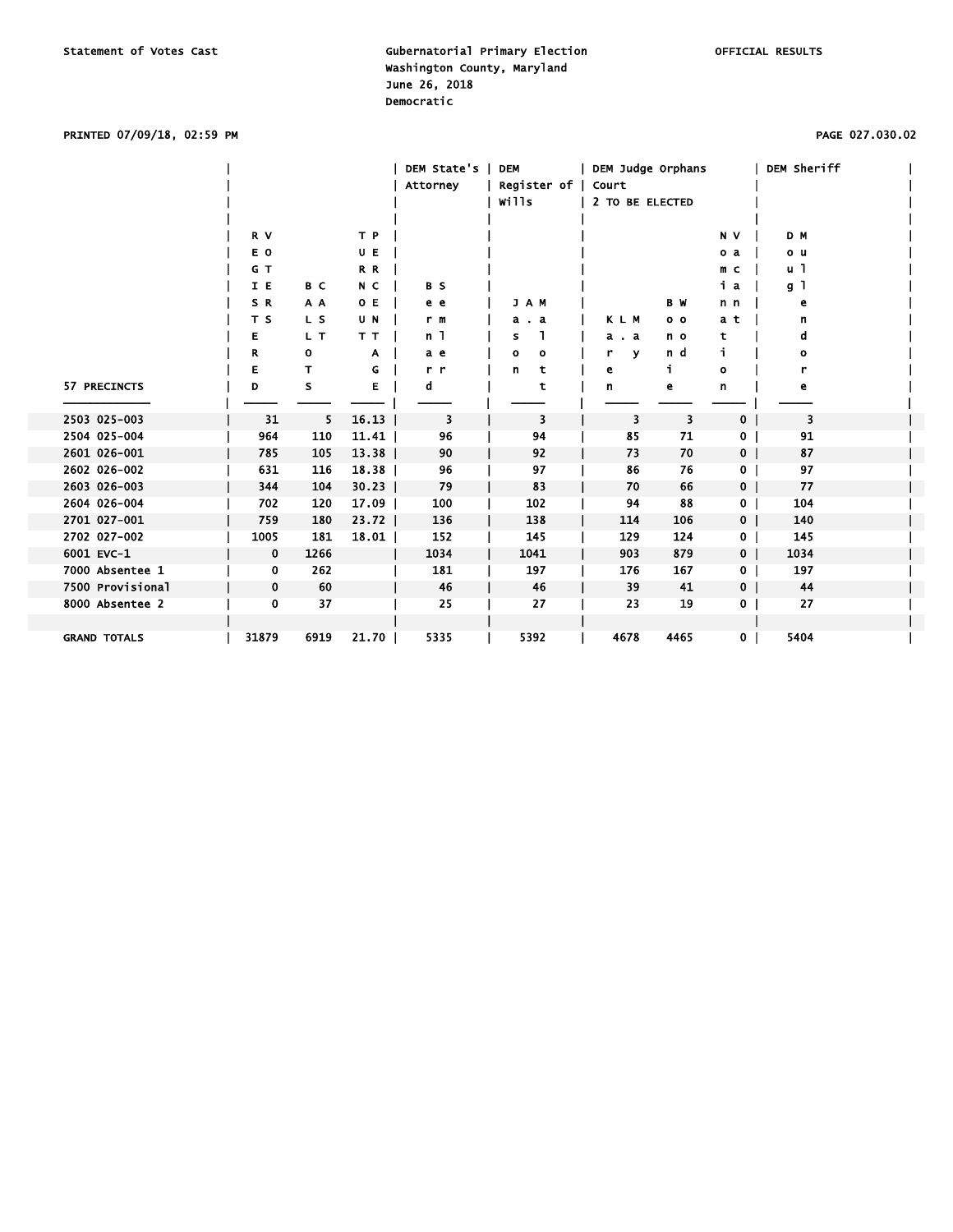PRINTED 07/09/18, 02:59 PM PAGE 031.031.01

|                              |            |           |                      | DEM Cent Comm Female    |                         |                  |                         |                |                         |                |  |
|------------------------------|------------|-----------|----------------------|-------------------------|-------------------------|------------------|-------------------------|----------------|-------------------------|----------------|--|
|                              | R V        |           |                      | T P   4 TO BE ELECTED   |                         |                  |                         |                |                         |                |  |
|                              | E O        |           | U E                  |                         |                         |                  |                         |                |                         |                |  |
|                              | G T        |           | $R$ $R$              | S B                     | ΡF                      |                  |                         |                |                         |                |  |
|                              | I E        | вc        | $N$ C $\vert$        | a r                     | аa                      |                  | cм                      |                | EMR                     |                |  |
|                              | S R        | ΑA        | 0 E                  | m o                     | m u                     | MAK              | lа                      | GLN            | d.i                     | B W            |  |
|                              | T S        | L S       | U N                  | a a                     | $\mathbf{1}$            | ane              | a r                     | i.o            | У<br>c                  | 0 <sub>0</sub> |  |
|                              | Е          | L T       | TT                   | n d                     | k                       | rny              | u t                     | n<br>b         | t<br>k                  | n o            |  |
|                              | R          | 0         | A                    | t w                     | n                       | y.<br>s          | di                      | L,<br>g        | h.<br>a                 | n d            |  |
|                              | Е          | т         | G<br>$\blacksquare$  | h a                     | е                       | e                | in                      | e<br>e         | е<br>r                  | j.             |  |
| 57 PRECINCTS                 | D          | s         | Е                    | a y                     | r                       | r                | a                       | r              | d                       | e              |  |
|                              |            |           |                      |                         |                         |                  |                         |                |                         |                |  |
| 0100 001-000                 | 702        | 171       | 24.36                | 55                      | 64                      | 66               | 51                      | 57             | 47                      | 78             |  |
| 0200 002-000                 | 966        | 174       | 18.01                | 63                      | 79                      | 64               | 52                      | 52             | 51                      | 75             |  |
| 0301 003-001                 | 395        | 68        | 17.22                | 29                      | 22                      | 28               | 22                      | 22             | 11                      | 36             |  |
| 0302 003-002                 | 482        | 85        | $17.63$              | 36                      | 42                      | 40               | 28                      | 32             | 19                      | 31             |  |
| 0303 003-003                 | 634        | 78        | $12.30$              | 39                      | 33                      | 32               | 34                      | 34             | 16                      | 31             |  |
| 0304 003-004                 | 633        | 49        | 7.74                 | 26                      | 20                      | 22               | 27                      | 21             | $\overline{\mathbf{z}}$ | 26             |  |
| 0305 003-005<br>0400 004-000 | $\bf{0}$   | $\bf{0}$  |                      | 0                       | $\bf{0}$                | 0                | $\mathbf{0}$            | $\mathbf 0$    | $\mathbf 0$             | $\bf{0}$       |  |
| 0500 005-000                 | 527        | 101<br>70 | 19.17                | 27                      | 29<br>24                | 42<br>29         | 26<br>19                | 25<br>23       | 22<br>5                 | 52<br>32       |  |
| 0601 006-001                 | 486        | 133       | 14.40                | 31<br>64                | 52                      | 44               | 46                      | 44             | 32                      | 81             |  |
| 0602 006-002                 | 566<br>770 | 179       | $23.50$              | 78                      | 77                      | 54               | 58                      | 51             | 28                      | 70             |  |
| 0701 007-001                 | 608        | 98        | $23.25$  <br>$16.12$ | 40                      | 36                      | 37               | 28                      | 33             | 20                      | 44             |  |
| 0702 007-002                 | 528        | 83        | $15.72$              | 29                      | 33                      | 37               | 24                      | 23             | 20                      | 33             |  |
| 0800 008-000                 | 533        | 120       | 22.51                | 47                      | 49                      | 40               | 39                      | 33             | 28                      | 59             |  |
| 0900 009-000                 | 529        | 101       | $19.09$              | 44                      | 40                      | 42               | 32                      | 34             | 19                      | 43             |  |
| 1001 010-001                 | 942        | 126       | $13.38$              | 65                      | 62                      | 46               | 39                      | 36             | 42                      | 69             |  |
| 1002 010-002                 | 1067       | 187       | 17.53                | 96                      | 83                      | 69               | 64                      | 56             | 40                      | 98             |  |
| 1003 010-003                 | 500        | 95        | $19.00$              | 37                      | 32                      | 36               | 36                      | 25             | 18                      | 45             |  |
| 1004 010-004                 | 317        | 51        | 16.09                | 19                      | 20                      | 23               | 9                       | 17             | 14                      | 29             |  |
| 1005 010-005                 | 8          | 3         | $37.50$              | $\mathbf{1}$            | $\mathbf{1}$            | 1                | $\mathbf{1}$            | $\mathbf{1}$   | 0                       | 0              |  |
| 1101 011-001                 | 279        | 66        | 23.66                | 26                      | 26                      | 24               | 22                      | 20             | 12                      | 26             |  |
| 1102 011-002                 | 144        | 35        | 24.31                | 5.                      | 9                       | 10               | 5.                      | 7              | 6                       | 12             |  |
| 1200 012-000                 | 481        | 93        | 19.33                | 29                      | 27                      | 37               | 20                      | 27             | 24                      | 32             |  |
| 1301 013-001                 | 668        | 83        | $12.43$              | 43                      | 38                      | 30               | 21                      | 20             | 29                      | 35             |  |
| 1302 013-002                 | 540        | 92        | 17.04                | 40                      | 35                      | 41               | 36                      | 30             | 18                      | 50             |  |
| 1401 014-001                 | 194        | 42        | $21.65$              | 12                      | 16                      | 9                | 12                      | 14             | 9                       | 14             |  |
| 1402 014-002                 | 234        | 33        | $14.10$              | 15                      | 18                      | 16               | 16                      | 14             | 9                       | 12             |  |
| 1500 015-000                 | 283        | 47        | 16.61                | 14                      | 17                      | 14               | 16                      | 12             | 12                      | 18             |  |
| 1600 016-000                 | 775        | 169       | 21.81                | 81                      | 71                      | 67               | 54                      | 52             | 49                      | 82             |  |
| 1701 017-001                 | 1759       | 190       | 10.80                | 63                      | ${\bf 51}$              | 109              | 104                     | 93             | 35                      | 104            |  |
| 1801 018-001                 | 545        | 106       | 19.45                | 40                      | 34                      | 51               | 29                      | 30             | 25                      | 47             |  |
| 1802 018-002                 | 750        | 124       | 16.53                | 68                      | 66                      | 53.              | 42                      | 42             | 49                      | 75             |  |
| 1803 018-003                 | 1078       | 149       | $13.82$              | 48                      | 51                      | 60               | 64                      | 57             | 30                      | 59             |  |
| 1804 018-004                 | 189        | 19        | $10.05$              | $\boldsymbol{8}$        | $\boldsymbol{8}$        | $\boldsymbol{8}$ | $6\phantom{.}6$         | 6              | $\overline{\mathbf{4}}$ | $\overline{9}$ |  |
| 1900 019-000                 | 502        | 123       | 24.50                | 39                      | 47                      | 44               | 38                      | 34             | 43                      | 56             |  |
| 2000 020-000                 | 381        | 73        | 19.16                | 20                      | 26                      | 34               | 21                      | 24             | 15                      | 36             |  |
| 2101 021-001                 | 954        | 197       | $20.65$              | 65                      | 65                      | 85               | 73                      | 64             | 32                      | 72             |  |
| 2102 021-002                 | 782        | 164       | $20.97$              | 72                      | 69                      | 60               | 59                      | 50             | 39                      | 81             |  |
| 2103 021-003                 | 467        | 127       | $27.19$              | 37                      | 39                      | 54               | 49                      | 34             | 23                      | 47             |  |
| 2201 022-001                 | 941        | 99        | 10.52                | 35                      | 25                      | 36               | 34                      | 31             | 13                      | 39             |  |
| 2202 022-002                 | 842        | 109       | $12.95$              | 38                      | 38                      | 41               | 34                      | 51             | 21                      | 51             |  |
| 2300 023-000                 | 834        | 99        | 11.87                | 43                      | 37                      | 48               | 34                      | 35             | 13                      | 59             |  |
| 2401 024-001                 | 154        | 20        | $12.99$              | 9                       | 5                       | 6                | 8                       | $\overline{7}$ | $\mathbf 0$             | 11             |  |
| 2501 025-001                 | 590        | 57        | 9.66                 | 18                      | 20                      | 24               | 25                      | 18             | 7                       | 25             |  |
| 2502 025-002                 | 1099       | 85        | $7.73$               | 38                      | 36                      | 57               | 38                      | 39             | 16                      | 44             |  |
| 2503 025-003                 | 31         | 5.        | $16.13$              | $\overline{\mathbf{3}}$ | $\overline{\mathbf{3}}$ | $\mathbf{1}$     | $\overline{\mathbf{3}}$ | 1              | $\mathbf 0$             | 3              |  |
| 2504 025-004                 | 964        | 110       | 11.41                | 51                      | 42                      | 53               | 56                      | 38             | 24                      | 58             |  |
| 2601 026-001                 | 785        | 105       | $13.38$              | 42                      | 42                      | 48               | 40                      | 27             | 28                      | 57             |  |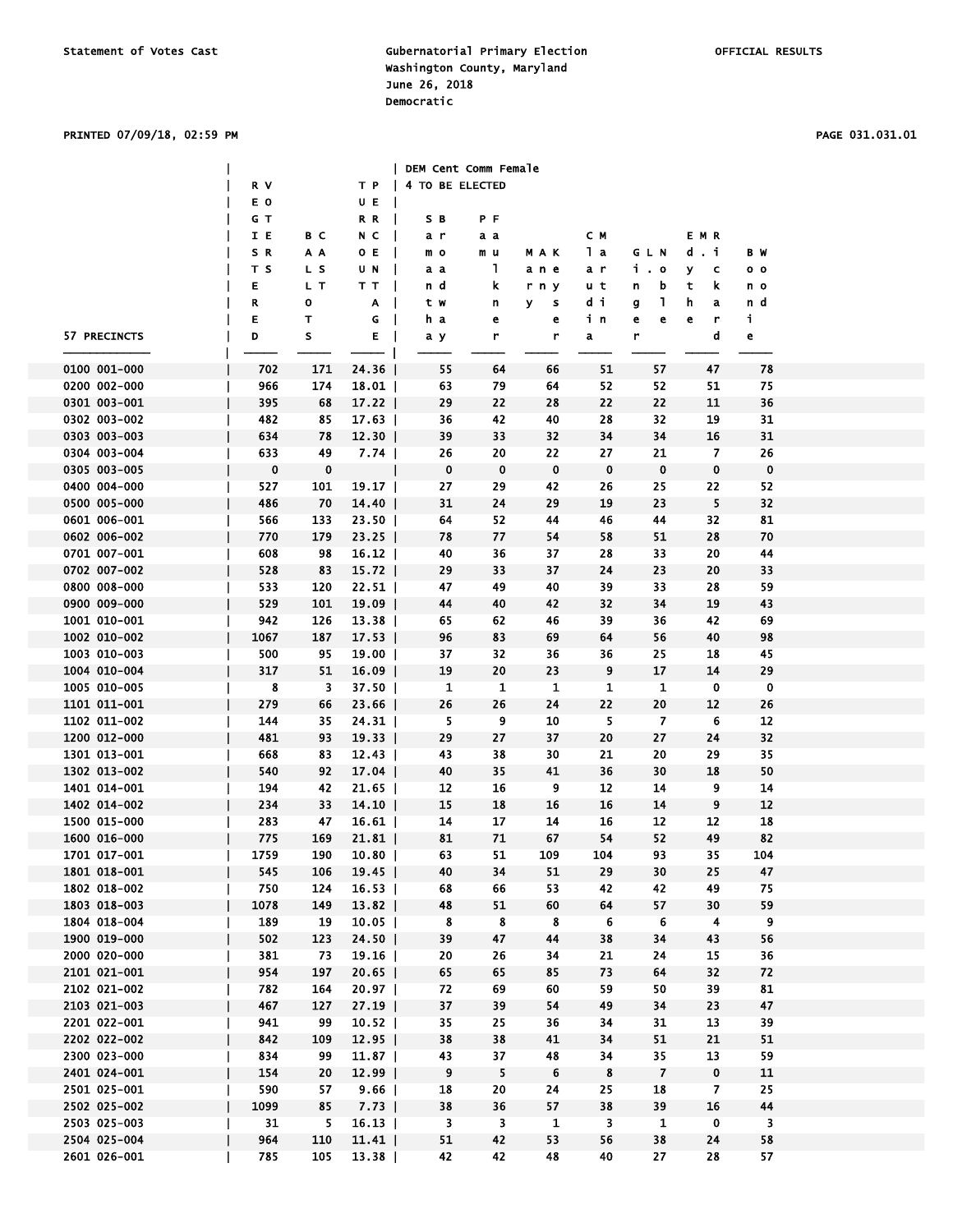### PRINTED 07/09/18, 02:59 PM PAGE 031.031.02

|                     |                |      |         |                 | DEM Cent Comm Female |        |      |        |         |                |
|---------------------|----------------|------|---------|-----------------|----------------------|--------|------|--------|---------|----------------|
|                     | R V            |      | T P     | 4 TO BE ELECTED |                      |        |      |        |         |                |
|                     | E O            |      | UE      |                 |                      |        |      |        |         |                |
|                     | G T            |      | R R     | S B             | P F                  |        |      |        |         |                |
|                     | I E            | B C  | N C     | a r             | a a                  |        | C M  |        | EMR     |                |
|                     | SR             | A A  | O E     | m o             | m u                  | MAK    | lа   | GLN    | d.i     | B W            |
|                     | T <sub>S</sub> | L S  | U N     | a a             | L                    | ane    | a r  | i o    | v<br>c  | 0 <sub>0</sub> |
|                     | Е              | L T  | TТ      | n d             | k.                   | r n y  | u t  | b<br>n | k<br>t  | n o            |
|                     | R              | o    | A       | tw              | n                    | ۷<br>s | di   | g      | h.<br>a | n d            |
|                     | Е              | т    | G       | h a             | е                    | е      | in   | е<br>е | r<br>е  | i.             |
| 57 PRECINCTS        | D              | s    | Е       | a y             | r                    | r      | a    | r      | d       | e              |
|                     |                |      |         |                 |                      |        |      |        |         |                |
| 2602 026-002        | 631            | 116  | 18.38   | 49              | 43                   | 52     | 39   | 40     | 33      | 53             |
| 2603 026-003        | 344            | 104  | 30.23   | 40              | 43                   | 50     | 35   | 38     | 28      | 51             |
| 2604 026-004        | 702            | 120  | $17.09$ | 33              | 46                   | 58     | 41   | 37     | 34      | 45             |
| 2701 027-001        | 759            | 180  | $23.72$ | 68              | 65                   | 73     | 69   | 47     | 40      | 70             |
| 2702 027-002        | 1005           | 181  | 18.01   | 66              | 83                   | 72     | 71   | 55     | 53      | 86             |
| 6001 EVC-1          | 0              | 1266 |         | 433             | 541                  | 579    | 539  | 441    | 370     | 659            |
| 7000 Absentee 1     | 0              | 262  |         | 88              | 104                  | 113    | 94   | 75     | 63      | 116            |
| 7500 Provisional    | 0              | 60   |         | 30              | 28                   | 25     | 24   | 22     | 13      | 23             |
| 8000 Absentee 2     | 0              | 37   |         | 6               | 9                    | 11     | 6    | 9      | 6       | 8              |
|                     |                |      |         |                 |                      |        |      |        |         |                |
| <b>GRAND TOTALS</b> | 31879          | 6919 | $21.70$ | 2641            | 2721                 | 2905   | 2512 | 2260   | 1664    | 3257           |
|                     |                |      |         |                 |                      |        |      |        |         |                |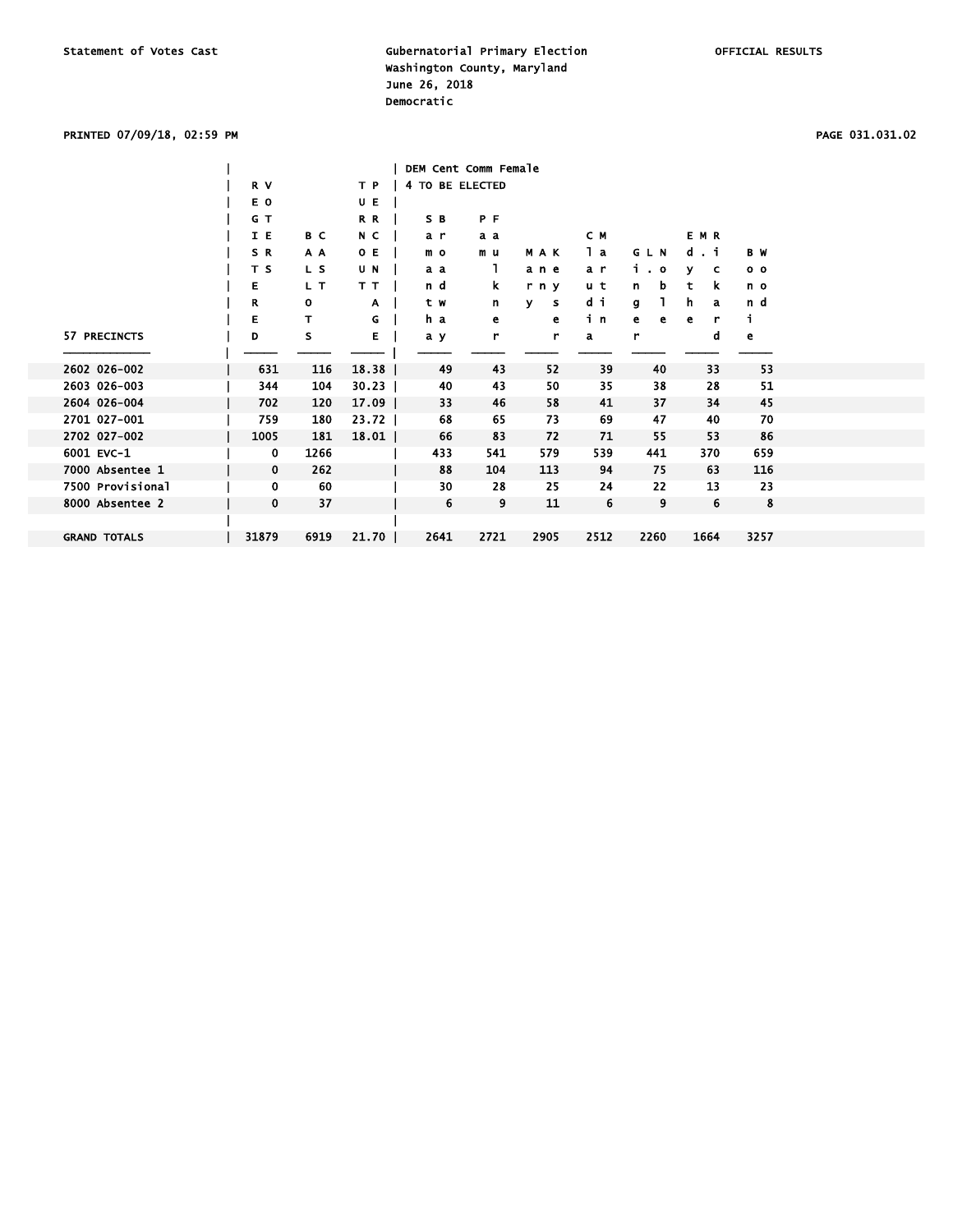### PRINTED 07/09/18, 02:59 PM PAGE 032.032.01

|              |             |                |         | DEM Cent Comm Male      |                         |                  |                         |                |                         |                |
|--------------|-------------|----------------|---------|-------------------------|-------------------------|------------------|-------------------------|----------------|-------------------------|----------------|
|              |             |                |         | 4 TO BE ELECTED         |                         |                  |                         |                |                         |                |
|              |             |                |         |                         |                         |                  |                         |                |                         |                |
|              |             |                |         |                         |                         |                  |                         |                |                         |                |
|              | R V         |                | T P     |                         |                         |                  |                         |                | PES                     |                |
|              | E O         |                | U E     |                         |                         |                  |                         |                | e.r                     |                |
|              | G T         |                | RR      |                         |                         |                  |                         |                | t                       |                |
|              | IE          | вc             | N C     |                         |                         |                  | JWL                     |                | еP                      |                |
|              | S R         | A A            | 0 E     | R B                     | LNB                     | AJB              | e e e                   |                | r e                     |                |
|              | T S         | L S            | UN      | аа                      | . а<br>a                | n . r            | rsa                     | A L            | r                       |                |
|              | Е           | L T            | TT      | n r                     | r<br>r                  | d<br>o           | etz                     | l e            | j.                      | DFR            |
|              | R           | o              | A       | d b                     | r<br>r                  | r<br>W           | moi                     | a v            | n                       | a.u            |
|              |             |                |         |                         |                         |                  |                         |                |                         | L              |
|              | Е           | т              | G       | yе                      | У<br>o                  | e<br>n           | ene                     | ni             | j.                      | b              |
| 57 PRECINCTS | D           | s              | E       | r                       | n                       | W                | r                       | n              |                         | e<br>У         |
|              |             |                |         |                         |                         |                  |                         |                |                         |                |
| 0100 001-000 | 702         | 171            | 24.36   | 67                      | 39                      | 57               | 50                      | 57             | 67                      | 54             |
| 0200 002-000 | 966         | 174            | 18.01   | 66                      | 59                      | 83               | 60                      | 59             | 68                      | 53             |
| 0301 003-001 | 395         | 68             | $17.22$ | 31                      | 20                      | 33               | 18                      | 16             | 28                      | 23             |
| 0302 003-002 | 482         | 85             | $17.63$ | 38                      | 24                      | 43               | 23                      | 33             | 34                      | 29             |
| 0303 003-003 | 634         | 78             | $12.30$ | 33                      | 24                      | 37               | 23                      | 34             | 27                      | 27             |
| 0304 003-004 | 633         | 49             | 7.74    | 23                      | 21                      | 29               | 19                      | 18             | 25                      | 17             |
| 0305 003-005 |             |                |         | $\mathbf 0$             | $\mathbf 0$             | 0                | $\mathbf 0$             | $\mathbf 0$    | $\mathbf 0$             | $\mathbf 0$    |
|              | $\mathbf 0$ | $\mathbf 0$    |         |                         |                         |                  |                         |                |                         |                |
| 0400 004-000 | 527         | 101            | 19.17   | 38                      | 19                      | 33               | 33                      | 26             | 37                      | 32             |
| 0500 005-000 | 486         | 70             | $14.40$ | 30                      | 16                      | 28               | 10                      | 26             | 33                      | 21             |
| 0601 006-001 | 566         | 133            | 23.50   | 66                      | 32                      | 65               | 32                      | 52             | 40                      | 58             |
| 0602 006-002 | 770         | 179            | $23.25$ | 84                      | 37                      | 72               | 41                      | 51             | 61                      | 52             |
| 0701 007-001 | 608         | 98             | $16.12$ | 41                      | 25                      | 41               | 25                      | 40             | 32                      | 38             |
| 0702 007-002 | 528         | 83             | $15.72$ | 39                      | 23                      | 34               | 14                      | 37             | 32                      | 26             |
| 0800 008-000 | 533         | 120            | $22.51$ | 52                      | 28                      | 54               | 29                      | 38             | 38                      | 37             |
| 0900 009-000 | 529         | 101            | $19.09$ | 46                      | 21                      | 47               | 28                      | 48             | 45                      | 31             |
|              |             |                |         |                         |                         |                  |                         |                |                         |                |
| 1001 010-001 | 942         | 126            | $13.38$ | 72                      | 32                      | 71               | 37                      | 43             | 37                      | 58             |
| 1002 010-002 | 1067        | 187            | 17.53   | 87                      | 49                      | 91               | 96                      | 64             | 60                      | 68             |
| 1003 010-003 | 500         | 95             | $19.00$ | 28                      | 28                      | 42               | 19                      | 41             | 43                      | 33             |
| 1004 010-004 | 317         | 51             | 16.09   | 29                      | 16                      | 22               | 11                      | 20             | 21                      | 21             |
| 1005 010-005 | 8           | 3              | 37.50   | 1                       | $\mathbf 0$             | 1                | 0                       | $\overline{2}$ | $\mathbf{1}$            | $\mathbf{1}$   |
| 1101 011-001 | 279         | 66             | 23.66   | 26                      | 13                      | 24               | 19                      | 23             | 28                      | 22             |
| 1102 011-002 | 144         | 35             | 24.31   | 11                      | 5                       | 10               | 5.                      | 6              | 12                      | 6              |
| 1200 012-000 | 481         | 93             | 19.33   | 36                      | 15                      | 31               | 19                      | 33             | 38                      | 27             |
| 1301 013-001 | 668         | 83             | 12.43   | 36                      | 16                      | 40               | 16                      | 28             | 36                      | 30             |
| 1302 013-002 | 540         |                | 17.04   | 33                      | 28                      |                  | 21                      | 43             | 34                      | 23             |
|              |             | 92             |         |                         |                         | 40               |                         |                |                         |                |
| 1401 014-001 | 194         | 42             | $21.65$ | 14                      | 9                       | 18               | 8                       | 14             | 13                      | 14             |
| 1402 014-002 | 234         | 33             | 14.10   | 13                      | 14                      | 17               | 10                      | 16             | 18                      | 11             |
| 1500 015-000 | 283         | 47             | 16.61   | $12\,$                  | ${\bf 10}$              | 19               | 8                       | ${\bf 19}$     | 13                      | 16             |
| 1600 016-000 | 775         | 169            | 21.81   | 90                      | 39                      | 78               | 53                      | 63             | 54                      | 67             |
| 1701 017-001 | 1759        | 190            | 10.80   | 64                      | 88                      | 78               | 83                      | 100            | 127                     | 37             |
| 1801 018-001 | 545         | 106            | 19.45   | 47                      | 30                      | 46               | 31                      | 44             | 37                      | 29             |
| 1802 018-002 | 750         | 124            | $16.53$ | 67                      | 42                      | 78               | 30                      | 48             | 51                      | 59             |
| 1803 018-003 | 1078        | 149            | $13.82$ | 63                      | 41                      | 68               | 38                      | 68             | 45                      | 52             |
| 1804 018-004 | 189         | 19             | 10.05   | 10                      | $\overline{\mathbf{4}}$ | $\boldsymbol{9}$ | $\overline{\mathbf{3}}$ | 8              | 10                      | $\overline{7}$ |
|              |             |                |         |                         |                         |                  |                         |                | 43                      |                |
| 1900 019-000 | 502         | 123            | $24.50$ | 51                      | 30                      | 58               | 29                      | 44             |                         | 38             |
| 2000 020-000 | 381         | 73             | 19.16   | 30                      | 16                      | 33               | 12                      | 26             | 32                      | 15             |
| 2101 021-001 | 954         | 197            | $20.65$ | 67                      | 52                      | 72               | 44                      | 82             | 82                      | 52             |
| 2102 021-002 | 782         | 164            | 20.97   | 80                      | 38                      | 82               | 39                      | 64             | 88                      | 58             |
| 2103 021-003 | 467         | 127            | 27.19   | 49                      | 29                      | 42               | 26                      | 51             | 70                      | 18             |
| 2201 022-001 | 941         | 99             | $10.52$ | 30                      | 24                      | 36               | 26                      | 29             | 36                      | 21             |
| 2202 022-002 | 842         | 109            | 12.95   | 39                      | 34                      | 45               | 26                      | 42             | 50                      | 35             |
| 2300 023-000 | 834         | 99             | 11.87   | 40                      | 30                      | 45               | 28                      | 43             | 40                      | 41             |
| 2401 024-001 | 154         | 20             | $12.99$ | 10                      | $\overline{7}$          | 6                | 3                       | 8              | 6                       | 9              |
|              | 590         | 57             |         | 17                      | 15                      | 26               | 14                      | 23             | 36                      | 10             |
| 2501 025-001 |             |                | 9.66    |                         |                         |                  |                         |                |                         |                |
| 2502 025-002 | 1099        | 85             | 7.73    | 38                      | 37                      | 32               | 28                      | 42             | 47                      | 29             |
| 2503 025-003 | 31          | 5 <sup>7</sup> | 16.13   | $\overline{\mathbf{3}}$ | 0                       | $\overline{2}$   | $\overline{2}$          | $\overline{2}$ | $\overline{\mathbf{3}}$ | $\overline{2}$ |